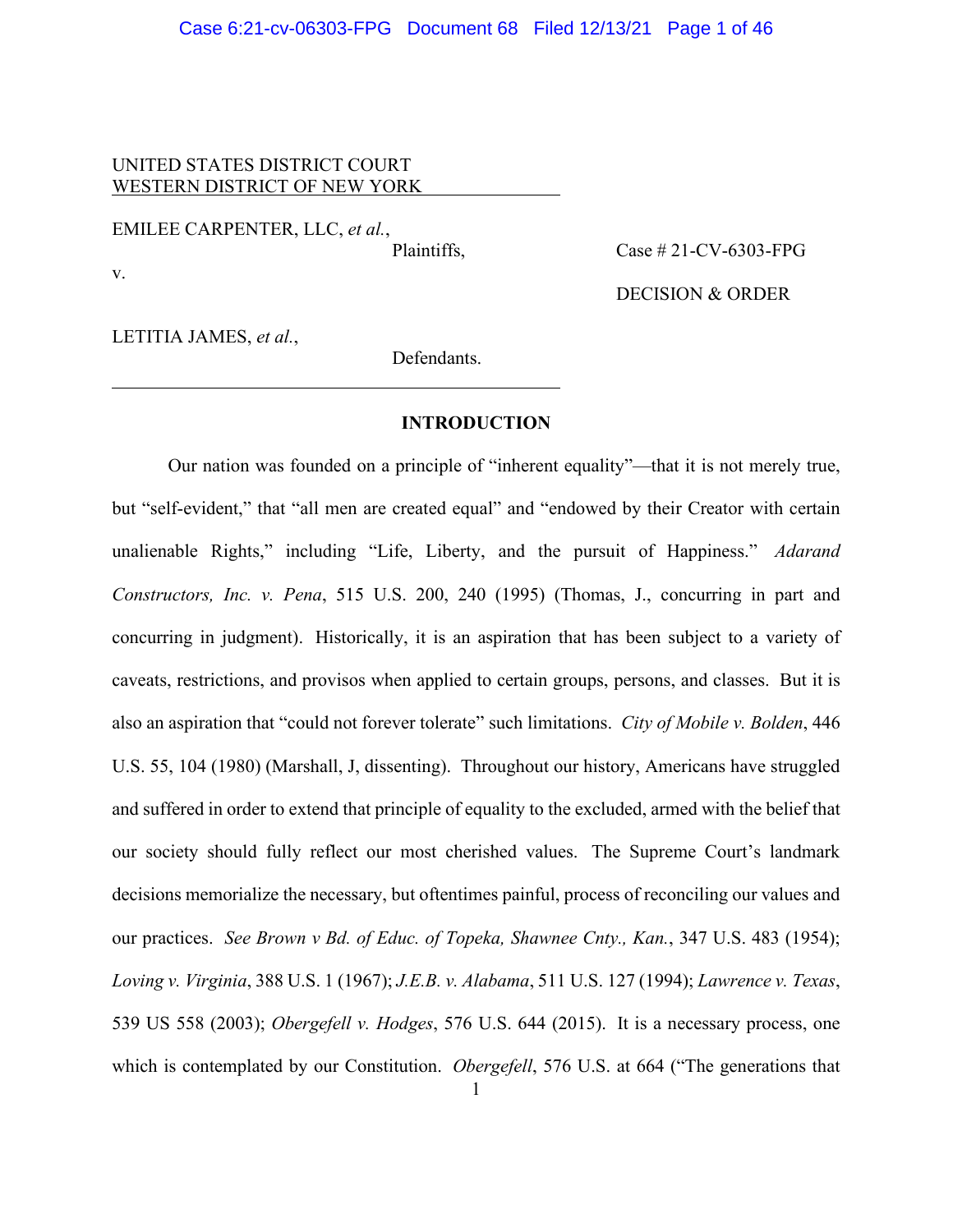### Case 6:21-cv-06303-FPG Document 68 Filed 12/13/21 Page 2 of 46

wrote and ratified the Bill of Rights and the Fourteenth Amendment did not presume to know the extent of freedom in all of its dimensions, and so they entrusted to future generations a charter protecting the right of all persons to enjoy liberty as we learn its meaning.").

As it has elsewhere, this process has unfolded in the arena of the public marketplace. Since the end of the Civil War, states and localities have enacted and expanded legislation to ensure that historically underserved, disfavored, or disadvantaged classes of persons have the same access to the American marketplace's great bounty as that afforded to the public at large. Without such access, private discrimination in the marketplace could "perpetuate a caste system in the United States," *Bell v. Maryland*, 378 U.S. 226, 288 (1964) (Goldberg, J., concurring), preventing certain groups from "achieving prosperity, health, development or happiness." *Gibbs v. Arras Bros.*, 222 N.Y. 332, 336 (1918). The Supreme Court has repeatedly and unequivocally found that such legislative efforts serve valid, and indeed compelling, interests, including in the context of sexual orientation discrimination. At bottom, these laws simply seek to guarantee that businesses purporting to serve the public truly do serve the public. "[G]ay persons and gay couples" are a part of that public. *Masterpiece Cakeshop, Ltd. v. Colorado Civil Rts. Comm'n*, 138 S. Ct. 1719, 1727 (2018). Therefore they, like all other members of the public in the marketplace, are entitled to be treated in a manner consistent with their inherent equality, "dignity[,] and worth." *Id.* With all this in mind, the Court turns to the present dispute.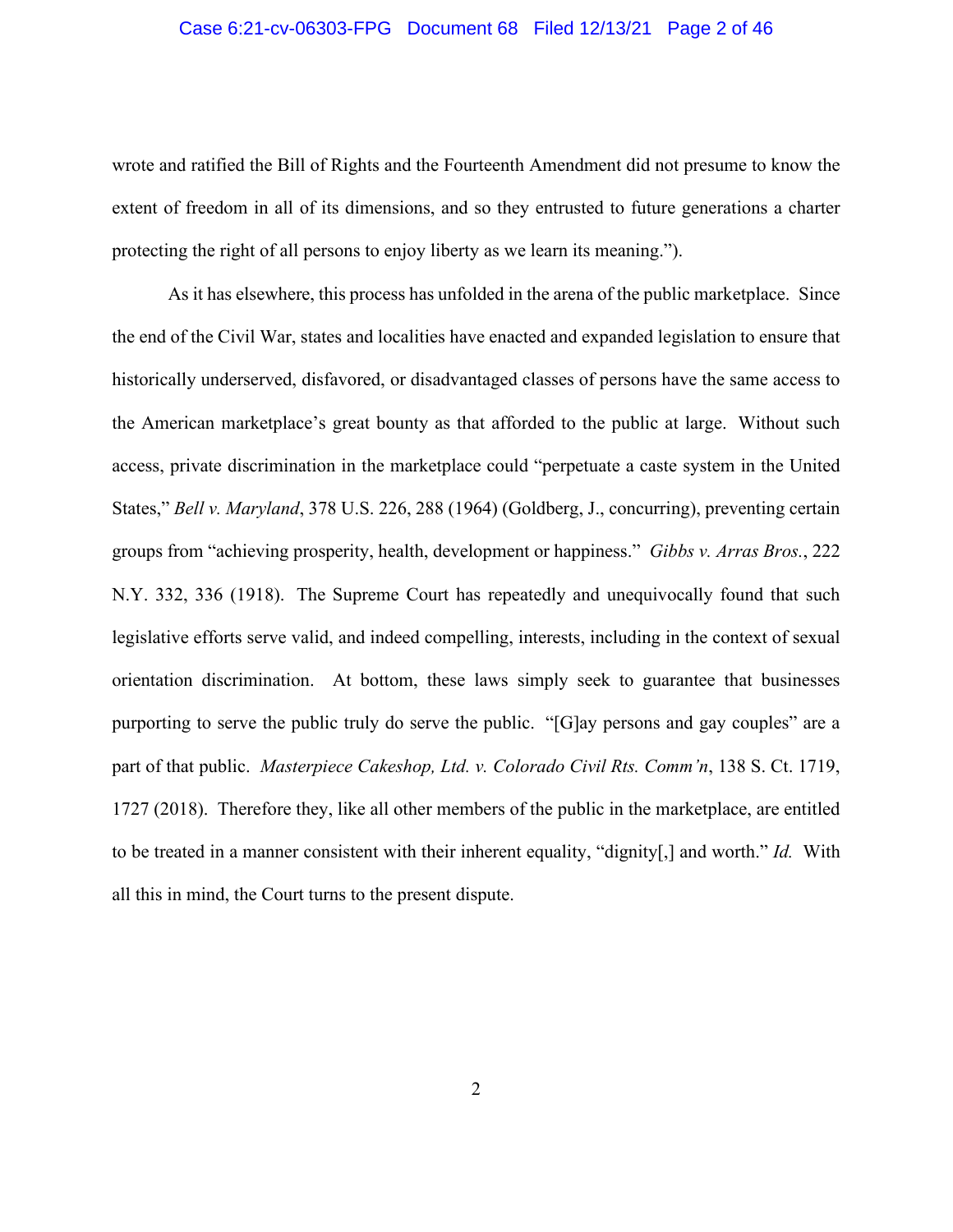### Case 6:21-cv-06303-FPG Document 68 Filed 12/13/21 Page 3 of 46

Plaintiffs are Emilee Carpenter and the entity through which she operates her for-profit wedding-photography business, "Emilee Carpenter, LLC."<sup>[1](#page-2-0)</sup> Plaintiff brings this civil rights action pursuant to 42 U.S.C. § 1983, arguing that, as applied to her business, New York's publicaccommodations laws compel her to "violate her conscience by professing the state's [favorable] view about [same-sex] marriage." ECF No. 1 at 3. She seeks declaratory and injunctive relief against Defendants Letitia James (in her official capacity as the Attorney General of New York), Jonathan J. Smith (in his official capacity as Interim Commissioner of the N.Y.S. Division of Human Rights ("DHR")),<sup>[2](#page-2-1)</sup> and Weedon Wetmore (in his official capacity as District Attorney of Chemung County, New York). Currently before the Court are three motions: (1) Plaintiff's motion for a preliminary injunction (ECF No. 3), (2) Wetmore's motion to dismiss under Rule 12(b)(1) (ECF No. 24), and (3) the State's motion to dismiss under Rules  $12(b)(1)$  and  $12(b)(6)$  (ECF No. 27). The motions have been fully briefed, and the Court has also received *amicus* briefs from dozens of entities and organizations.<sup>[3](#page-2-2)</sup> The Court thanks all involved for their thorough

<span id="page-2-0"></span><sup>&</sup>lt;sup>1</sup> Except where context dictates otherwise, the Court refers to Emilee Carpenter and Emilee Carpenter LLC as "Plaintiff."

<span id="page-2-1"></span><sup>2</sup> The Court refers to James and Smith collectively as "the State."

<span id="page-2-2"></span><sup>3</sup> These entities include: the States of Nebraska, Alabama, Arkansas, Kansas, Kentucky, Louisiana, Mississippi, Missouri, Montana, Oklahoma, South Carolina, Texas, Utah, and West Virginia (ECF No. 22); the New Yorker's Family Research Foundation and New Yorkers for Constitutional Freedoms (ECF No. 23); the Coalition of African American Pastors, Conservative Clergy of Color, Frederick Douglass Foundation, and the Restoration Project (ECF No. 50); New York Civil Liberties Union and American Civil Liberties Union (ECF No. 51); Americans United for Separation of Church and State, Anti-Defamation League, Bend the Arc: A Jewish Partnership for Justice, Central Conference of American Rabbis, Global Justice Institute – Metropolitan Community Churches, Hindu American Foundation, Men of Reform Judaism, Methodist Federation for Social Action, National Council of Jewish Women, New York Conference – United Church of Christ, Reconstructionist Rabbinical Association, Union for Reform Judaism, and Women of Reform Judaism (ECF No. 52); and the States of Massachusetts, California, Connecticut, Delaware, Hawaii, Illinois, Maine, Maryland, Michigan, Minnesota, Nevada, New Jersey, New Mexico, North Carolina, Oregon, Pennsylvania, Rhode Island, Vermont, Virginia, and Washington, and the District of Columbia (ECF No. 55).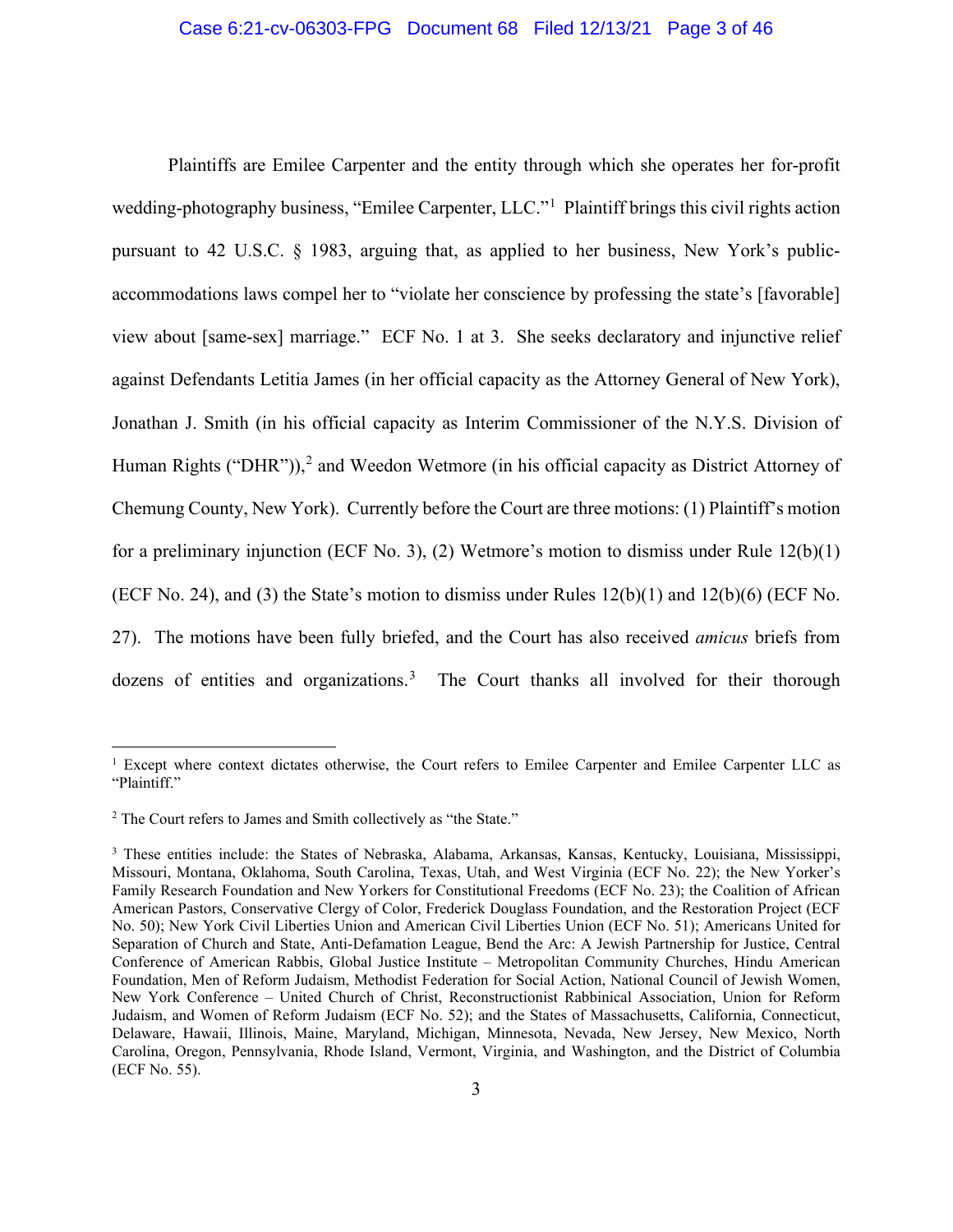### Case 6:21-cv-06303-FPG Document 68 Filed 12/13/21 Page 4 of 46

submissions. The magnitude of these briefs, coupled with the passion with which their positions are articulated, demonstrate the importance of the issues under discussion.

For the reasons that follow, Wetmore's motion is DENIED; the State's motion is GRANTED insofar as all claims are dismissed with prejudice for failure to state a claim upon which relief may be granted; the Court *sua sponte* dismisses with prejudice the claims against Wetmore for failure to state a claim upon which relief may be granted; and Plaintiff's motion for a preliminary injunction is DENIED AS MOOT.

### **BACKGROUND**

The following facts are taken from the complaint, unless otherwise noted. Plaintiff describes herself as a "photographer, natural people person, [] storyteller," and "Christian." ECF No. 1 at 3. Based in Chemung County, Plaintiff has been a for-profit wedding photographer since 2012, and has operated her business through "Emilee Carpenter, LLC" since 2019. *Id.* ¶¶ 25, 27. In addition to wedding photography,  $4$  Plaintiff provides "branding-photography" services, which "depict and promote businesses and their services" for marketing purposes. *Id.* ¶¶ 36, 37.

Living by the biblical admonition that one should "do it all for the glory of God," Plaintiff's religious beliefs "shape every aspect of her life," including her photography. *Id.* ¶¶ 20, 21. In order to "honor God's glory in His creation and display God's beauty, artistry, and truth," she only accepts projects in which she can "portray the subject(s) or content of the photograph in a positive, appealing, and uplifting manner." *Id.* ¶¶ 41, 42. Similarly, to convey her beliefs that "marriage is a gift from God that should be treasured and celebrated," Plaintiff "seeks to create photographs

<span id="page-3-0"></span><sup>4</sup> Plaintiff also provides engagement photography. ECF No. 1 ¶ 32. When the Court refers to Plaintiff's "wedding photography services," it means both engagement and wedding photography.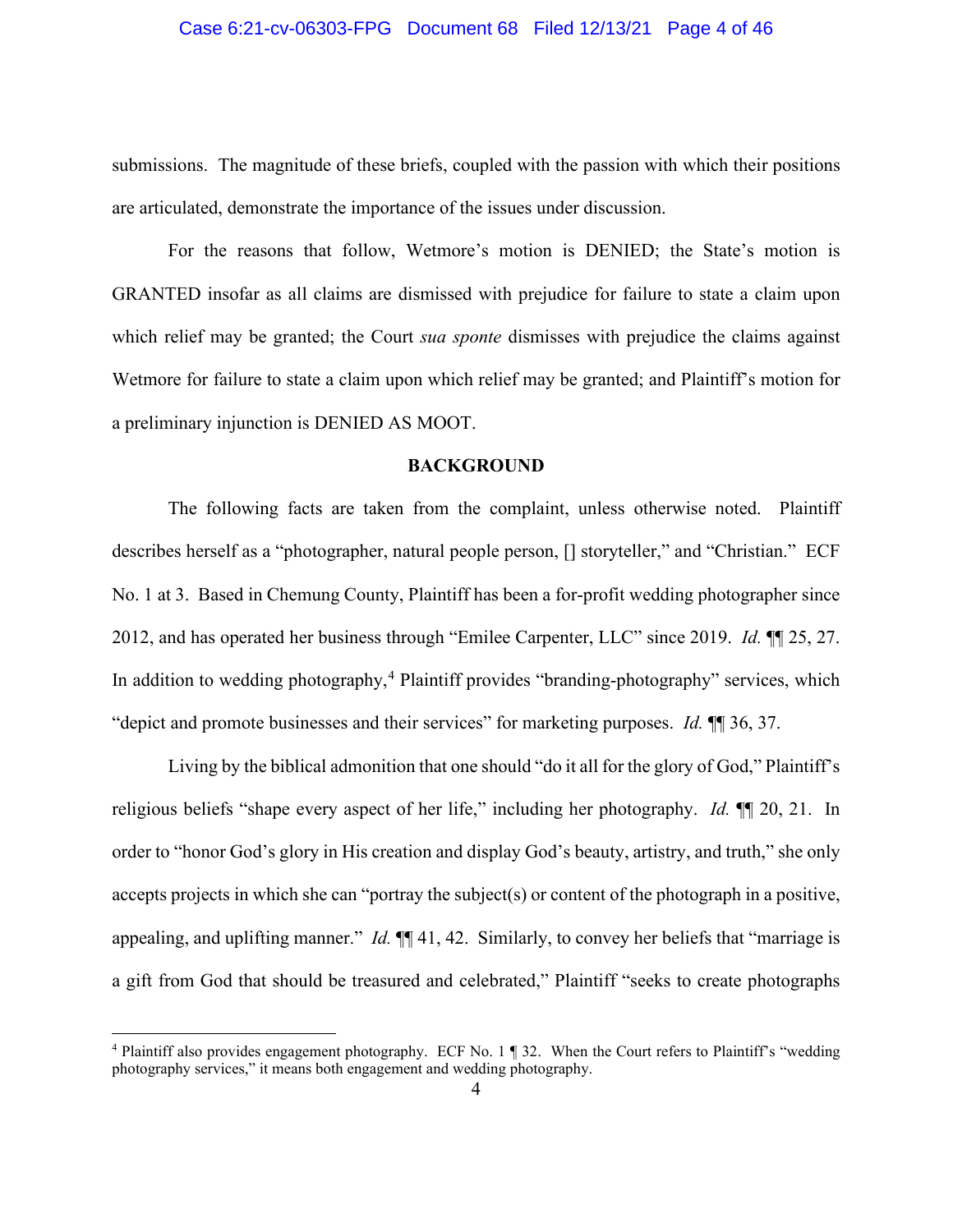### Case 6:21-cv-06303-FPG Document 68 Filed 12/13/21 Page 5 of 46

that evoke joyful emotions and . . . positively portray the couple, their wedding (or engagement), and God's design for marriage." *Id.* ¶¶ 48, 55.

Plaintiff also uses her photography services to celebrate and promote her view of marriage. On her business's website, Plaintiff maintains a blog. Plaintiff provides a "complimentary blog post for the client[s]" of each wedding she photographs, in which she posts pictures of the wedding, "encourage[s] the couple, and communicate[s] her views on marriage to the couple and to the general public." ECF No. 1 ¶¶ 35, 89. Plaintiff believes her blog is "an integral part of her business" that allows her to "publicly associate herself" with her photography and promote "her business, artistic style, and approach to photography." *Id.* ¶¶ 91, 92.

In providing her wedding photography services, Plaintiff demands "full artistic license and total editorial discretion" from her clients and uses that discretion to "create her desired image[s] consistent with her artistic style and religious beliefs." *Id.* ¶¶ 53, 77. To that end, Plaintiff would not accept any projects that required her to portray "the couple, their marriage, or their wedding in a negative way," *id.* ¶ 103, use certain aesthetic styles inconsistent with her "artistic judgment," *id.*  $\blacksquare$  111, or take photographs celebrating "anything immoral" or "dishonorable to God." *Id.*  $\blacksquare$ 113. As is relevant here, Plaintiff will decline projects that promote or celebrate same-sex marriage, whether that be a request from a same-sex couple looking for a wedding photographer, or a "staged wedding shoot" for an advertisement that depicts a same-sex wedding. ECF No. 1 ¶¶ 117, 138.She believes that accepting such assignments would, in effect, "promote activities contrary to her beliefs [and] express messages contradicting her beliefs." *Id.* ¶ 118. Plaintiff maintains that the issue is not the people involved in the project, but the topic of same-sex marriage itself. She claims that she has no qualms with photographing "LGBT individuals" or working with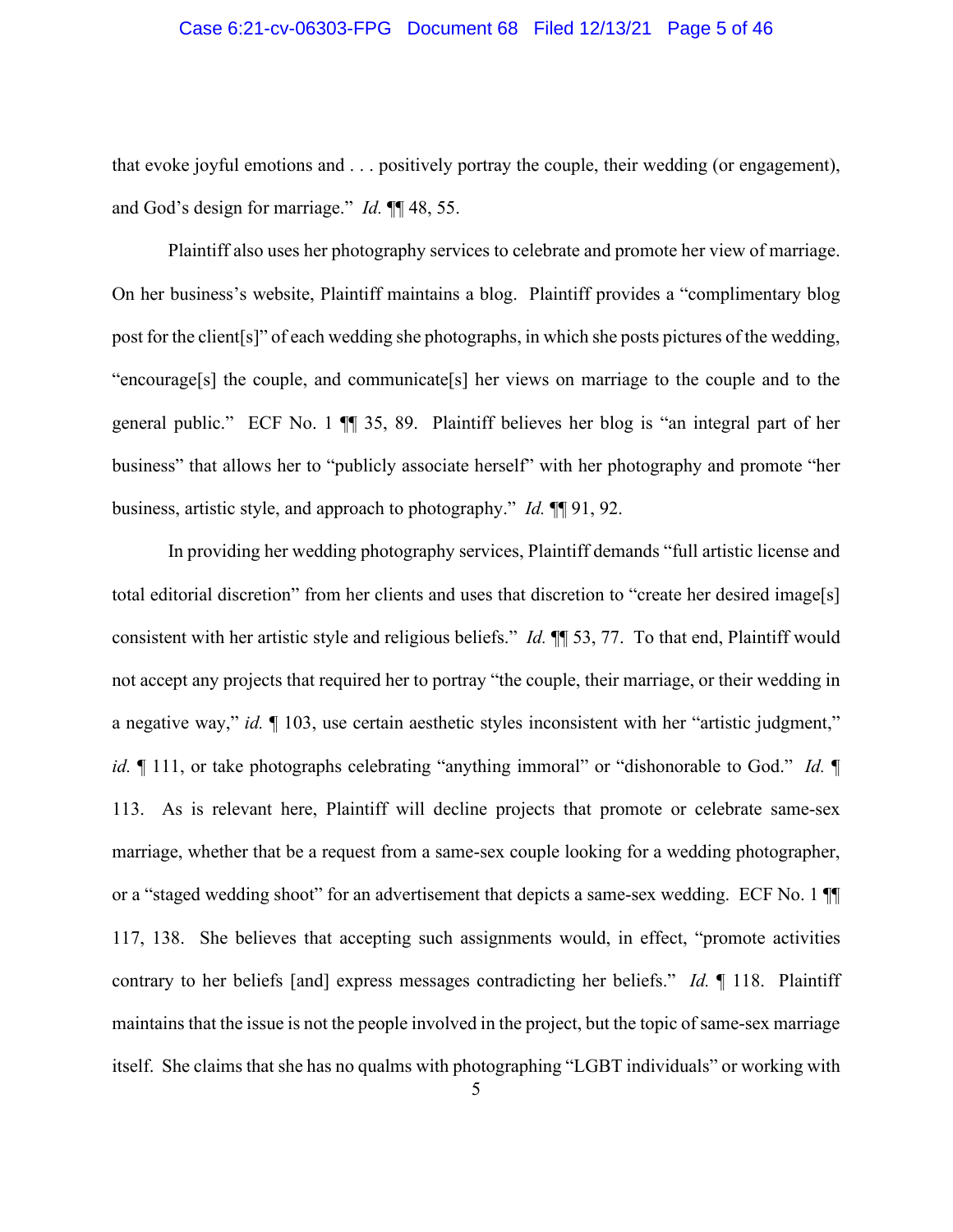## Case 6:21-cv-06303-FPG Document 68 Filed 12/13/21 Page 6 of 46

them as clients in other contexts; her concern is that she does not wish to "participate in a ceremony or express a message [through her photography] that violates her religious beliefs." *Id.* ¶¶ 130, 136.

Plaintiff initiated the present suit after learning about New York's public accommodation laws. She believes that those laws "threaten[] her ability to operate her business according to her faith" and "restrict<sup>[]</sup> what she could post on her studio's website and social media sites and what she could say to prospective clients." *Id.* ¶ 144. There are four provisions in dispute; three contained in the New York Human Rights Law and one contained in the New York Civil Rights Law.

The first provision is what Plaintiff refers to as the "Accommodation clause." New York's Human Rights Law provides: "It shall be an unlawful discriminatory practice for any person, being the owner, lessee, proprietor, manager, superintendent, agent or employee of any place of public accommodation, resort or amusement, because of the race, creed, color, national origin, sexual orientation, gender identity or expression, military status, sex, disability or marital status of any person, directly or indirectly, to refuse, withhold from or deny to such person any of the accommodations, advantages, facilities or privileges thereof." N.Y. Exec. Law § 296(2)(a). Plaintiff does not dispute that her business is a "public accommodation" subject to the law. ECF No. 1 ¶ 153.

The second provision is the "Denial clause," which makes it unlawful to "publish, circulate, issue, display, post or mail any written or printed communication, notice or advertisement, to the effect that any of the accommodations, advantages, facilities and privileges of any such place [of public accommodation] shall be refused, withheld from or denied to any person on account of race,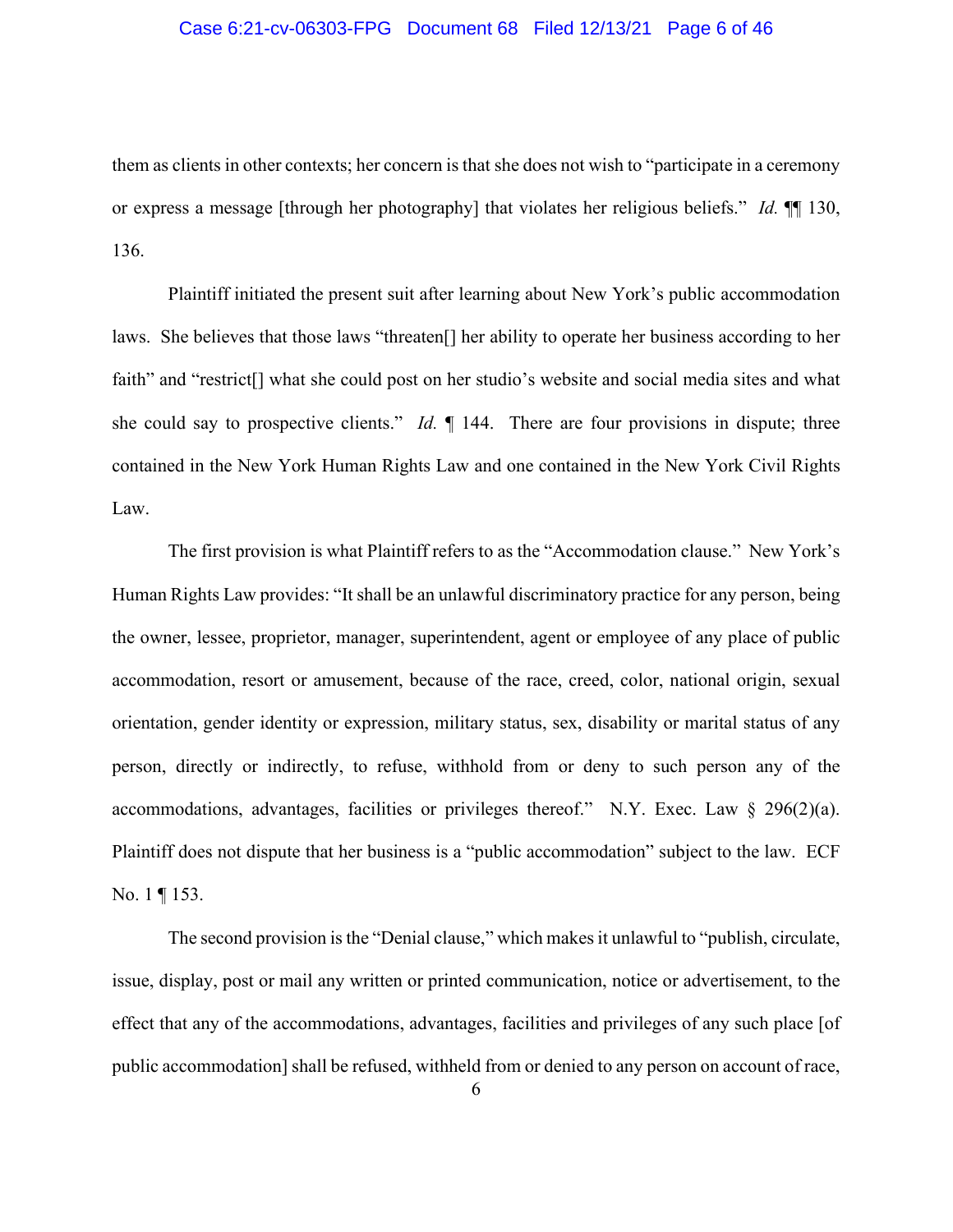## Case 6:21-cv-06303-FPG Document 68 Filed 12/13/21 Page 7 of 46

creed, color, national origin, sexual orientation, gender identity or expression, military status, sex, disability or marital status." N.Y. Exec. Law  $\S 296(2)(a)$ .

The third provision is the "Unwelcome clause," which prohibits a public accommodation from publishing, circulating, issuing, displaying, posting, or mailing any written or printed communication to the effect that "the patronage or custom [] of any person of or purporting to be of any particular race, creed, color, national origin, sexual orientation, gender identity or expression, military status, sex or marital status, or having a disability is unwelcome, objectionable or not acceptable, desired or solicited." *Id.*

The fourth provision is found in New York Civil Rights Law § 40-c. That statute reads: "No person shall, because of race, creed, color, national origin, sex, marital status, sexual orientation, gender identity or expression, or disability, as such term is defined in section two hundred ninety-two of the executive law, be subjected to any discrimination in his or her civil rights, . . . by any other person or by any firm, corporation or institution, or by the state or any agency or subdivision of the state." N.Y. Civ. Rights Law § 40-c(2); *see also id.* § 40 (stating that "[a]ll persons within . . . this state shall be entitled to the full and equal accommodations, advantages, facilities and privileges of any places of public accommodations"). Plaintiff agrees that this law is co-extensive with the Human Rights Law and does not require separate analysis. *See* ECF No. 3-1 at 11 n.1; *see also Ganzy v. Allen Christian Sch.*, 995 F. Supp. 340, 350 (E.D.N.Y. 1998) (collecting cases).

By her own admission, Plaintiff is currently refusing requests to photograph same-sex weddings, while acknowledging that New York's public-accommodation laws prohibit her from doing so. In the last year, Plaintiff has received seven requests for same-sex weddings, and she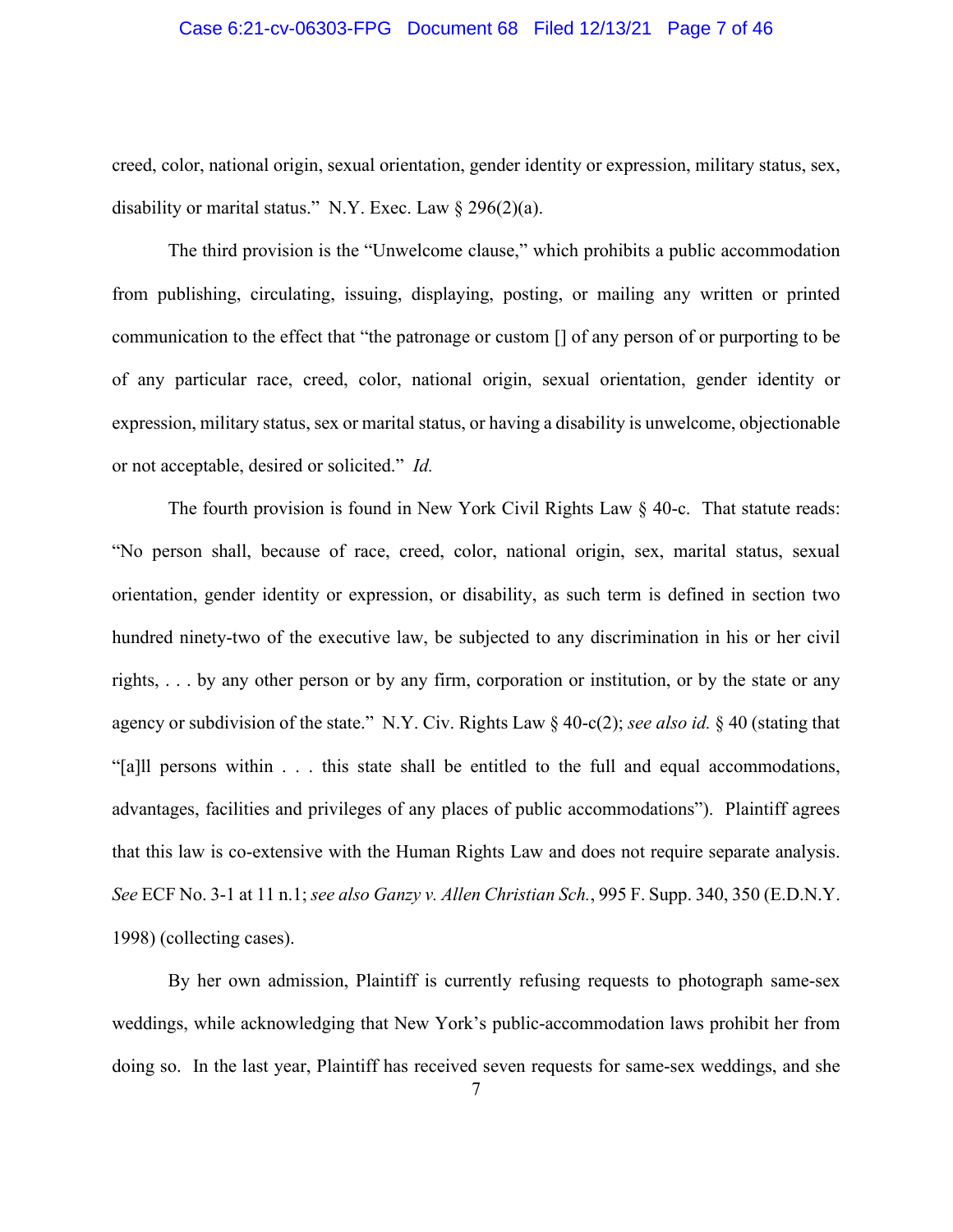### Case 6:21-cv-06303-FPG Document 68 Filed 12/13/21 Page 8 of 46

has effectively declined those requests by not responding to them. *See* ECF No. 1 ¶¶ 266-67. Furthermore, based on her understanding of these laws, Plaintiff has yet to take some actions related to her business that she would have taken absent these laws. *See id.* ¶¶ 123-25. For example, Plaintiff would like to amend her LLC's operating agreement to prohibit it from providing wedding photography services to same-sex couples. She would like to do overtly what she is currently doing surreptitiously: screen prospective clients to ensure that she does not agree to photograph a same-sex wedding. And she would like to explicitly advertise her business's limitations on her website, through social media, and with prospective clients directly.

Both for the actions she has already taken and for those she intends to take, Plaintiff fears prosecution by the three named defendants—James, Smith, and Wetmore. Both James and Smith can file administrative complaints with DHR for violations of Section 296. *See* N.Y. Exec. Law §§ 295(6)(b), 297(1). Those complaints trigger an investigation by DHR, which, if jurisdiction and probable cause exist, leads to administrative proceedings. *Id.* §§ 295(7), 297(1), 297(4)(a). If, after a hearing, a public accommodation is found to have violated the Human Rights Law, Smith is empowered to, *inter alia*, issue cease-and-desist orders, award compensatory damages, and assess civil fines up to \$50,000 or (if the violation is willful, wanton, or malicious) up to \$100,000. *Id.* § 297(4)(c). Once an order is entered against a public accommodation, it is subject to criminal penalties if it willfully violates the order, *id.* § 299, which a district attorney may prosecute. *See*  N.Y. County Law 700(1); *see also* N.Y. Exec. Law § 299 (stating that violation of a DHR order is a misdemeanor "punishable by imprisonment . . . for not more than one year, or by a fine of not more than five hundred dollars"). Under certain circumstances, James may initiate civil actions to enforce DHR orders and criminally prosecute violators. N.Y. Exec. Law §§ 63(9), (10). In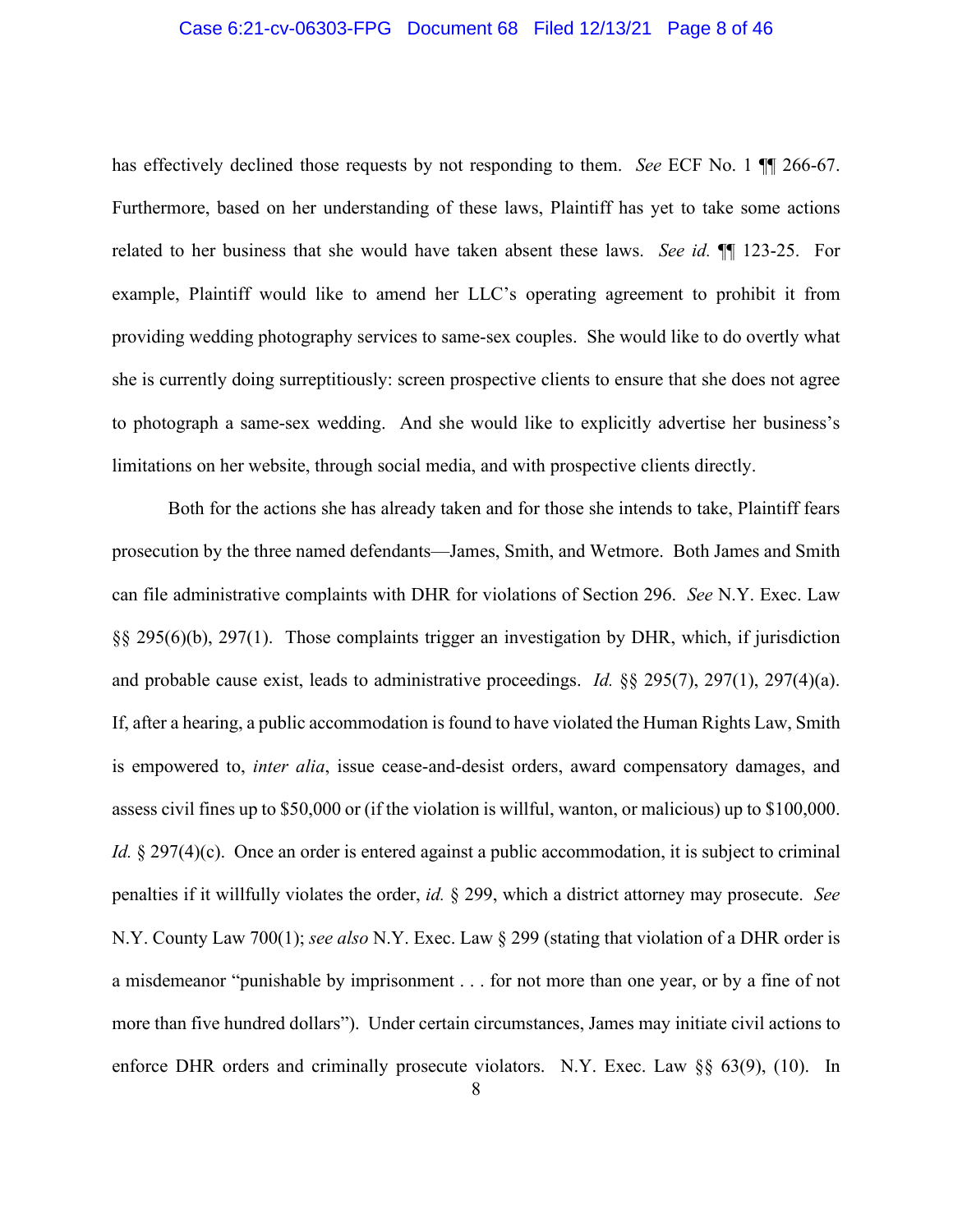## Case 6:21-cv-06303-FPG Document 68 Filed 12/13/21 Page 9 of 46

addition, a violation of Civil Rights Law  $\S$  40-c constitutes a class A misdemeanor, N.Y. Civ. Rights Law § 40-d, which may be prosecuted by a district attorney or, if not, by James. N.Y. County Law 700(1); N.Y. Exec. Law § 63(10).

On April 6, 2021, Plaintiff brought this pre-enforcement challenge to New York's public accommodation laws. She alleges that the laws violate (1) her free-speech and free-association rights; (2) her right to freely exercise her religion; (3) the Establishment Clause of the First Amendment; and (4) her right to due process. ECF No. 1 at 47-53. On June 16, 2021, Wetmore filed a motion to dismiss under Rule 12(b)(1), arguing that any action against him is not ripe for adjudication and that Plaintiff lacks standing to bring a pre-enforcement challenge. ECF No. 24. On June 17, 2021, the State moved to dismiss under Rule 12(b)(1) and Rule 12(b)(6). ECF No. 27. It argues that Plaintiff lacks standing, that her claims are not ripe for adjudication, and that the Court lacks jurisdiction over James. The State also argues that Plaintiff has failed to plead any sufficient constitutional claim.

#### **DISCUSSION**

The Court concludes that Plaintiff has standing to bring her pre-enforcement challenge, and it denies Defendants' motions to that extent. On the merits, however, the Court concludes that Plaintiff fails to state a claim for relief, dismisses her claims with prejudice, and will not grant leave to amend. Because the claims are dismissed, Plaintiff's motion for a preliminary injunction is denied as moot.

# **I. Standard of Review**

A complaint will survive a motion to dismiss under Rule 12(b)(6) when it states a plausible claim for relief. *Ashcroft v. Iqbal*, 556 U.S. 662, 679 (2009). A claim for relief is plausible when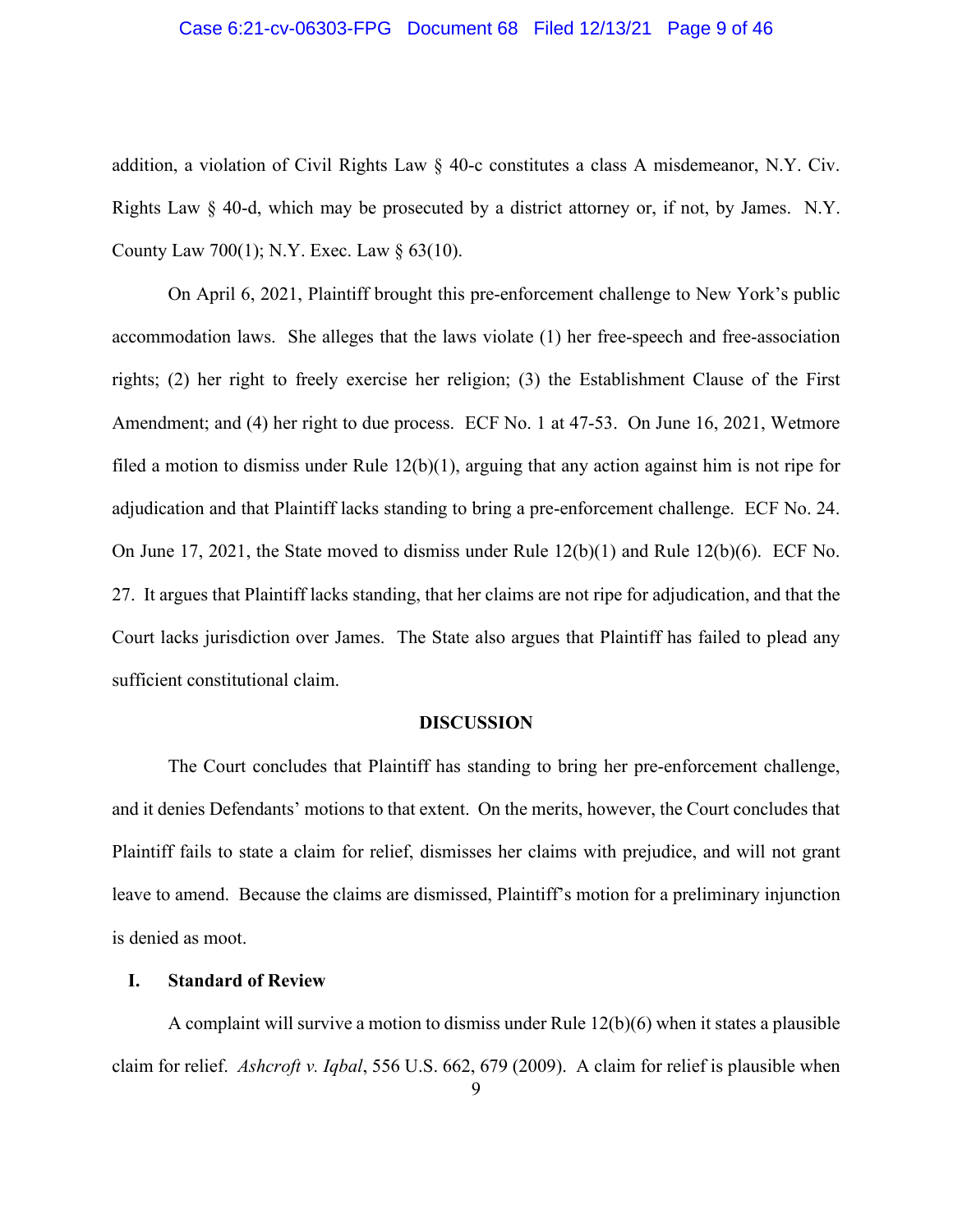### Case 6:21-cv-06303-FPG Document 68 Filed 12/13/21 Page 10 of 46

the plaintiff pleads sufficient facts that allow the Court to draw the reasonable inference that the defendant is liable for the alleged misconduct. *Id.* at 678. In considering the plausibility of a claim, the Court must accept factual allegations as true and draw all reasonable inferences in the plaintiff's favor. *Faber v. Metro. Life Ins. Co.*, 648 F.3d 98, 104 (2d Cir. 2011). At the same time, the Court is not required to accord "[l]egal conclusions, deductions, or opinions couched as factual allegations . . . a presumption of truthfulness." *In re NYSE Specialists Secs. Litig.*, 503 F.3d 89, 95 (2d Cir. 2007). Where a defendant makes a "facial" Rule 12(b)(1) motion challenging the plaintiff's standing to sue, the plaintiff has no "evidentiary burden," and "[t]he task of the district court is to determine whether the [complaint] alleges facts that affirmatively and plausibly suggest that the plaintiff has standing to sue." *Carter v. HealthPort Techs., LLC*, 822 F.3d 47, 56 (2d Cir. 2016) (internal quotation marks and brackets omitted); *Gelmart Indus., Inc. v. Eveready Battery Co.*, 120 F. Supp. 3d 327, 330 (S.D.N.Y. 2014) (same for ripeness challenge under Rule 12(b)(1)).

# **II. Standing**

Defendants argue that Plaintiff does not have standing to maintain this action.<sup>[5](#page-9-0)</sup> The State contends that Plaintiff has only alleged a "speculative fear of enforcement," in light of the absence of "any past enforcement actions against her company" or the possibility "that an investigation will be started any time soon." ECF No. 27-1 at 13. Furthermore, Plaintiff's claims "rest on speculation" about whether and how an enforcement action might occur. *Id.* at 14. The State also suggests that Plaintiff's putative injury is not traceable to James, insofar as anyone can "initiate a

<span id="page-9-0"></span><sup>5</sup> Defendants frame their arguments both in terms of standing and in terms of ripeness. *See* ECF No. 24-2 at 2, 10-13; ECF No. 26 at 12; ECF No. 59 at 2-3. Because the Court addresses and resolves the question of standing, it need not separately address ripeness. *See Nat'l Org. for Marriage, Inc. v. Walsh*, 714 F.3d 682, 689 n.6 (2d Cir. 2013).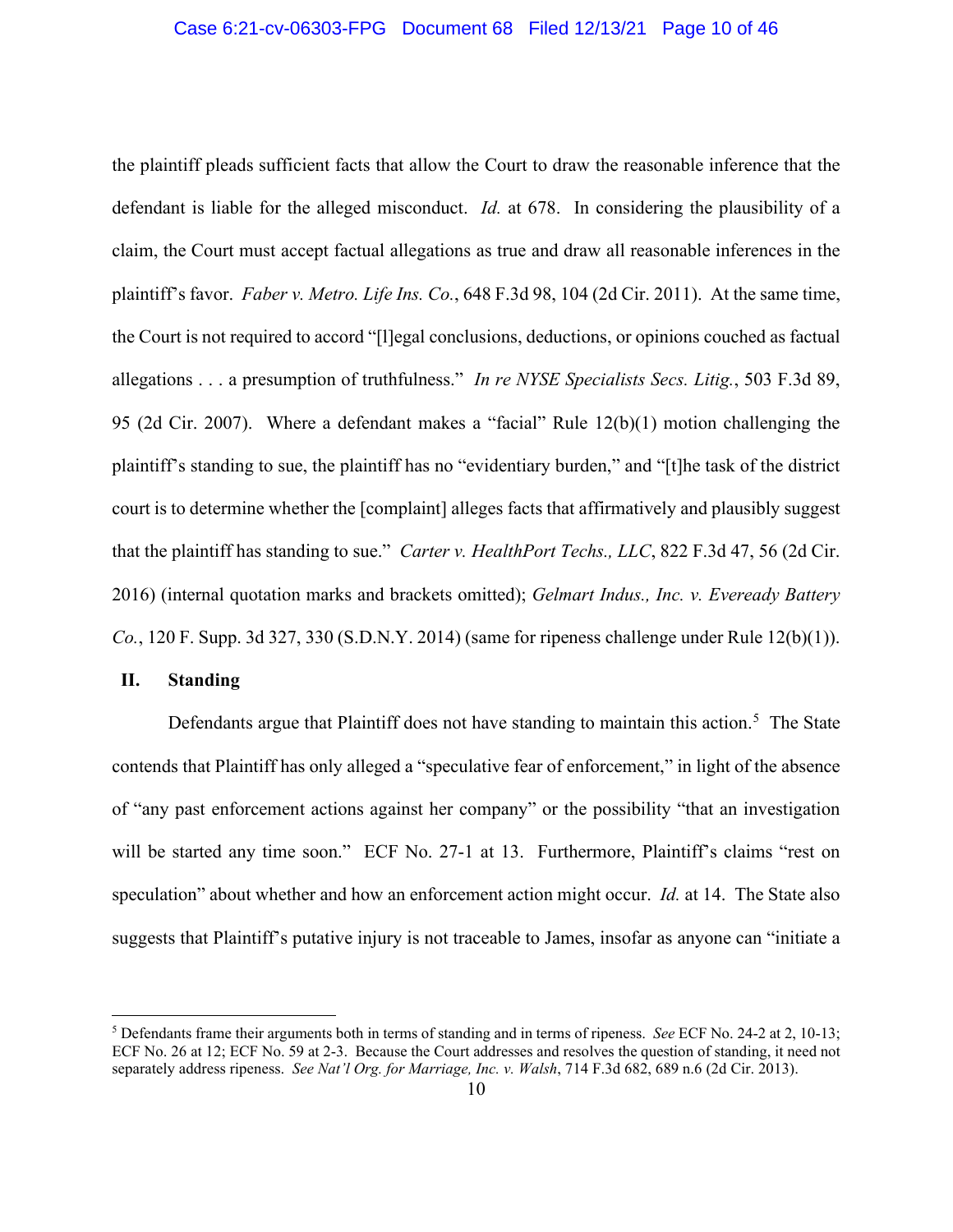claim under the Human Rights Law." *Id.* at 15.

For his part, Wetmore contends that Plaintiff has not alleged a credible threat of enforcement *by him* pursuant to either the Human Rights Law or Civil Rights Law. He notes that he may criminally prosecute an individual under the Human Rights Law only if the individual interferes with DHR in the performance of its duties or violates a DHR order—neither of which Plaintiff has done or intends to do. *See* N.Y. Exec. Law § 299. In addition, Wetmore reads Civil Rights Law § 40-d to permit a district attorney to criminally prosecute a public accommodation for violation of Civil Rights Law § 40-c only if the violation occurs "alongside a traditional Penal Law violation." ECF No. 24-2 at 8. He has gone so far as to file an affidavit averring that his office "would not prosecute an action under the State Civil Rights Law[] absent contemporaneous violation of the Penal Law" or other criminal violation. ECF No. 59 at 8.

The Court concludes that Plaintiff has plausibly alleged standing to bring this preenforcement challenge against all three defendants.

"Article III of the Constitution limits the jurisdiction of federal courts to 'Cases' and 'Controversies.'" *Susan B. Anthony List v. Driehaus*, 573 U.S. 149, 157 (2014) (citing U.S. Const. art. III, § 2). "The doctrine of standing gives meaning to these constitutional limits by identifying those disputes which are appropriately resolved through the judicial process." *Id.* (internal quotation marks and brackets omitted). "To establish Article III standing, a plaintiff must show (1) an injury in fact, (2) a sufficient causal connection between the injury and the conduct complained of, and (3) a likelihood that the injury will be redressed by a favorable decision." *Id.* (internal quotation marks and brackets omitted). Defendants contend that Plaintiff cannot satisfy the injury requirement, insofar as she has not sufficiently alleged a credible threat of prosecution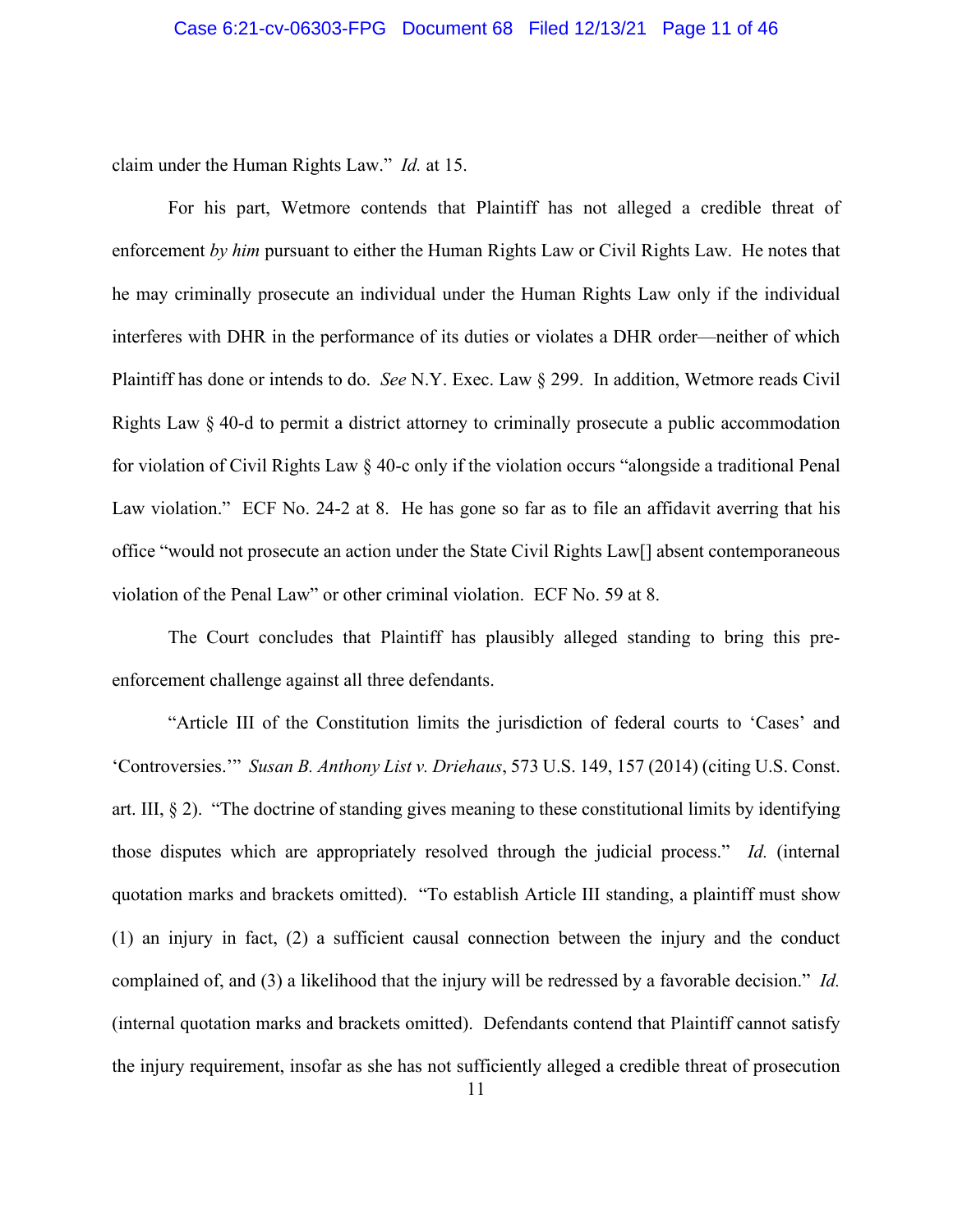### Case 6:21-cv-06303-FPG Document 68 Filed 12/13/21 Page 12 of 46

by them under the relevant laws. *See* ECF No. 27-1 at 13-14; ECF No. 59 at 2-3. Standing is a jurisdictional question that is adjudicated under Rule 12(b)(1), not Rule 12(b)(6). *See All. for Env't Renewal, Inc. v. Pyramid Crossgates Co.*, 436 F.3d 82, 88 n.6 (2d Cir. 2006).

"For an alleged injury to support constitutional standing, it must be 'concrete and particularized' and 'actual or imminent, not conjectural or hypothetical.'" *Knife Rts., Inc. v. Vance*, 802 F.3d 377, 383 (2d Cir. 2015) (internal quotation marks omitted). Where the plaintiff alleges "injury based on the threat of prosecution, the plaintiff need not expose himself to liability before bringing suit to challenge the basis for the threat—for example, the constitutionality of a law threatened to be enforced." *Adam v. Barr*, 792 F. App'x 20, 21 (2d Cir. 2019) (summary order) (internal quotation marks omitted); *see also Babbitt v. United Farm Workers Nat'l Union*, 442 U.S. 289, 298 (1979) ("[I]t is not necessary that [the individual] first expose himself to actual arrest or prosecution to be entitled to challenge [the] statute that he claims deters the exercise of his constitutional rights."). "Rather, in the context of pre-enforcement challenges . . . imminent injury can be established by plausible allegations that a plaintiff intends to engage in a course of conduct arguably affected with a constitutional interest, but proscribed by statute, and there exists a credible threat of prosecution thereunder." *Knife Rts.*, 802 F.3d at 384 (internal quotation marks, brackets, and ellipsis omitted). The same analysis applies whether the plaintiff faces the threat of criminal prosecution, a civil action, or the institution of administrative proceedings. *See Driehaus*, 573 U.S. at 165 ("[A]dministrative action, like arrest or prosecution, may give rise to harm sufficient to justify pre-enforcement review."); *Vt. Right to Life Comm., Inc. v. Sorrell*, 221 F.3d 376, 382 (2d Cir. 2000) ("The fear of civil penalties can be as inhibiting of speech as can trepidation in the face of threatened criminal prosecution."); *see also Kearns v. Cuomo*, 981 F.3d 200, 210 (2d Cir.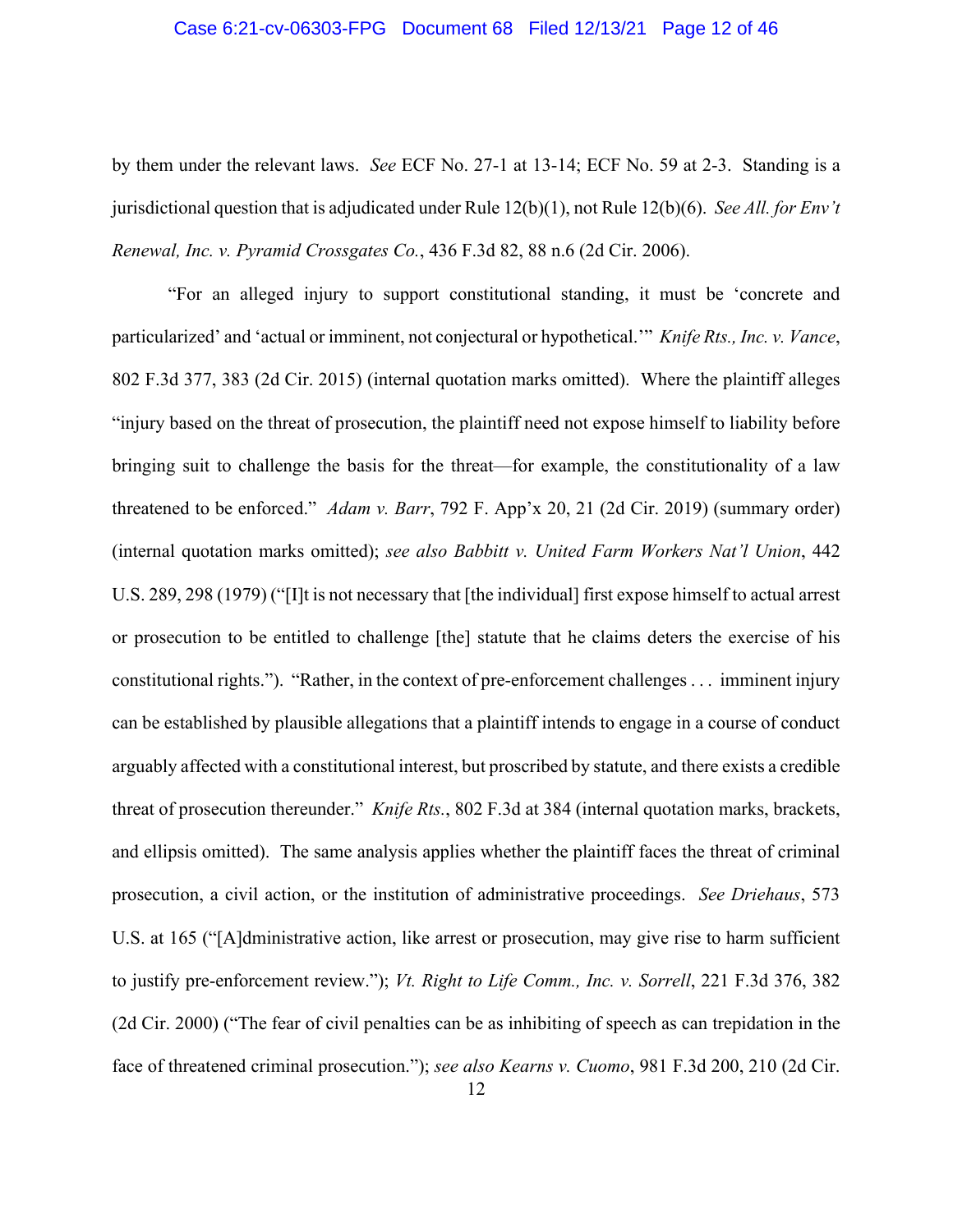## Case 6:21-cv-06303-FPG Document 68 Filed 12/13/21 Page 13 of 46

2020) (no credible threat of prosecution where plaintiff failed to allege that challenged laws imposed "criminal or civil penalties").

"The identification of a credible threat sufficient to satisfy the imminence requirement of injury in fact necessarily depends on the particular circumstances at issue." *Knife Rts.*, 802 F.3d at 384.A credible threat of prosecution cannot rest "on fears that are imaginary or speculative," *id.* (internal quotation marks omitted), and it "will not be found where plaintiffs do not claim that they have ever been threatened with prosecution, that a prosecution is likely, or even that a prosecution is remotely possible." *Cayuga Nation v. Tanner*, 824 F.3d 321, 331 (2d Cir. 2016) (internal quotation marks omitted). Nevertheless, courts generally presume "that the government will enforce the law as long as the relevant statute is recent and not moribund." *Hedges v. Obama*, 724 F.3d 170, 197 (2d Cir. 2013). The Second Circuit has observed that the relevant standard "sets a low threshold and is quite forgiving to plaintiffs seeking [such] preenforcement review," *Cayuga Nation*, 824 F.3d at 331, especially when First Amendment rights are in play. *See Walsh*, 714 F.3d at 689.

In this case, the actions in which Plaintiff has engaged and intends to engage are "arguably affected with a constitutional interest[] but proscribed by statute." *Knife Rts.*, 802 F.3d at 384. As alleged in the complaint, Plaintiff operates her business in part to act out her religious beliefs, and in doing so she creates photographs and blog posts that seek to celebrate God and her views on marriage. *See* ECF No. 1 ¶¶ 23, 40, 48. Plaintiff's First Amendment rights are arguably implicated in that conduct. *See Chelsey Nelson Photography LLC v. Louisville/Jefferson Cnty. Metro. Gov't*, 479 F. Supp. 3d 543, 550 (W.D. Ky. 2020). Plaintiff alleges that she is presently refusing to provide photography services for same-sex weddings, and she intends to continue that policy, ECF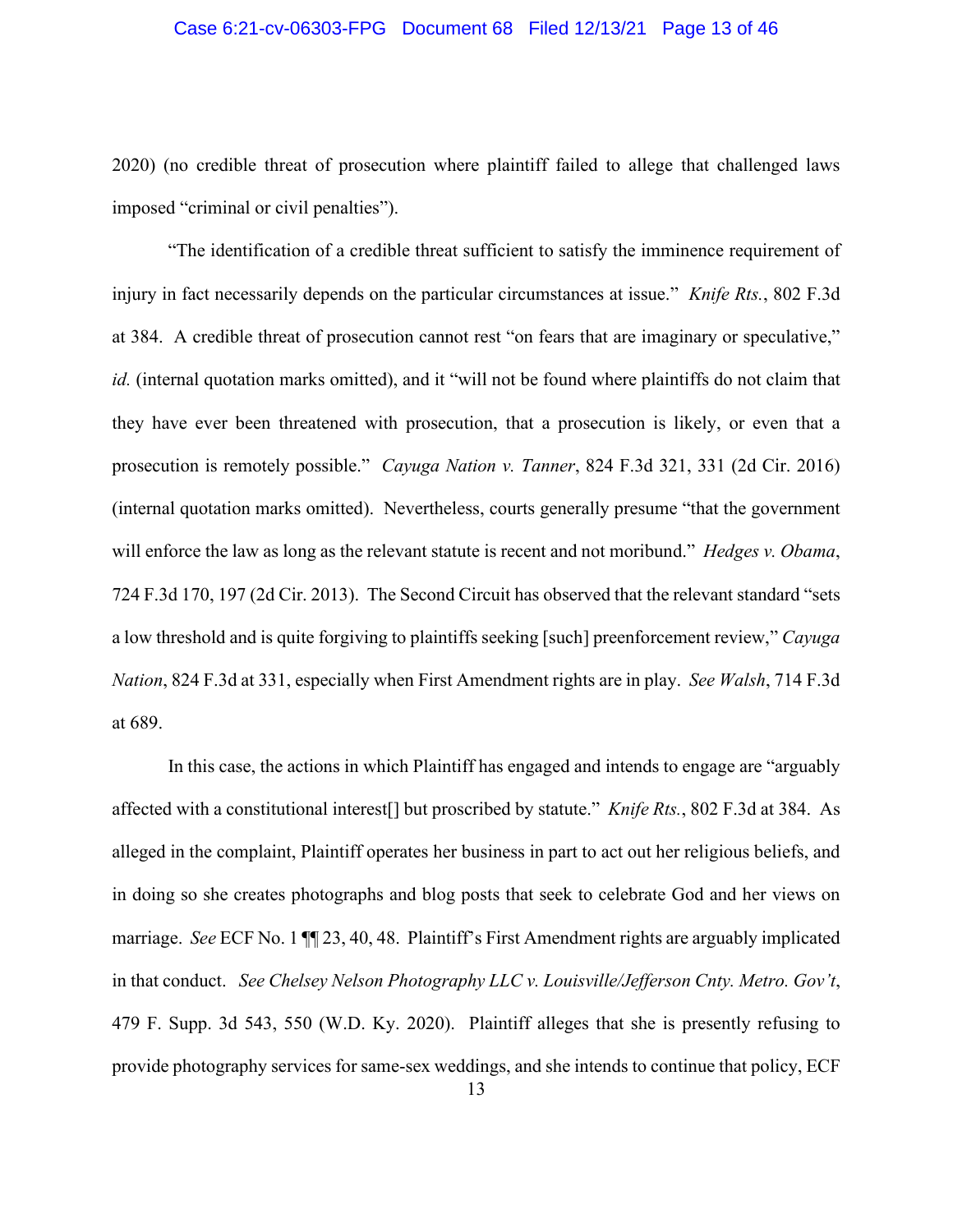### Case 6:21-cv-06303-FPG Document 68 Filed 12/13/21 Page 14 of 46

No. 1 ¶¶ 123, 242, 266, 267, actions which arguably constitute sexual-orientation discrimination and thus violate the Human Rights Law and Civil Rights Law. [6](#page-13-0) Plaintiff has also alleged that she intends to engage in other conduct: in connection with her business, Plaintiff would like to advertise her views on same-sex marriage and notify potential clients that she will not provide services therefor. ECF No. 1  $\P$  246, 247; ECF No. 1-2 at 2. Arguably, that course of conduct implicates Plaintiff's First Amendment rights, *N.Y.S. Rest. Ass'n v. N.Y.C. Bd. of Health*, 556 F.3d 114, 131 (2d Cir. 2009), and violates the plain language of the Denial and Unwelcome clauses— and by extension, Civil Rights Law 40-c.<sup>[7](#page-13-1)</sup> See N.Y. Exec. Law § 296(2)(a) (prohibiting a public accommodation from advertising that "any of [its] accommodations" will be denied "to any person on account of . . . sexual orientation" or from communicating that "the patronage . . . of any person . . . of any particular . . . sexual orientation . . . is unwelcome"); *see also Elenis*, 6 F.4th at 1183- 83; *Chelsey Nelson*, 479 F. Supp. 3d at 550-51.

Finally, Plaintiff has sufficiently alleged a "credible threat of prosecution" under these provisions. *Knife Rts.*, 802 F.3d at 384. As discussed above, all three defendants possess varying

<span id="page-13-0"></span><sup>6</sup> True, Plaintiff alleges that her refusal to undertake such projects results from her religious objection to same-sex marriage specifically, rather than any sort of discriminatory animus to LGBT individuals more generally. *See* ECF No. 1  $\P$  128-40. But given the obvious, intrinsic link between same-sex couples and same-sex marriage, courts have not found that distinction material. *See, e.g.*, *303 Creative LLC v. Elenis*, 6 F.4th 1160, 1173 (10th Cir. 2021) ("[A]lthough [the business's] 'ultimate goal' might be to only discriminate against same-sex marriage, to do so [the business] might also discriminate against same-sex couples. As a result, [the business's] refusal may be 'because of' the customers' sexual orientation."); *Elane Photography, LLC v. Willock*, 309 P.3d 53, 62 (N.M. 2013) ("[W]hen a law prohibits discrimination on the basis of sexual orientation, that law similarly protects conduct that is inextricably tied to sexual orientation.").

<span id="page-13-1"></span><sup>7</sup> The Court has repeatedly used the modifier "arguably" in this section to make clear that the inquiry into standing does not involve a definitive assessment of the merits of Plaintiff's allegations. *See Davis v. United States*, 564 U.S. 229, 249 n.10 (2011) (cautioning that "weakness on the merits [should not be confused] with absence of Article III standing"); *Driehaus*, 573 U.S. at 161-62 (sufficient injury where intended conduct was "arguably affected with a constitutional interest" and "arguably proscribed" by statute).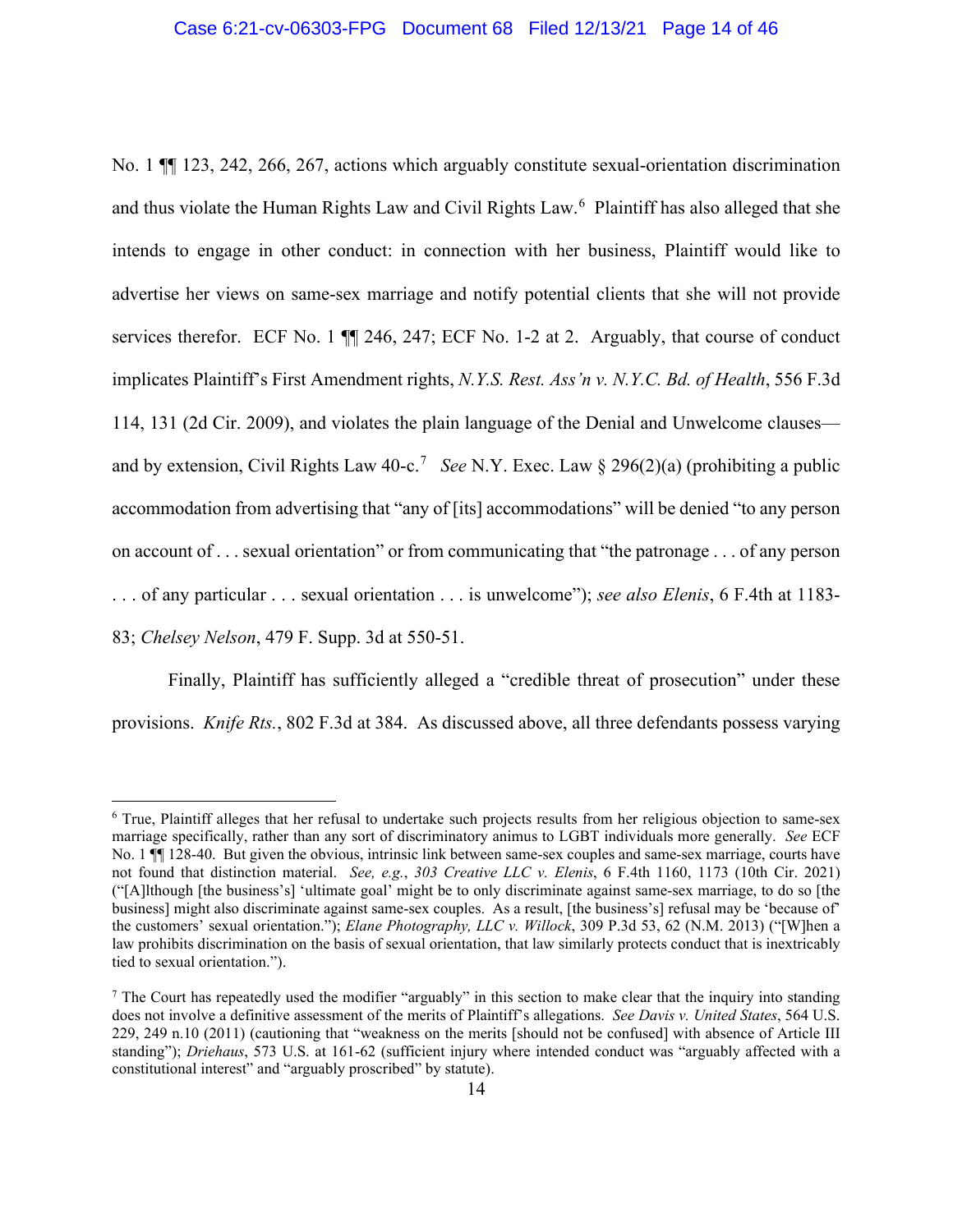### Case 6:21-cv-06303-FPG Document 68 Filed 12/13/21 Page 15 of 46

authority to investigate, prosecute, and file complaints against public accommodations that discriminate against protected classes. *See* N.Y. Exec. Law §§ 295(6)(b), 297(1); N.Y. Exec. Law § 63(9), (10); N.Y. County Law § 700(1). Sanctions for violations range from civil fines to criminal penalties. N.Y. Exec. Law  $\S 297(4)(c)$ ; N.Y. Civ. Rights Law  $\S 40-d$ . The provisions Plaintiff challenges are not moribund, and, by their plain language, they are reasonably read to prohibit the kinds of conduct in which Plaintiff has engaged and intends to engage. Under the circumstances, it is fair to presume "an intent by [Defendants] to enforce the law against [her]." *Hedges*, 724 F.3d at 197; *see also Tweed-New Haven Airport Auth. v. Tong*, 930 F.3d 65, 71 (2d Cir. 2019) ("Where a statute specifically proscribes conduct, the law of standing does not place the burden on the plaintiff to show an intent by the government to enforce the law against it." (internal quotation marks omitted)). Other facts bolster this conclusion: in other litigation, James and DHR have publicly taken the position that conduct like Plaintiff's violates publicaccommodation laws and is not protected under the First Amendment, *see* ECF No. 1 ¶¶ 287, 288 (citing cases), and at least one business with similar objections to Plaintiff's has been administratively prosecuted and penalized under the Human Rights Law. *See Matter of Gifford v. McCarthy*, 23 N.Y.S.3d 422, 433 (3d Dep't 2016) (upholding DHR order, which found wedding venue guilty of sexual-orientation discrimination, and affirming awards of \$1,500 in compensatory damages and \$10,000 in civil fines).

Defendants' arguments to the contrary are not persuasive. The State cites *Jones v. Schneiderman*, 101 F. Supp. 3d 283 (S.D.N.Y. 2015), for the proposition that "[a] government official's statement that a statute prohibits a type of conduct in the abstract—even where the official also states her intent to enforce the statutory prohibition against the public generally—is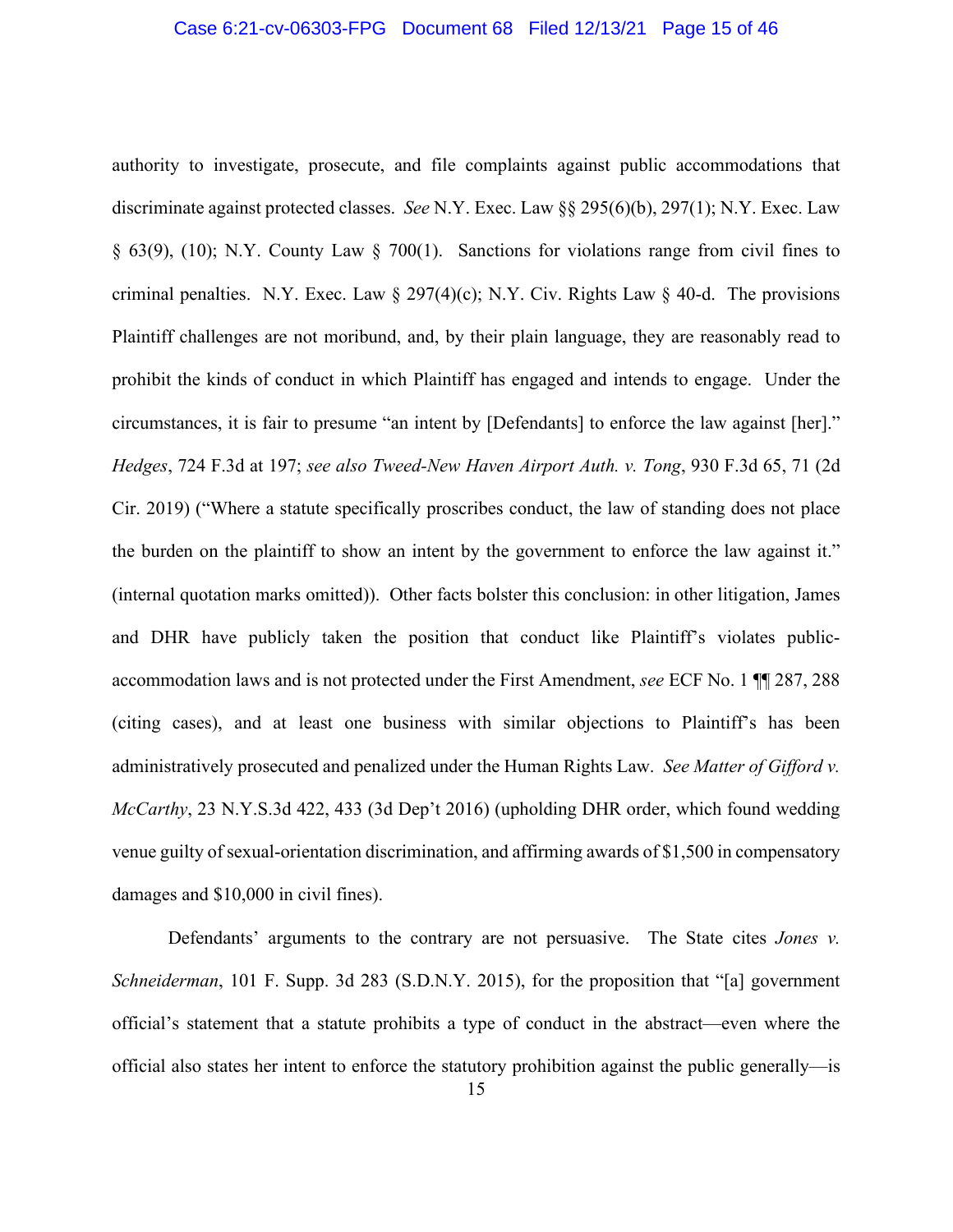## Case 6:21-cv-06303-FPG Document 68 Filed 12/13/21 Page 16 of 46

usually insufficient, without more, to establish that prosecution is imminent against a particular plaintiff." ECF No. 27-1 at 13. In the context of pre-enforcement constitutional challenges, the Second Circuit has explicitly rejected the rule stated in *Jones*. *See Cayuga Nation*, 824 F.3d at 332 n.9 (stating that "an individual plaintiff [can] establish standing even where there [is] no express threat of prosecution specifically directed at the plaintiff"). No specific threat of enforcement is necessary to confer standing. *See Tong*, 930 F.3d at 70-71 (rejecting the claim that "standing [was] not available . . . because [the State] has made no overt threat to enforce the [s]tatute").

The State next contends that James is an improper defendant because, although she can file administrative complaints for violations of the Human Rights Law, so can "almost anybody." ECF No. 27-1 at 15. But to show that her injury will be "redressed by a favorable decision," *Driehaus*, 573 U.S. at 157, Plaintiff need not prove that "a favorable decision will relieve [her] *every* injury." *Larson v. Valente*, 456 U.S. 228, 243 n.15 (1982). The fact that Plaintiff could obtain partial relief through an injunction against James is sufficient.[8](#page-15-0) *See Consumer Data Indus. Ass'n v. King*, 678 F.3d 898, 903 (10th Cir. 2012) ("[A] favorable decision would relieve [the plaintiffs'] problem 'to some extent,' which is all the law requires."); *281 Care Comm. v. Arneson*, 638 F.3d 621, 631 (8th Cir. 2011) (fact that anyone could institute complaint did not undercut redressability as to county attorneys and attorney general, since granting injunctive relief "would redress a discrete injury to plaintiffs").

As for Wetmore, he has filed an affidavit stating that he would not prosecute a person under

<span id="page-15-0"></span><sup>8</sup> Because James is a proper defendant on this basis, the Court need not address whether James may be sued based on her authority under Executive Law § 63. *See* ECF No. 27-1 at 16.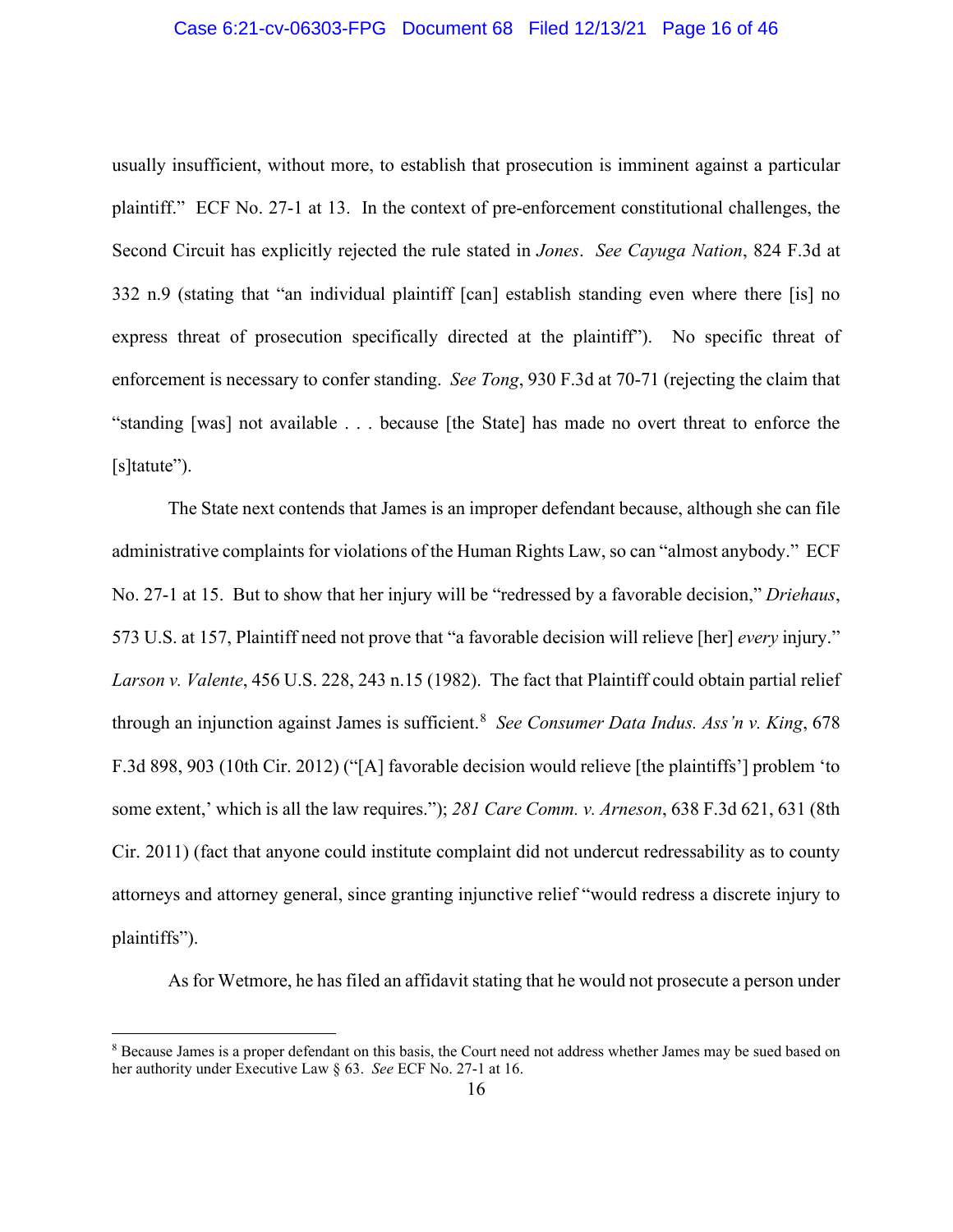## Case 6:21-cv-06303-FPG Document 68 Filed 12/13/21 Page 17 of 46

Civil Rights Law § 40-d "absent a contemporaneous violation of the Penal Law" or other allegations "indicating another explicit criminal violation." ECF No. 59 at 8. These caveats are derived from Wetmore's belief that, historically, district attorneys have only prosecuted violations of the Civil Rights Law when those violations have been "accompanied by other [legal] violations." ECF No. 24-2 at 6.

The Court is not convinced. Even if Wetmore's view finds support in the prosecution history of the statute, it remains the case that Civil Rights Law § 40-d makes it a criminal offense to "violate any of the provisions of [Civil Rights Law § 40-c]." N.Y. Civ. Rights Law § 40-d. There is no explicit exception or caveat of the kind Wetmore seeks to include. Plaintiff reads Civil Rights Law § 40-d to render her criminally liable if she is found "to have discriminated against any other person because of sexual orientation," ECF No. 1 ¶ 224, and that straightforward interpretation is "reasonable enough" for her to "legitimately fear . . . enforcement of the statute." *Pac. Capital Bank, N.A. v. Connecticut*, 542 F.3d 341, 350 (2d Cir. 2008). And while Wetmore purports to disavow any intent to prosecute Plaintiff based on his interpretation of the law, "there is nothing that prevents [him] from changing [his] mind." *Sorrell*, 221 F.3d at 383. He is "not forever bound, by estoppel or otherwise, to the view of the law that [he] asserts in this litigation."<sup>[9](#page-16-0)</sup> *Id.*

In sum, Plaintiff has standing because she has plausibly alleged that she engaged and intends to engage "in a course of conduct arguably affected with a constitutional interest, but

<span id="page-16-0"></span><sup>9</sup> Because Plaintiff's theory as to the threat of prosecution is fairly discernible from her complaint, the Court denies Wetmore's request for "a more definite statement [clarifying] . . . how [he] could be in controversy with the plaintiff." ECF No. 24-2 at 14 (citing Fed. R. Civ. P. 12(e)).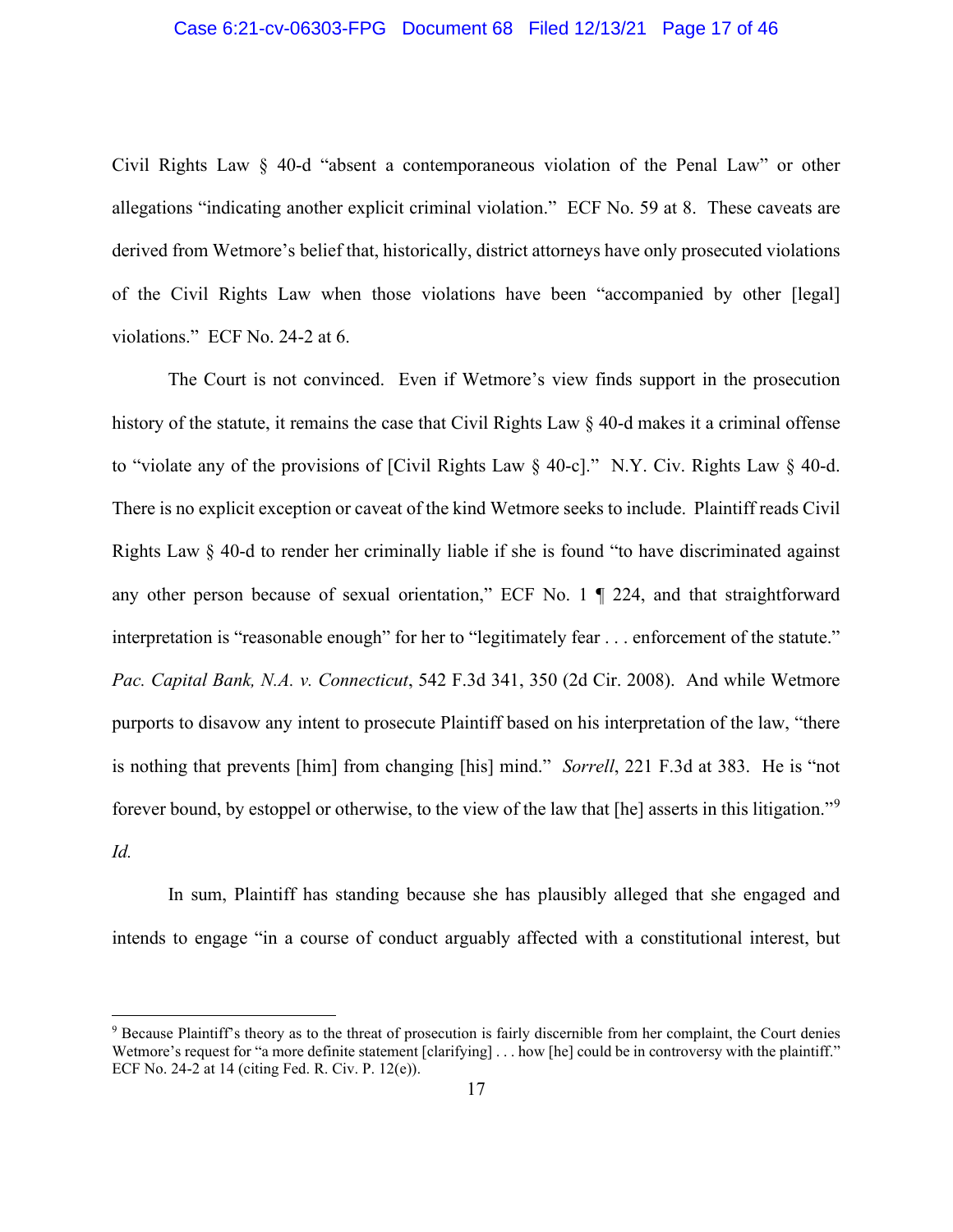### Case 6:21-cv-06303-FPG Document 68 Filed 12/13/21 Page 18 of 46

proscribed by statute, and there exists a credible threat of prosecution thereunder." *Knife Rts.*, 802 F.3d at 384 (internal ellipsis omitted). This conclusion is consistent with the recent decisions of two federal circuit courts. *See Elenis*, 6 F.4th at 1171-75 (website designers who refused to create websites "that celebrate same-sex marriages" had standing to challenge Colorado public accommodation law); *Telescope Media Grp. v. Lucero*, 936 F.3d 740, 749-50 (8th Cir. 2019) (same for wedding videographers in Minnesota). With the standing issues resolved, the Court turns to the merits.

### **III. Free Speech/Free Association Claim**

Plaintiff's first claim proceeds as follows. Through her photography, Plaintiff seeks to express the "love, intimacy, and sacrifice of God's design for marriage," which, in her view, can only exist in marriages "between one man and one woman." ECF No. 1 ¶¶ 47, 48, 57, 117. She claims that, because she offers her wedding-photography services to opposite-sex couples, the Accommodation clause applies to her business and compels her to offer those same expressive services to same-sex couples. In practical effect, this means that the Accommodation clause compels her to create artistic expression that celebrates same-sex marriages and to associate herself with same-sex marriages, contrary to her desire and beliefs. Plaintiff argues that this statutory mandate is subject to strict scrutiny and violates her speech and associational rights under the First Amendment. In a similar vein, Plaintiff asserts that the Denial and Unwelcome clauses unconstitutionally prohibit her from advertising her religious views and her business's policies on same-sex marriage.

The State responds that the purpose of the Accommodation clause is not to compel speech as such, but rather to prohibit businesses from discriminating against certain protected classes of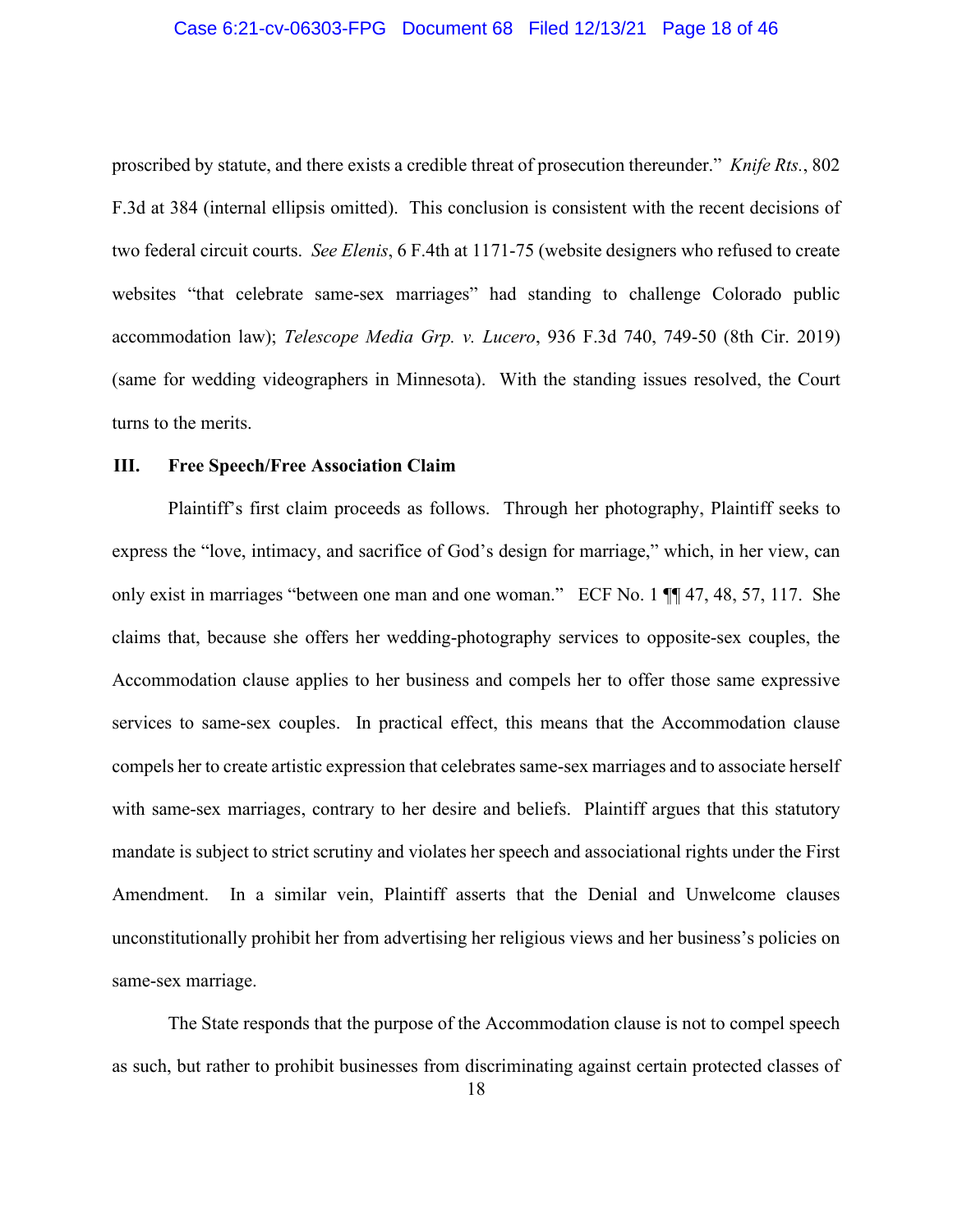### Case 6:21-cv-06303-FPG Document 68 Filed 12/13/21 Page 19 of 46

potential customers. Any effect that prohibition may have on the kinds of expression that Plaintiff ultimately produces is merely incidental to the antidiscriminatory purpose of the law. The State therefore argues that the Accommodation clause is subject to "a deferential standard of review," and that it satisfies that standard in light of the State's "compelling governmental interest" in eradicating discrimination. ECF No. 26 at 23.

# **a. Accommodation Clause**

"The First Amendment, applicable to the States through the Fourteenth Amendment, prohibits laws that abridge the freedom of speech." *Nat'l Inst. of Fam. & Life Advocs. v. Becerra*, 138 S. Ct. 2361, 2371 (2018). "Some of [the Supreme] Court's leading First Amendment precedents have established the principle that freedom of speech prohibits the government from telling people what they must say." *Rumsfeld v. F. for Acad. & Institutional Rts., Inc.*, 547 U.S. 47, 61 (2006); *see, e.g.*, *West Virginia State Bd. of Educ. v. Barnette*, 319 U.S. 624, 642 (1943) (state law requiring schoolchildren to recite Pledge of Allegiance and salute the flag held unconstitutional). This freedom to decide "what not to say" is an "important manifestation of the principle of free speech," *Hurley v. Irish-Am. Gay, Lesbian & Bisexual Grp. of Boston*, 515 U.S. 557, 573 (1995), and has been held to limit "the government's ability to force [a] speaker to host or accommodate another speaker's message." *Rumsfeld*, 547 U.S. at 63. Because compelled speech alters the content of one's speech, it is considered a "content-based regulation" subject to strict scrutiny. *Becerra*, 138 S. Ct. at 2371; *see also Riley v. Nat'l Fed'n of the Blind of North Carolina, Inc.*, 487 U.S. 781, 795 (1988); *Evergreen Ass'n, Inc. v. City of New York*, 740 F.3d 233, 244 (2d Cir. 2014). Content-based regulations of speech "are presumptively unconstitutional and may be justified only if the government proves that they are narrowly tailored to serve compelling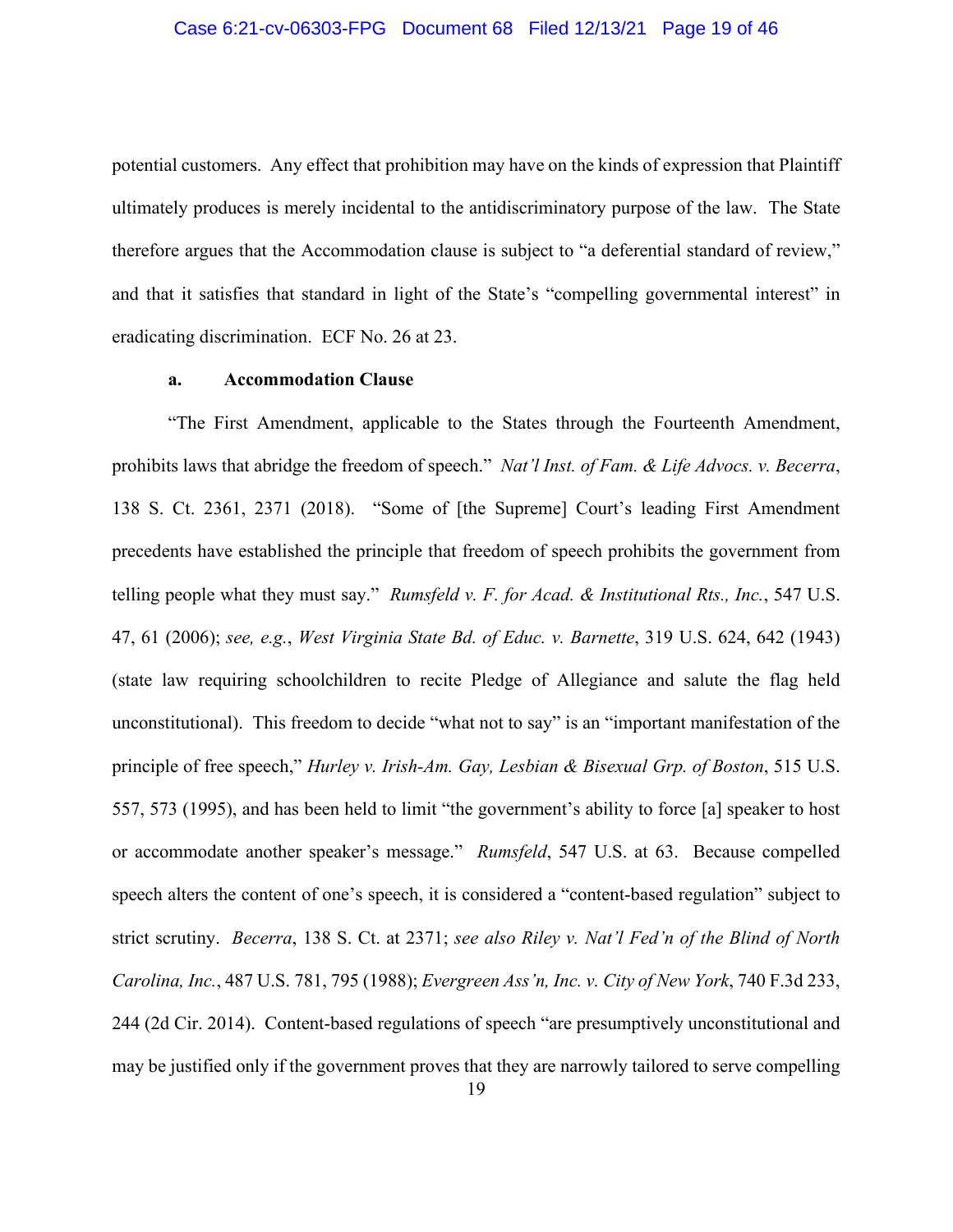state interests." *Becerra*, 138 S. Ct. at 2371.

The Supreme Court has imposed a lesser degree of scrutiny on regulations that only "incidentally burden[] speech." *United States v. Albertini*, 472 U.S. 675, 688 (1985); *see, e.g.*, *United States v. O'Brien*, 391 U.S. 367 (1968) (upholding conviction for destruction of draft card, notwithstanding that defendant burned draft card as symbolic protest). "The appropriate standard by which to evaluate the constitutionality of a content-neutral regulation that imposes only an incidental burden on speech is the intermediate level of scrutiny." *Vincenty v. Bloomberg*, 476 F.3d 74, 84 (2d Cir. 2007). "Such a restriction will be sustained under this standard if it (1) advances important governmental interests unrelated to the suppression of free speech and (2) does not burden substantially more speech than necessary to further those interests." *Time Warner Cable Inc. v. F.C.C.*, 729 F.3d 137, 160 (2d Cir. 2013) (internal quotation marks omitted).

The Supreme Court has also held that the Constitution protects one's "freedom of expressive association"—that is, "[the] right to associate for the purpose of engaging in those activities protected by the First Amendment—speech, assembly, petition for the redress of grievances, and the exercise of religion." *Roberts v. U.S. Jaycees*, 468 U.S. 609, 618 (1984). "Freedom of association . . . presupposes a freedom not to associate," *id.* at 623, and "[t]he forced inclusion of an unwanted person in a group infringes the group's freedom of expressive association if the presence of that person affects in a significant way the group's ability to advocate public or private viewpoints." *Boy Scouts of America v. Dale*, 530 U.S. 640, 648 (2000). But the freedom of expressive association can be overridden "by regulations adopted to serve compelling state interests, unrelated to the suppression of ideas, that cannot be achieved through means significantly less restrictive of associational freedoms." *Id.*; *see also Tabbaa v. Chertoff*, 509 F.3d 89, 102 (2d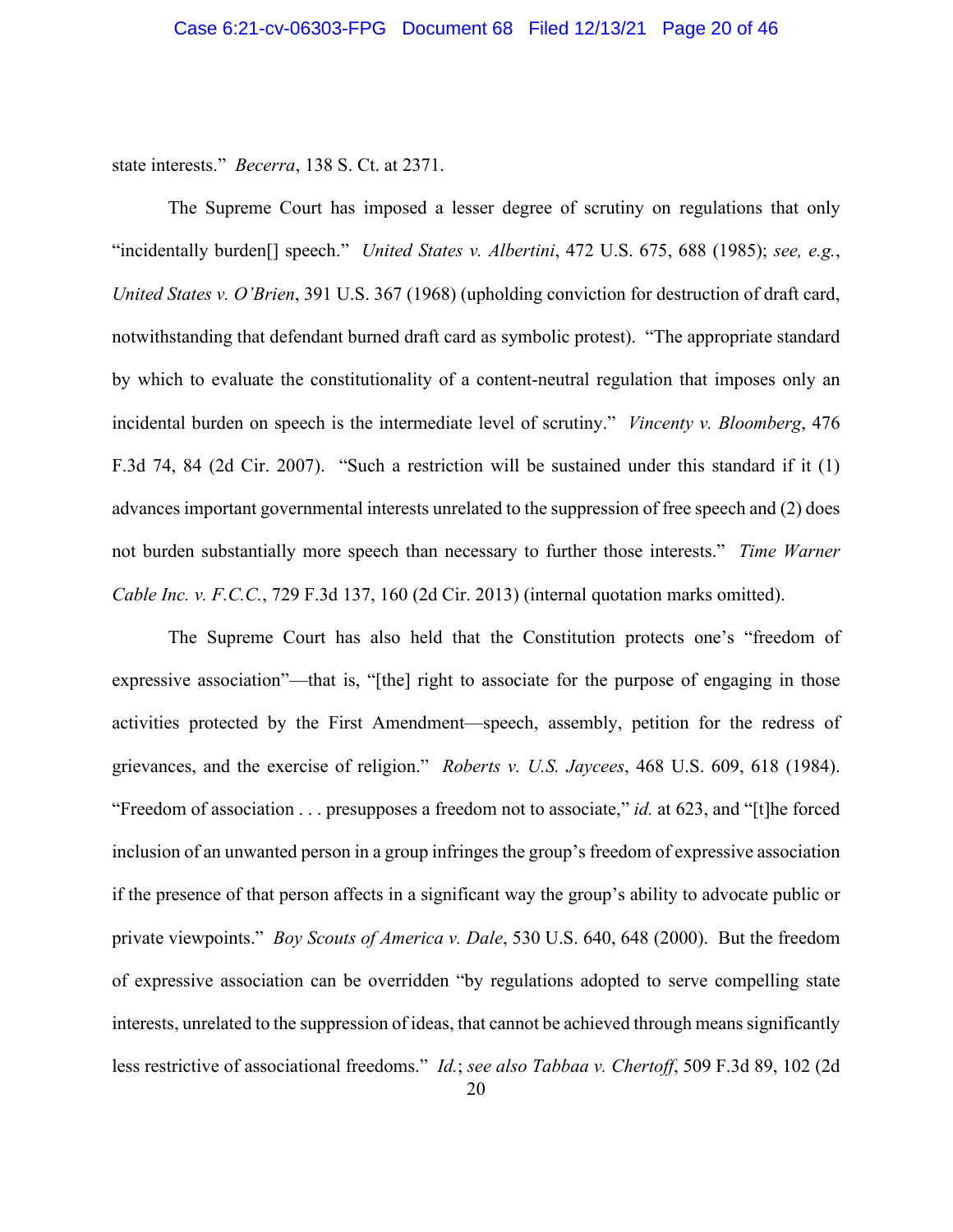Cir. 2007).

For purposes this order, the Court will assume that strict scrutiny applies on the theory that the Accommodation clause compels speech and expressive association. It is true that the Accommodation clause does not *facially* regulate a public accommodation's speech or other expressive activity; it simply prohibits public accommodations from withholding their goods or services for discriminatory reasons. *See* N.Y. Exec. Law § 296(2)(a); *see also Hurley*, 515 U.S. at 572. For the vast majority of businesses, the obligation to serve a customer pursuant to antidiscrimination legislation does not implicate a cognizable First Amendment interest. *See Masterpiece Cakeshop*, 138 S. Ct. at 1727; *Hurley*, 515 U.S. at 572. Relying on this logic, the State and some *amici* conceptualize Plaintiff's challenge simply as an attack on her obligation to serve customers without discrimination. *See, e.g.*, ECF No. 26 at 19-20; ECF No. 51 at 12-14; ECF No. 55 at 17.

Plaintiff's theory is a bit more nuanced than that. The complaint alleges—and the Court must accept—that Plaintiff does not intend to wholly discriminate against LGBT individuals as such, and she is willing to provide a variety of photography services to LGBT individuals. *See*  ECF No. 1 ¶¶ 128-32. What Plaintiff is challenging is the Accommodation clause's prohibition on "limited menus." It is well-settled that the Accommodation clause not only prohibits a public accommodation from wholly denying a person its services on the basis of a protected characteristic, but also from withholding "*any* of the . . . advantages . . . or privileges" it offers to the public. N.Y. Exec. Law  $\S$  296(2)(a) (emphasis added). As a result, "[t]he statute does not permit businesses to offer a limited menu of goods and services to customers on the basis of a status that fits within one of the protected categories." *Gifford*, 23 N.Y.S.3d at 429 (internal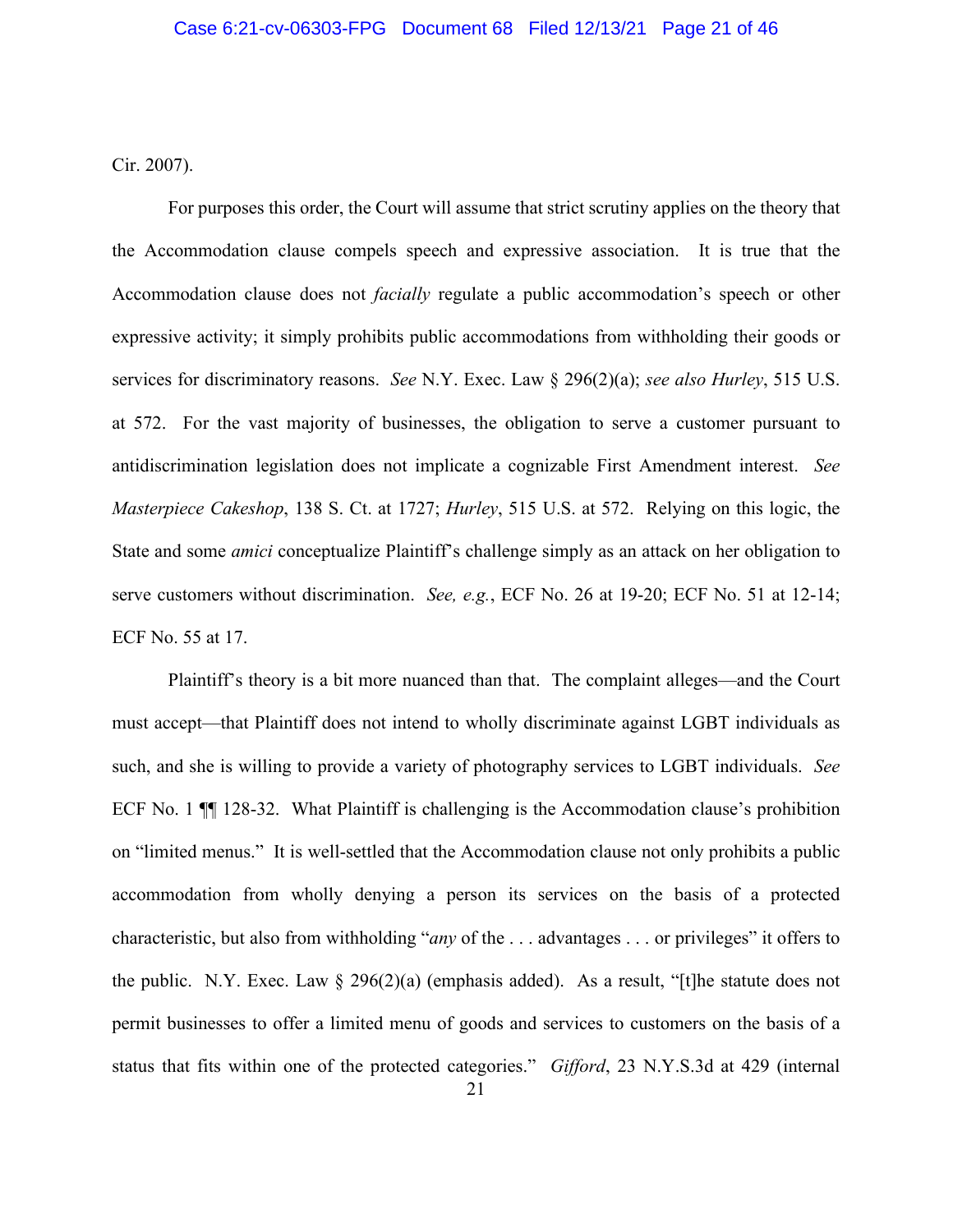# Case 6:21-cv-06303-FPG Document 68 Filed 12/13/21 Page 22 of 46

quotation marks omitted); *see, e.g.*, *Batavia Lodge No. 196, Loyal Ord. of Moose v. N.Y.S. Div. of Hum. Rts.*, 35 N.Y.2d 143, 145 (1974) (lodge violated statute when it permitted black customers to attend fashion show but refused to serve them at the bar); *Joyner v. Moore-Wiggins Co., Ltd.*, 136 N.Y.S. 578, 579 (4th Dep't 1912) (theater violated Civil Rights Law § 40 when it refused to seat an African-American customer in the orchestra section but permitted her to sit in the balcony).

Plaintiff argues that, as applied to her, the prohibition on "limited menus" compels her to create photographs for same-sex couples that celebrate their marriages if she creates photographs for opposite-sex couples that celebrate their marriages. *See* ECF No. 1 ¶ 160. The Court does not consider this a strained interpretation of the Accommodation clause or an unlikely target of the State's enforcement efforts. Just a few years ago, the Appellate Division, Third Department, interpreted the Accommodation clause to prohibit "limited menus" and upheld a DHR determination that a wedding venue violated that prohibition when it refused to host a same-sex wedding ceremony, even if it "would 'happily' host wedding receptions, parties or other events for couples in same-sex relationships." *Gifford*, 23 N.Y.S.3d at 429.

Plaintiff thus makes a plausible case that the "limited menu" prohibition compels her to create speech—*i.e.*, photographs celebrating the marriage of same-sex clients<sup>[10](#page-21-0)</sup>—to the same

<span id="page-21-0"></span> $10$  In addition to the photography itself, Plaintiff claims that she engages in a variety of other activities in connection with each wedding she photographs. For example, she writes a blog post about the wedding, she acts "personally excited" at the wedding, she "verbally encourag[es]" the wedding party, and she "personally and joyfully interact[s]" with the bride and groom. ECF No. 1  $\P$  65, 68. Taken to an extreme, the "limited menu" prohibition might be interpreted to compel these activities in addition to the photography service itself. *See* ECF No. 3-1 at 28. But the Court is skeptical of the proposition that, merely because Plaintiff does these things in conjunction with the oppositesex weddings she photographs, the Accommodation clause compels her to do the same at same-sex weddings. The Accommodation clause only mandates equal access to the "accommodations, advantages, facilities or privileges" of the public accommodation, *i.e.*, the goods or services the accommodation provides to the public. N.Y. Exec. Law. §  $296(2)(a)$ . The service that Plaintiff provides to the public is wedding photography. She is not hired to "joyfully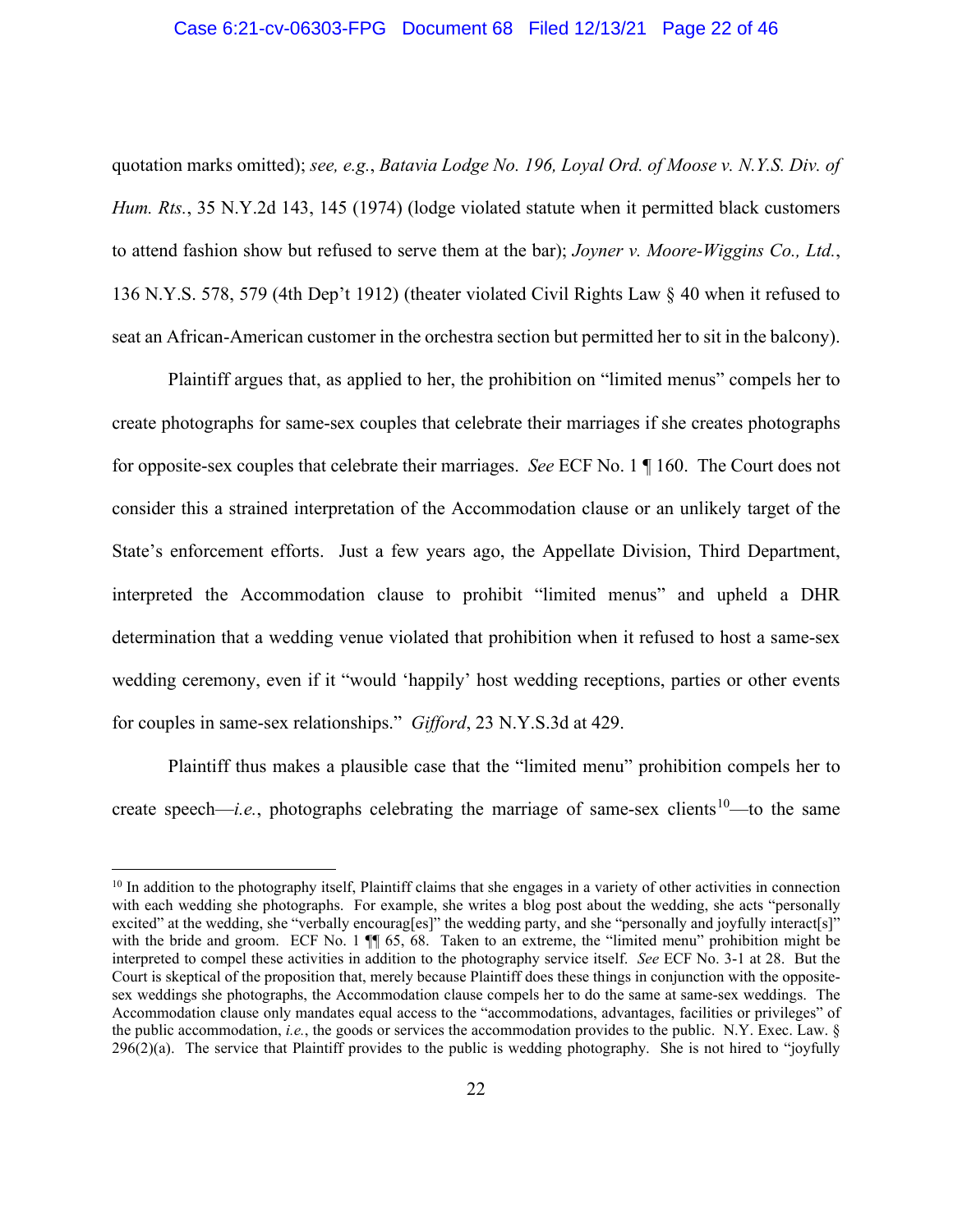## Case 6:21-cv-06303-FPG Document 68 Filed 12/13/21 Page 23 of 46

extent she creates such speech for opposite-sex clients. In analogous circumstances, two federal circuit courts have agreed that, as applied, public accommodation laws can operate to compel speech in this manner. *See Elenis*, 6 F.4th at 1177 (in case of website designer who did not wish to promote same-sex marriage, concluding that public accommodation law compelled the business "to serve customers [it] would otherwise refuse," and thereby force the business "to create websites—and thus, speech—that [it] would otherwise refuse"); *Lucero*, 936 F.3d at 753-54 ("[Minnesota's public accommodation law] compels [wedding videographers] to speak favorably about same-sex marriage if they choose to speak favorably about opposite-sex marriage.").

Regardless, the Court need not make any definitive determination on the matter. The Court will simply assume that, as applied, the Accommodation clause operates to compel Plaintiff to speak in the manner she claims, and it will therefore apply strict scrutiny to assess the constitutionality of that statutory command. *See Becerra*, 138 S. Ct. at 2371. It will likewise assume that the Accommodation clause interferes with her right to expressive association. *See Dale*, 530 U.S. at 648.

As noted, content-based regulations of speech "are presumptively unconstitutional and may be justified only if the government proves that they are narrowly tailored to serve compelling state interests." *Becerra*, 138 S. Ct. at 2371. The State asserts that it has a "compelling governmental interest" in "[t]he eradication of discrimination." ECF No. 27-1 at 31. The Court

interact" with the couple or to "encourage" wedding guests, so the Accommodation clause does not compel equal access to those activities. The blogposts are a closer call, as Plaintiff sometimes claims that blogging is a "service" she provides to couples, though elsewhere she suggests that its purpose is to advocate for her own religious beliefs and market her business. ECF No. 1 ¶¶ 35, 91, 92, 93, 156; *see also* ECF No. 3-5 ¶¶ 116-41. While the Court frames its analysis in terms of compelled photography, this equally applies to Plaintiff's blogging, assuming it could be deemed an accommodation, advantage, facility or privilege of her business.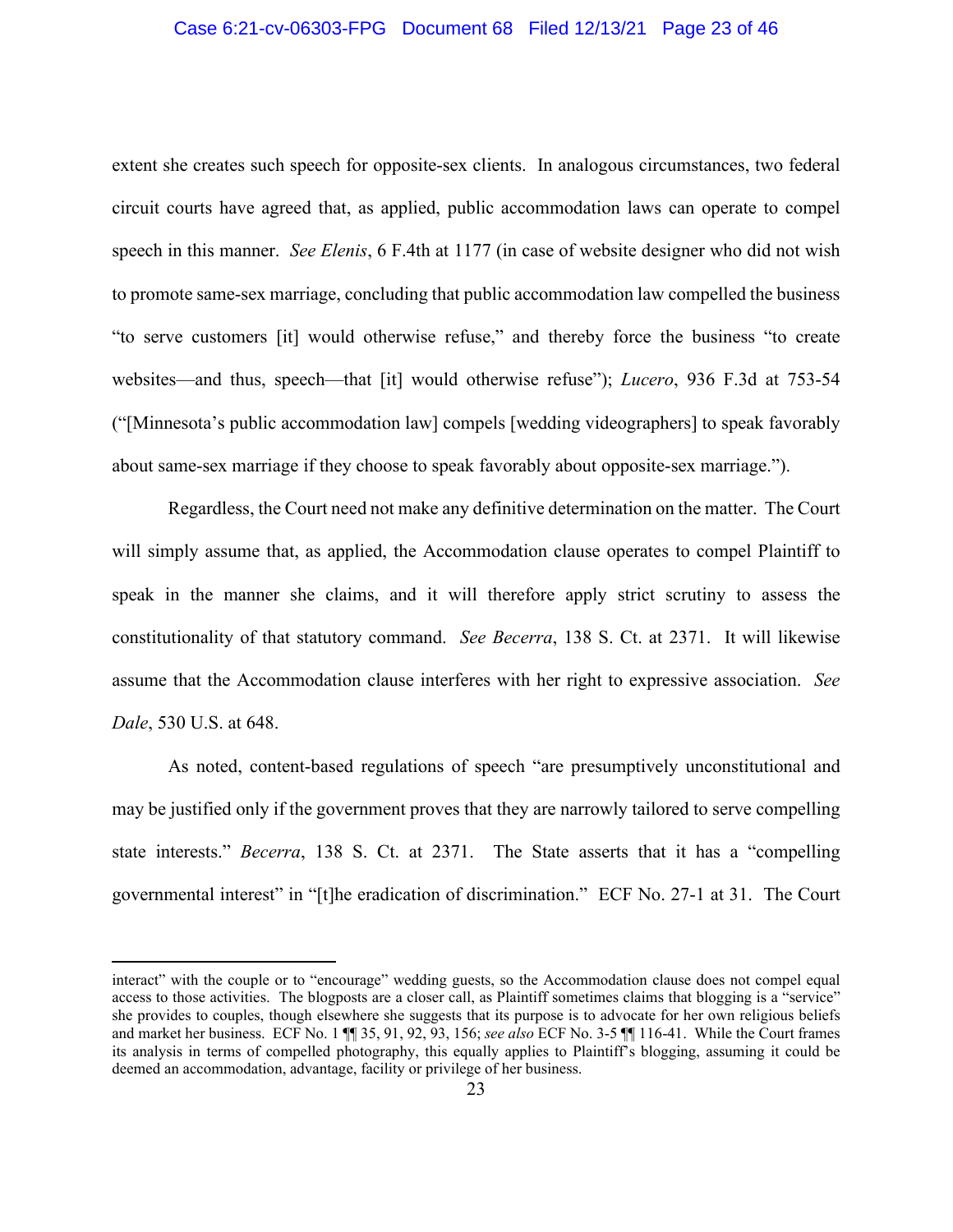## Case 6:21-cv-06303-FPG Document 68 Filed 12/13/21 Page 24 of 46

agrees, though that interest must be delineated with more precision than the State's formulation. Specifically, the Court agrees that New York has a compelling interest in ensuring that individuals, without regard to sexual orientation, have "equal access to publicly available goods and services." *Roberts*, 468 U.S. at 624; *Elenis*, 6 F.4th at 1179.

This economic interest is consistent with one of the earliest justifications for public accommodation laws. At common law, "a person engaged in a public calling, such as innkeeper or common carrier, was held to be under a duty to the general public and was obliged to serve, without discrimination, all who sought service." *Madden v. Queens Cnty. Jockey Club, Inc.*, 296 N.Y. 249, 253 (1947); *see also Hurley*, 515 U.S. at 571. This duty set such businesses apart from other "proprietors of private enterprise," who were "under no such obligation" and "enjoy[ed] an absolute power to serve whom they pleased." *Madden*, 296 N.Y. at 253; *see also Aaron v. Ward*, 203 N.Y. 351, 355-56 (1911). In the nineteenth century, legislative enactments modified those common-law categories to address the societal ills associated with race discrimination. *See Hurley*, 515 U.S. at 571.

In New York, these changes were upheld as consistent with the State's police power. For example, in *People v. King*, 110 N.Y. 418 (1888), the New York Court of Appeals upheld a penal law that prohibited innkeepers, common carriers, places of amusements, schools, and cemetery associations from excluding individuals "by reason of race, color, or previous condition of servitude." *King*, 110 N.Y. at 420-21. The proprietor of a skating rink was indicted under the law and challenged it as an "unconstitutional interference with private rights." *Id.* at 422. The court noted that the law promoted the public good: "Both justice and the public interest concur in a policy which shall elevate [African Americans] as individuals, and relieve them from oppressive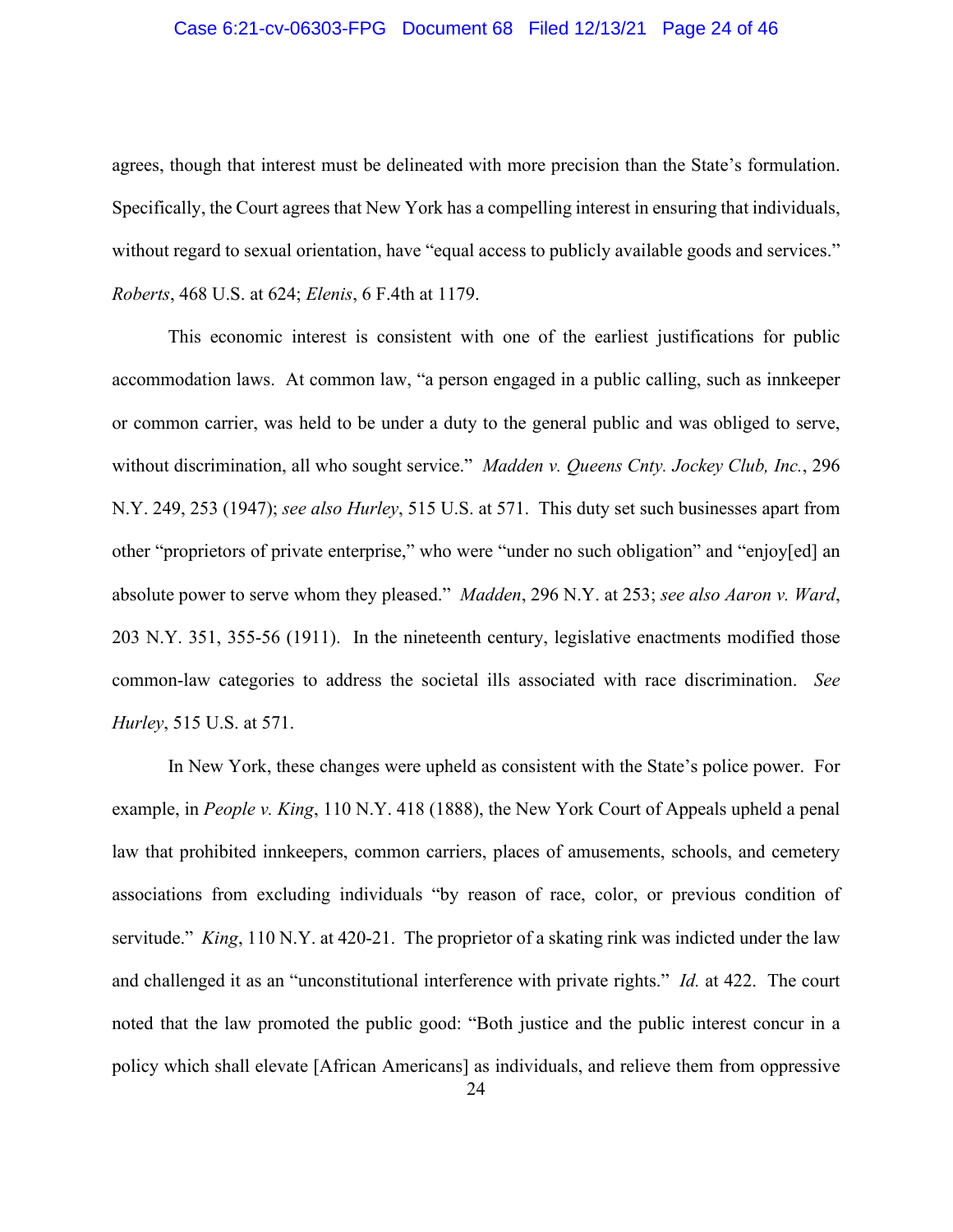# Case 6:21-cv-06303-FPG Document 68 Filed 12/13/21 Page 25 of 46

or degrading discrimination, and which shall encourage and cultivate a spirit which will make them self-respecting, contented, and loyal citizens, and give them a fair chance in the struggle of life." *Id.* at 426. Exclusion "from places of public resort on account of [patrons'] race" tended to "fix their position as a servile and dependent people." *Id.* at 426-27; *see also Gibbs*, 222 N.Y. at 336 (noting that a public accommodation is a facility "created and operated for the common advantage, aid and benefit of the people, the denial of which to any person would be a discriminatory obstruction or deprivation in achieving prosperity, health, development or happiness"). The *King* court found any interference in the proprietor's property rights permissible because, by "devot[ing] his property" to a "*quasi* public use," the proprietor furnished the State with a "right to interfere" to further the public interest. *King*, 110 N.Y. at 428; *see also Munn v*. *Illinois*, 94 U.S. 113, 113 (1876) ("When the owner of property devotes it to a use in which the public has an interest, he in effect grants to the public an interest in such use, and must to the extent of that interest, submit to be controlled by the public, for the common good, as long as he maintains the use."); Lisa G. Lerman & Annette K. Sanderson, *Discrimination in Access to Public Places: A Survey of State and Federal Public Accommodations Laws*, 7 N.Y.U. Rev. L. & Soc. Change 215, 218 (1978) ("Proscription of discrimination in public accommodations is premised on the notion that many privately-owned establishments are to some extent public. Citizens' rights of access to public places must, therefore, be balanced against the right of the owner to control his or her property.").

In other words, one of the objects of public accommodation law is "to ensure by statute for [individuals in historically disadvantaged or disfavored classes] desiring to make use of public accommodations what the old common law promised to any member of the public wanting a meal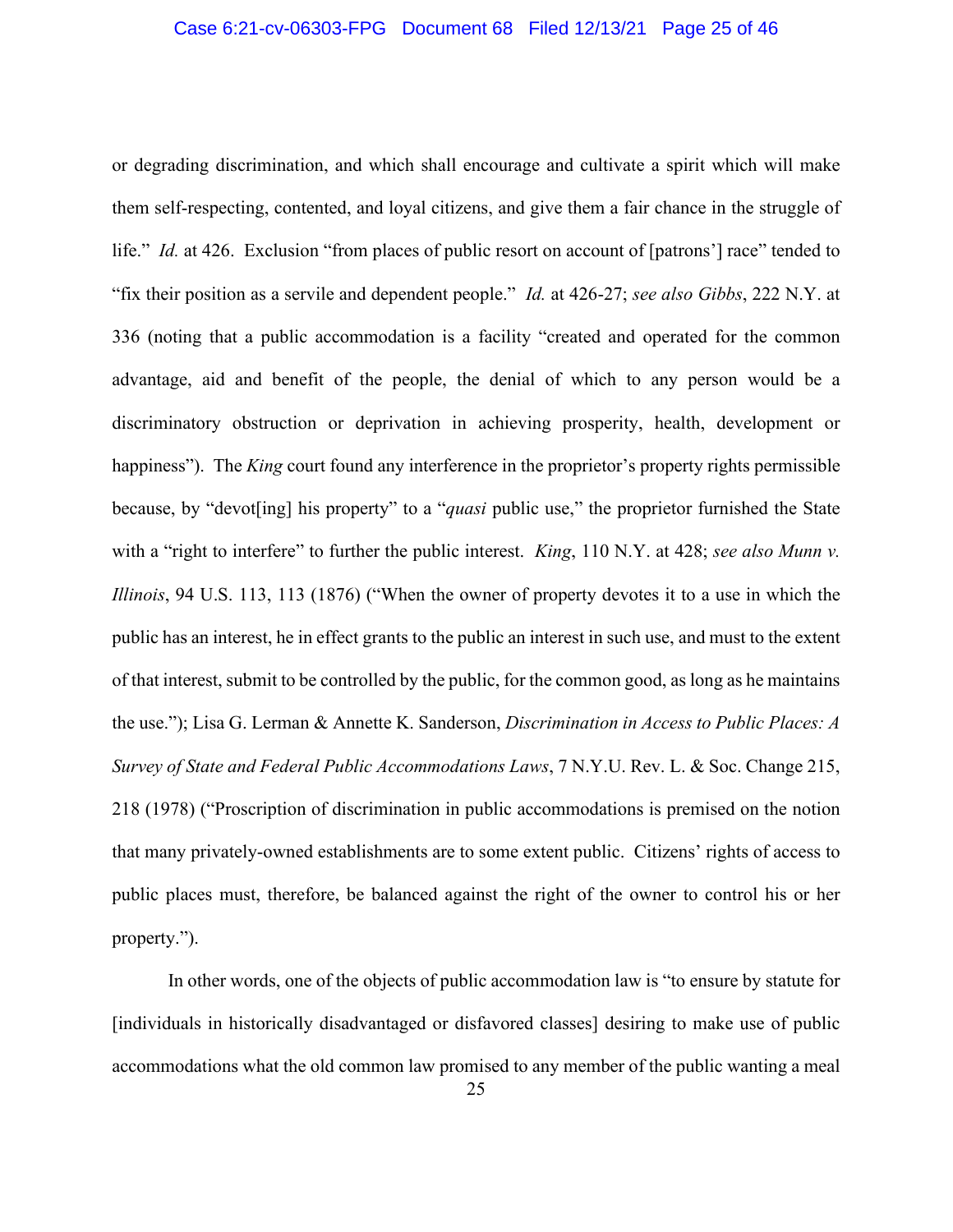### Case 6:21-cv-06303-FPG Document 68 Filed 12/13/21 Page 26 of 46

at the inn"—namely, "that accepting the usual terms of service, they will not be turned away merely on the proprietor's exercise of personal preference." *Hurley*, 515 U.S. at 578.This justification animates New York's public accommodation laws in the context of sexual orientation discrimination. When, in 2003, the New York legislature amended the Human Rights Law and Civil Rights Law to add sexual orientation as a protected category, it declared "that many residents of this state have encountered prejudice on account of their sexual orientation, and that this prejudice has severely limited or actually prevented access to employment, housing and other basic necessities of life, leading to deprivation and suffering." *See* 2002 N.Y. Sess. Laws ch. 2, § 1. The purpose of the legislation was to dismantle the economic barriers that hindered LGBT individuals' opportunities to enjoy a "full and productive life," rather than to "promote any particular attitude, course of conduct or way of life." *Id.*

The Supreme Court has long found this interest compelling. A state's interest in "eliminating discrimination" so as to ensure that "its citizens [have] equal access to publicly available goods and services" is one of the "highest order." *Roberts*, 468 U.S. at 624. In her concurrence in *Roberts*, Justice Sandra Day O'Connor wrote of the "profoundly important goal of ensuring nondiscriminatory access to commercial opportunities in our society." *Roberts*, 468 U.S. at 632 (concurring in part and concurring in judgment). This compelling interest applies not only to race discrimination, *see Heart of Atlanta Motel, Inc. v. United States*, 379 U.S. 241, 252-53 (1964), but also to sex discrimination, *Bd. of Dirs. of Rotary Int'l v. Rotary Club of Duarte*, 481 U.S. 537, 549 (1987), and sexual orientation discrimination, *Masterpiece*, 138 S. Ct. at 1727-28. In *Masterpiece*, the Supreme Court unequivocally recognized that society had historically treated "gay persons and gay couples . . . as social outcasts" who were "inferior in dignity and worth." *Id.*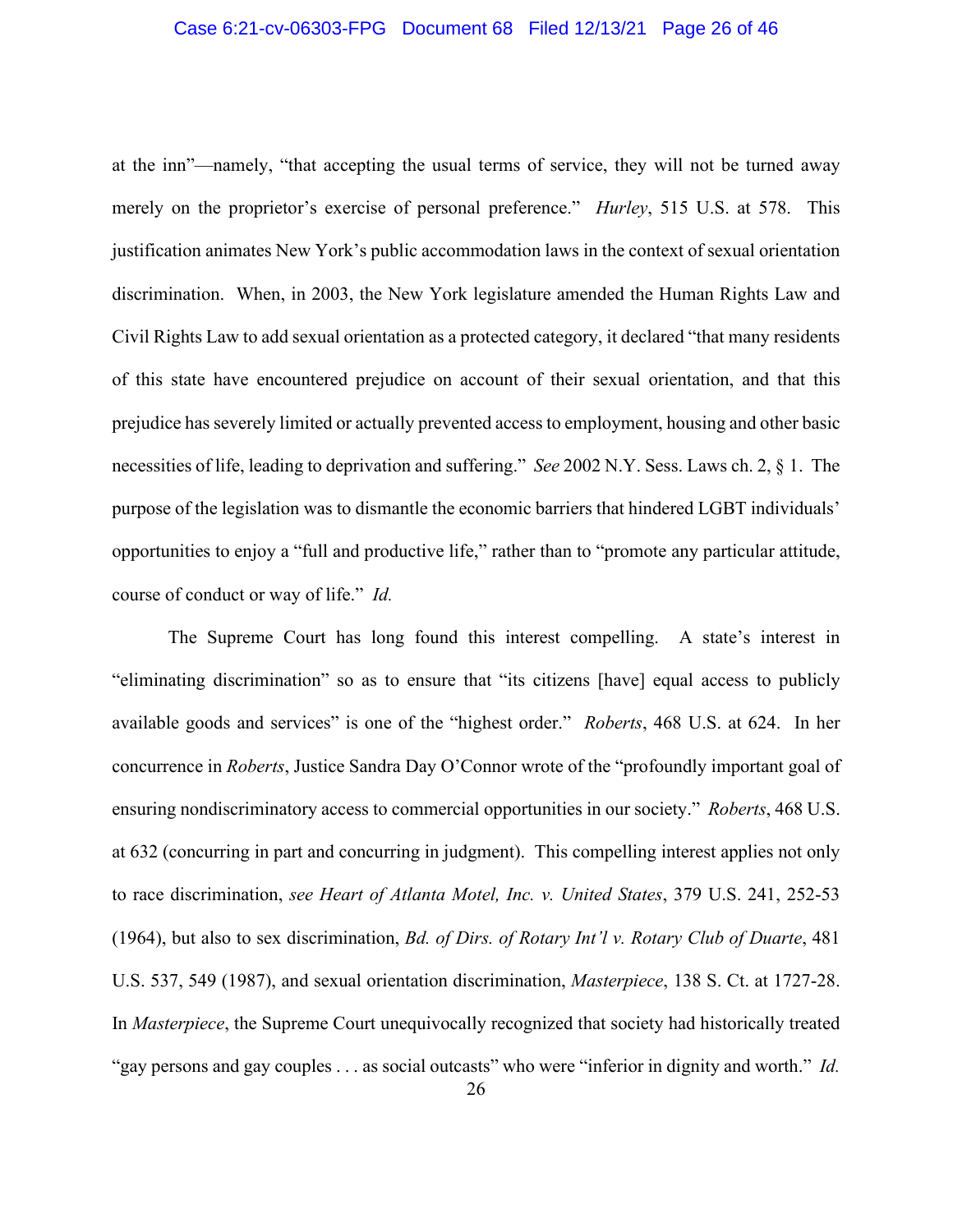## Case 6:21-cv-06303-FPG Document 68 Filed 12/13/21 Page 27 of 46

at 1727. In light of that history, the court found it "unexceptional" that states were empowered to "protect gay persons, just as it can protect other classes of individuals, in acquiring whatever products and services they choose on the same terms and conditions as are offered to other members of the public." *Id.* at 1728. Indeed, it would be "inconsistent with the history and dynamics of civil rights laws," which "ensure equal access to goods, services, and public accommodations," to exempt from those laws all public accommodations that object to same-sex marriage. *Id.*

Nevertheless, some courts appear to have concluded that, while parity of access to publicly available goods and services is a compelling interest as a general matter, it is not compelling enough to justify a public accommodation law that compels speech or forces inclusion in a manner that impairs the accommodation's expressive activity. *See Lucero*, 936 F.3d at 755-56 (arguing that the First Amendment "prevent[s] the government from requiring [a business's] speech to serve as a public accommodation for others"); *Chelsey Nelson*, 479 F. Supp. 3d at 558-59; *Brush & Nib Studio, LC v. City of Phoenix*, 448 P.3d 890, 915 (Ariz. 2019) ("[T]he Supreme Court [has] rejected any suggestion that a public accommodations law could justify compelling speech."). But the cases on which these courts primarily rely—*Boy Scouts of America v. Dale*, 530 U.S. 640 (2000), and *Hurley v. Irish-American Gay, Lesbian & Bisexual Group of Boston*, 616 U.S. 557 (1995) do not stand for so broad or bright-line a proposition.

In *Dale*, the Supreme Court held that New Jersey's public accommodation law was applied in an unconstitutional manner when it required the Boy Scouts—a "private, not-for-profit organization engaged in instilling its system of values in young people"—to accept James Dale, an "avowed homosexual and gay rights activist," as a member. *Dale*, 530 U.S. at 644.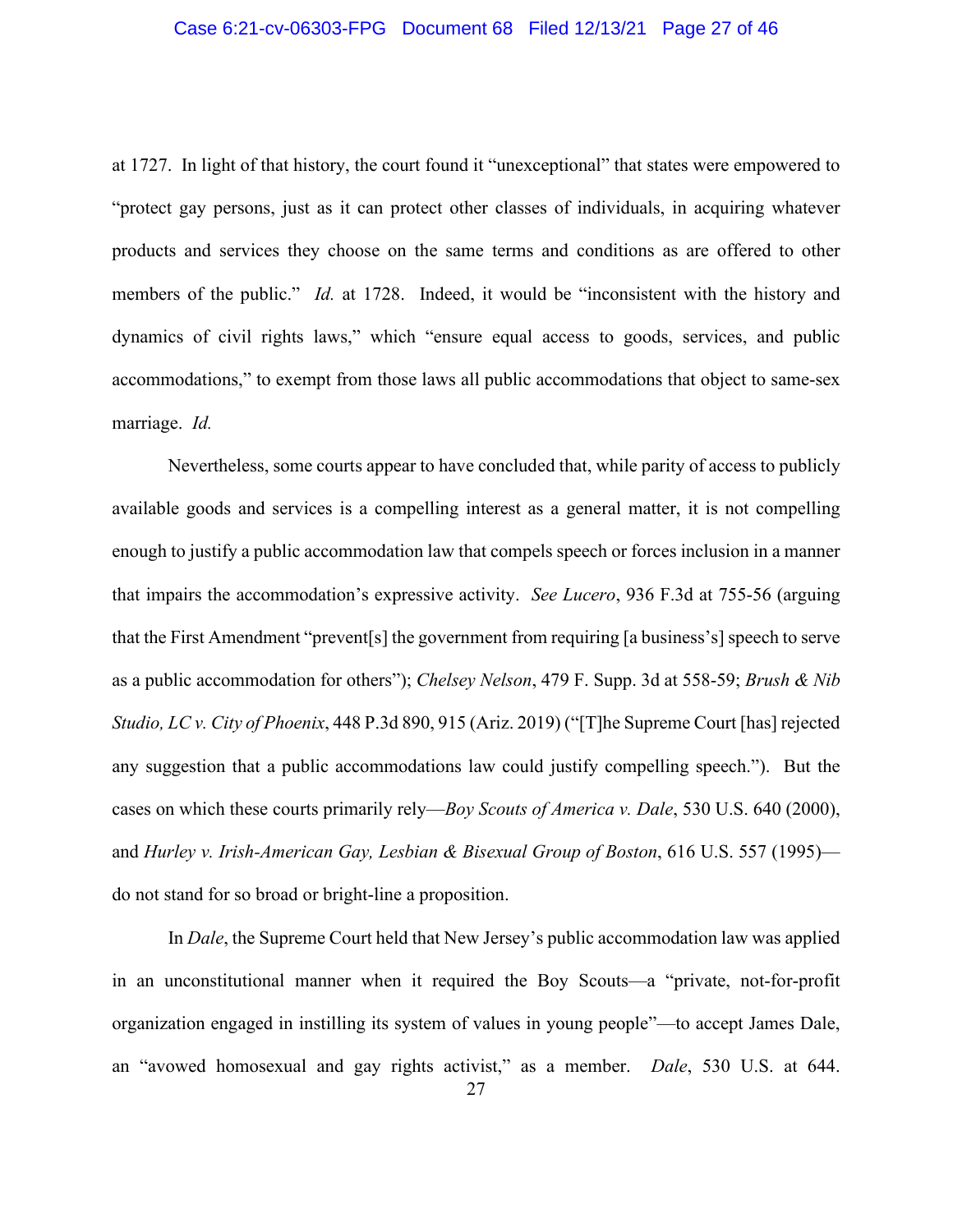## Case 6:21-cv-06303-FPG Document 68 Filed 12/13/21 Page 28 of 46

"[H]omosexual conduct" was "inconsistent with the values" that Boy Scouts taught and worked to instill. *Id.* at 650. The Supreme Court recognized the compelling interest "in eliminating discrimination" in public accommodations, but it observed that "[a]s the definition of 'public accommodation' has expanded from clearly commercial entities, such as restaurants, bars, and hotels, to membership organizations such as the Boy Scouts, the potential for conflict between state public accommodations laws and the First Amendment rights of organizations has increased." *Id.* at 657. By forcing the Boy Scouts to include Dale, New Jersey had "significantly affect [ed]" the organization's expression, *id.* at 656, and "such a severe intrusion on the Boy Scouts' rights to freedom of expressive association" could not be justified by the state's antidiscrimination interests. *Id.* at 659.

In *Hurley*, the Supreme Court drew a similar line with respect to compelled speech. In that case, the Massachusetts Supreme Judicial Court had interpreted the state's public accommodation law to require "private citizens who organize a parade to include among the marchers a group imparting a message the organizer do not wish to convey." *Hurley*, 515 U.S. at 559. Specifically, a group of gay, lesbian, and bisexual activists sought to march in a St. Patrick's Day parade with their own banner so as to, among other things, "express pride in their Irish heritage as openly gay, lesbian, and bisexual individuals [and] to demonstrate that there are such men and women among those so descended." *Id.* at 561. The organizers appealed to the Supreme Court, arguing that the forced inclusion of the group compelled their speech in violation of the First Amendment. *See id.* at 566.

The Supreme Court agreed. The parade was a form of expression protected by the First Amendment, *see id.* at 569-70, and the Court was of the opinion that Massachusetts's public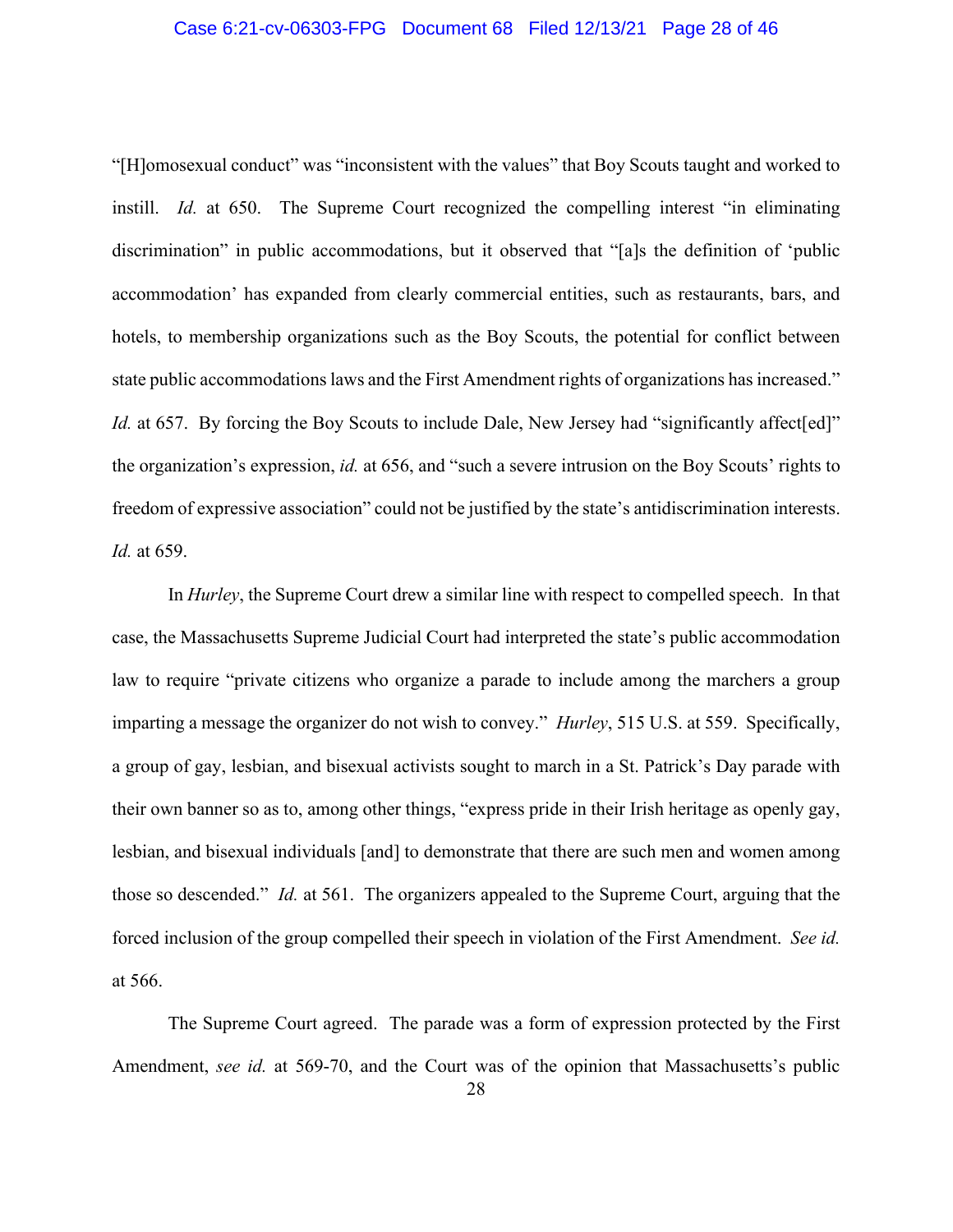### Case 6:21-cv-06303-FPG Document 68 Filed 12/13/21 Page 29 of 46

accommodation law "ha[d] been applied in a peculiar way," insofar as it did not merely compel "openly gay, lesbian, or bisexual individuals" to be admitted into the parade, but required "the admission of [the group] as its own parade unit carrying its own banner." *Id.* at 572. In the Court's view, this had the effect of "essentially requiring [the organizers] to alter the expressive content of their parade" and of "declaring the [organizers'] speech itself to be the public accommodation." *Id.* at 572-73. This expansive application of public accommodation law "violate<sup>[d]</sup> the fundamental rule of protection under the First Amendment, that a speaker has the autonomy to choose the content of his own message." *Hurley*, 515 U.S. at 573.

Both *Dale* and *Hurley* involved, in the Supreme Court's view, expansive applications of public accommodation laws that reached beyond their core, economic justification. As originally envisioned, public accommodation laws sought to extend the "old common law" rule—which promised "to any member of the public wanting a meal at the inn [that] . . . they will not be turned away merely on the proprietor's exercise of personal preference"—to a wider swath of publicly available goods and services. *Id.* at 578. But the laws originally did no more than compel an economic relationship between proprietor and customer, a relationship that is not clothed with a significant level of constitutional protection. *See Roberts*, 468 U.S. at 634 (O'Connor, J., concurring in part and concurring in judgment) ("The Constitution does not guarantee a right to choose employees, customers, suppliers, or those with whom one engages in simple commercial transactions, without restraint from the State. A shopkeeper has no constitutional right to deal only with persons of one sex."). Over time, however, public accommodation laws were extended to compel not only access to goods and services available in the public marketplace, but also to membership in organizations. *See id.* at 616, 625-26. Standing alone, this was not irrational or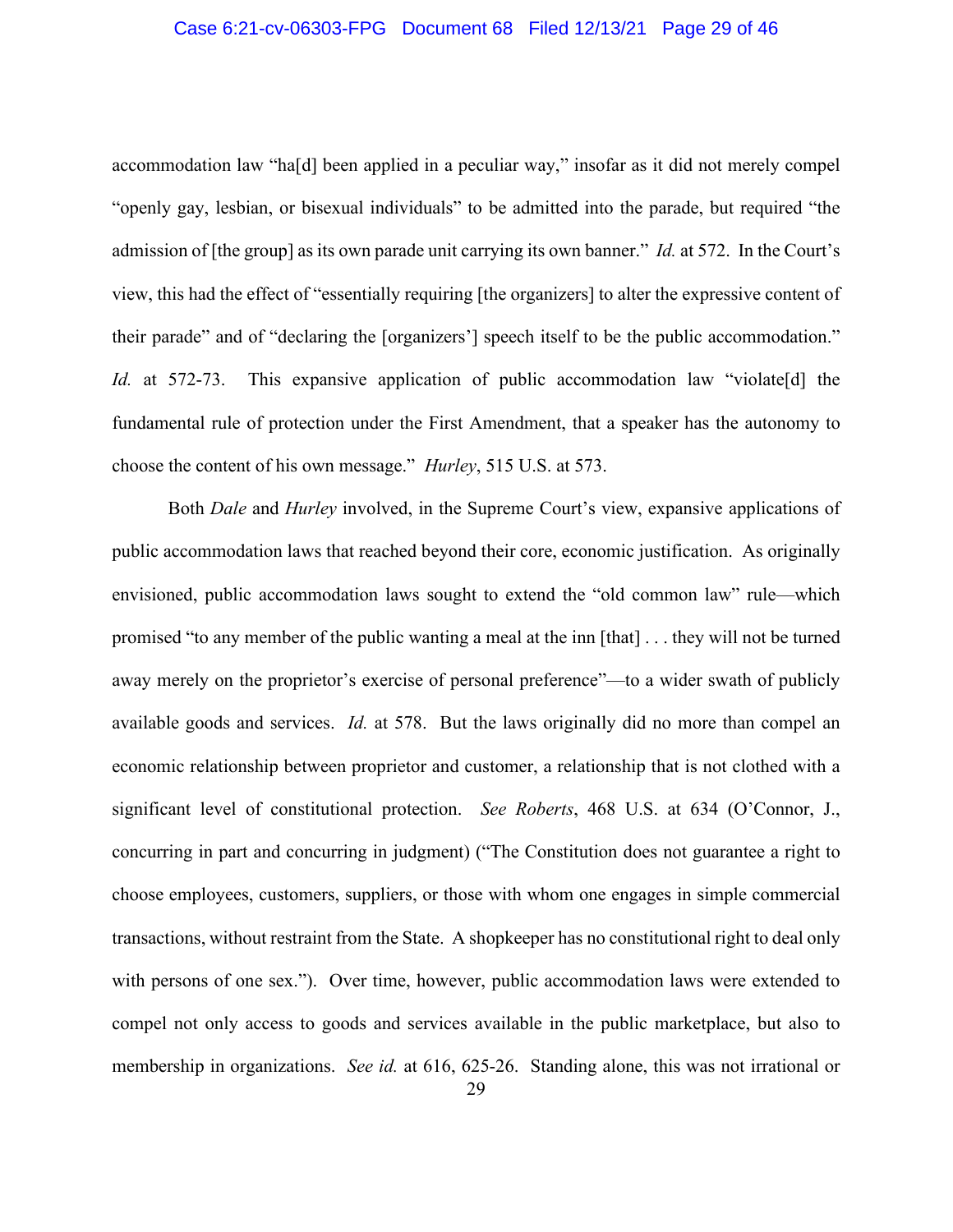### Case 6:21-cv-06303-FPG Document 68 Filed 12/13/21 Page 30 of 46

unjustified, as membership in a private organization can confer various privileges and benefits. *See id.* at 626. But the Supreme Court believed that, "[a]s the definition of 'public accommodation' [] expanded [beyond] clearly commercial entities," the potential "for conflict between state public accommodations laws and the First Amendment rights of organizations [] increased." *Dale*, 530 U.S. at 657. Individuals have a First Amendment right to "combine with others to advance [their] views," and compelling a group to accept others as members or participants can conceivably interfere with the group's ability "to advocate its desired viewpoints." *New York State Club Ass'n, Inc. v. City of New York*, 487 U.S. 1, 13 (1988).

So it came to pass in *Dale*. Compelling the Boy Scouts to accept Dale as a member would "derogate from the organization's expressive message" and was thus unconstitutional. *Dale*, 530 U.S. at 661. The constitutional infirmity was even more pronounced in *Hurley*. The private parade was deemed a public accommodation in which participation could be compelled, notwithstanding that, unlike other private organizations, the parade appeared to offer no public "benefit" beyond its expression itself. *See Hurley*, 515 U.S. at 572, 578, 580-81. In short, *Hurley* and *Dale* both considered the First Amendment constraints on a state's ability to compel membership or participation in an entity's private expressive activities via public accommodation law. Neither case considered the First Amendment constraints on a state's ability to compel a commercial transaction between proprietor and customer via public accommodation law. To the Court, there are good reasons for a distinction, even if the commercial transaction involves "expressive" goods or services. *See Evergreen Ass'n*, 740 F.3d at 249 ("When evaluating compelled speech, [courts] consider the context in which the speech is made.").

30 A mandate that a business operating in the public marketplace provide equal,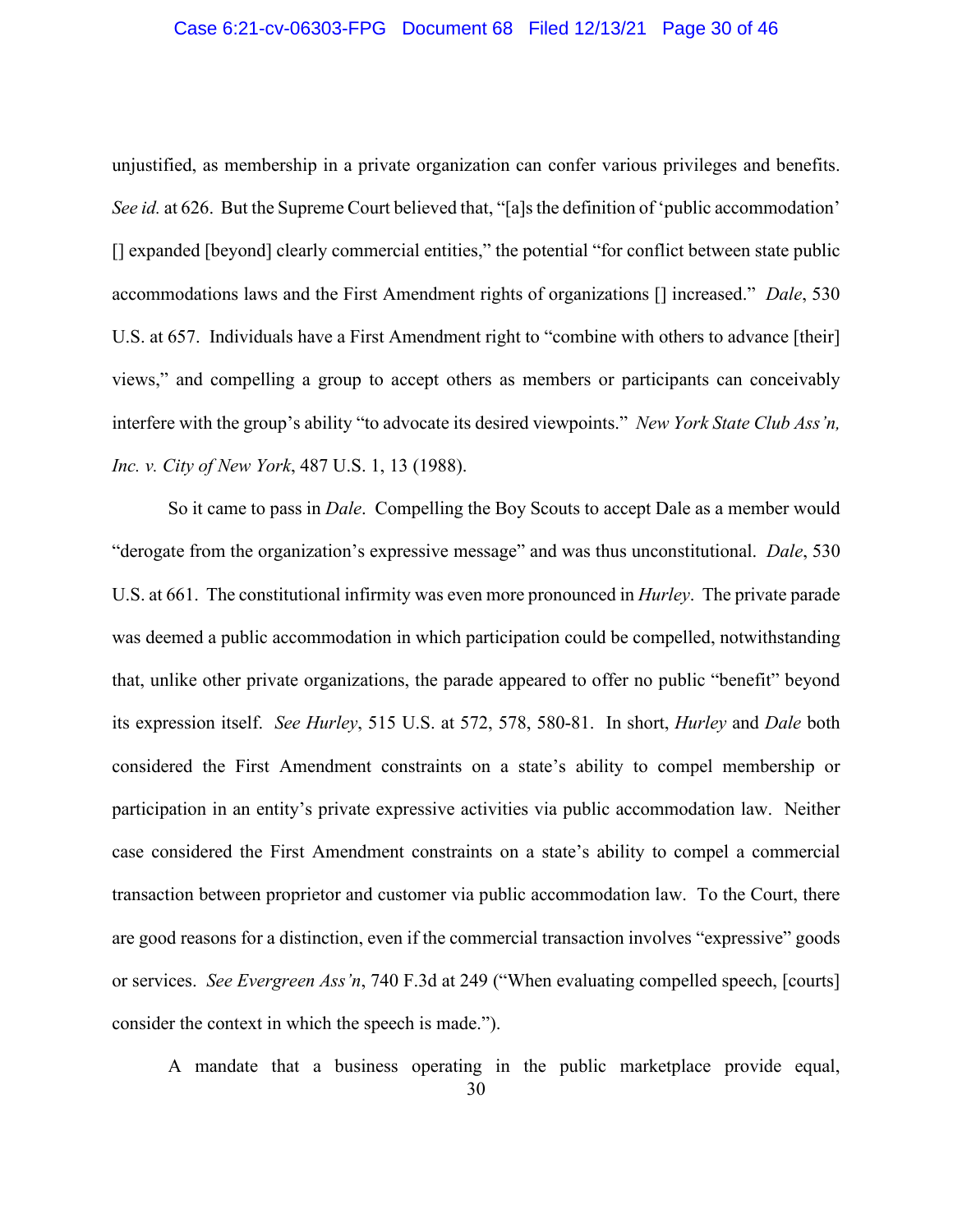nondiscriminatory access to its goods and services is a faithful application of, not a departure from, the "old common law" duties applicable to quasi-public entities like inns. *Hurley*, 515 U.S. at 571- 72, 578; *see also Donnell v. State*, 48 Miss. 661, 680 (1873) ("Among those customs which we call the common law, that have come down to us from the remote past, are rules which have a special application to those [businesses] who sustain a quasi public relation to the community."). If the good or service in question involves protected expression, it may be that such a mandate compels speech. But it lacks the "demeaning" character usually associated with compelled speech, *Janus v. Am. Fed'n of State, Cnty., & Mun. Emps., Council 31*, 138 S. Ct. 2448, 2464 (2018), as it only applies to those businesses that have *chosen* to invite the public at large to make use of their expressive capacities through a commercial transaction. *See Cahill v. Rosa*, 89 N.Y.2d 14, 21 (1996) (stating that a public accommodation is a business that "provide[s] services to the public" and is "generally open to all comers")<sup>[11](#page-30-0)</sup>; *see also Elenis*, 6 F.4th at 1180 ("[Colorado's public accommodation law] only applies here because [the business] intend[s] to sell [its] unique services *to the public*." (emphasis added)); *cf. Dale*, 530 U.S. at 657 (distinguishing those accommodations "where the public is invited" from those that "may not carry with them open invitations to the public"). To paraphrase *Hurley*: to the extent a public accommodation law has the effect of declaring the "speech" of a business dealing in expressive goods or services to be the "accommodation," it is only because the business has already invited the public at large to treat it as such. *Hurley*, 515 U.S. at 573. In that context, public accommodation laws do no more than

<span id="page-30-0"></span><sup>&</sup>lt;sup>11</sup> The antecedent question—whether a business has sufficiently opened its doors to the public such that it is a public accommodation—is not at issue in this case. Plaintiff concedes that her business is a public accommodation. ECF No. 1 **¶** 150, 153.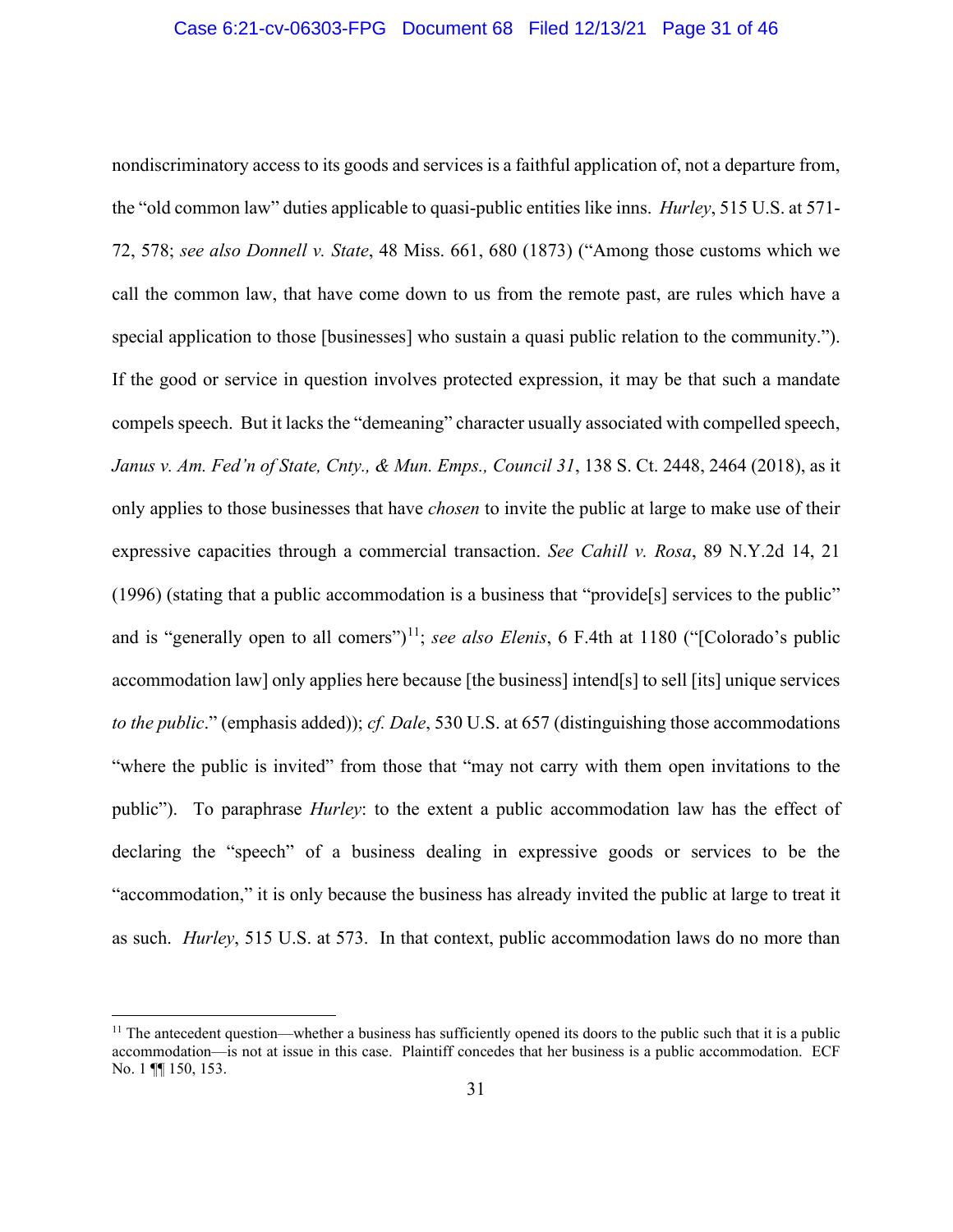## Case 6:21-cv-06303-FPG Document 68 Filed 12/13/21 Page 32 of 46

police the markets and ordinary commercial transactions in which publicly accessible businesses, including those dealing in custom-made goods and services, have decided to engage. *Accord Elenis*, 6 F.4th at 1179 ("When regulating commercial entities . . . public accommodations laws help ensure a free and open economy."). That economic interest, unrelated to the suppression of ideas or the codification of orthodoxy, is one which neither *Hurley* nor *Dale* had occasion to consider (given the nature of the accommodations at issue in those cases), and is one which the Supreme Court has repeatedly and unequivocally deemed compelling. *See, e.g.*, *Masterpiece*, 138 S. Ct. at 1727-28, 1732; *Roberts*, 468 U.S. at 624-26. So it is here.[12](#page-31-0)

Thus, New York has a compelling interest in ensuring that individuals, without regard to sexual orientation, have "equal access to publicly available goods and services." *Roberts*, 468 U.S. at 624. The only remaining question is whether the Accommodation clause is "narrowly tailored," as applied to Plaintiff, to serve that interest. *Becerra*, 138 S. Ct. at 2371. The Court finds that it is.

<span id="page-31-0"></span><sup>&</sup>lt;sup>12</sup> Plaintiff argues that the claimed importance of New York's interest is undermined by the fact that it provides exemptions from its antidiscrimination laws in certain instances of sex and disability discrimination. *See* ECF No. 3- 1 at 30-31. Even if that were true, the Court is not persuaded that any underinclusiveness with respect to other forms of discrimination renders the laws underinclusive with respect to sexual orientation discrimination.

In addition, Plaintiff and some *amici* point out that New York exempts religious entities and benevolent orders from its public accommodation laws. *See* ECF No. 1 ¶ 316; ECF No. 22 at 25 (citing N.Y. Dom. Rel. Law § 10-b(1)). However, no argument has been made that these ostensibly private entities engage in public commercial activities to such a degree that an exemption limits LGBT individuals' access to publicly available goods and services. *Cf. New York State Club Ass'n v. City of New York*, 487 U.S. 1, 16 (1988) (discussing same exemption under city ordinance and finding exemption rational in light of city council's belief that such entities "have not been identified . . . as places where business activity is prevalent"). New York's decision not to regulate certain entities at the fringes of the public marketplace, especially given the countervailing considerations attaching to private religious or associational endeavors, does not fatally undermine its interest in affording equal market access without regard to sexual orientation. *See Williams-Yulee v. Florida Bar*, 575 U.S. 433, 449 (2015) ("Although a law's underinclusivity raises a red flag, the First Amendment imposes no freestanding 'underinclusiveness limitation.' A State need not address all aspects of a problem in one fell swoop; policymakers may focus on their most pressing concerns." (internal citation omitted)).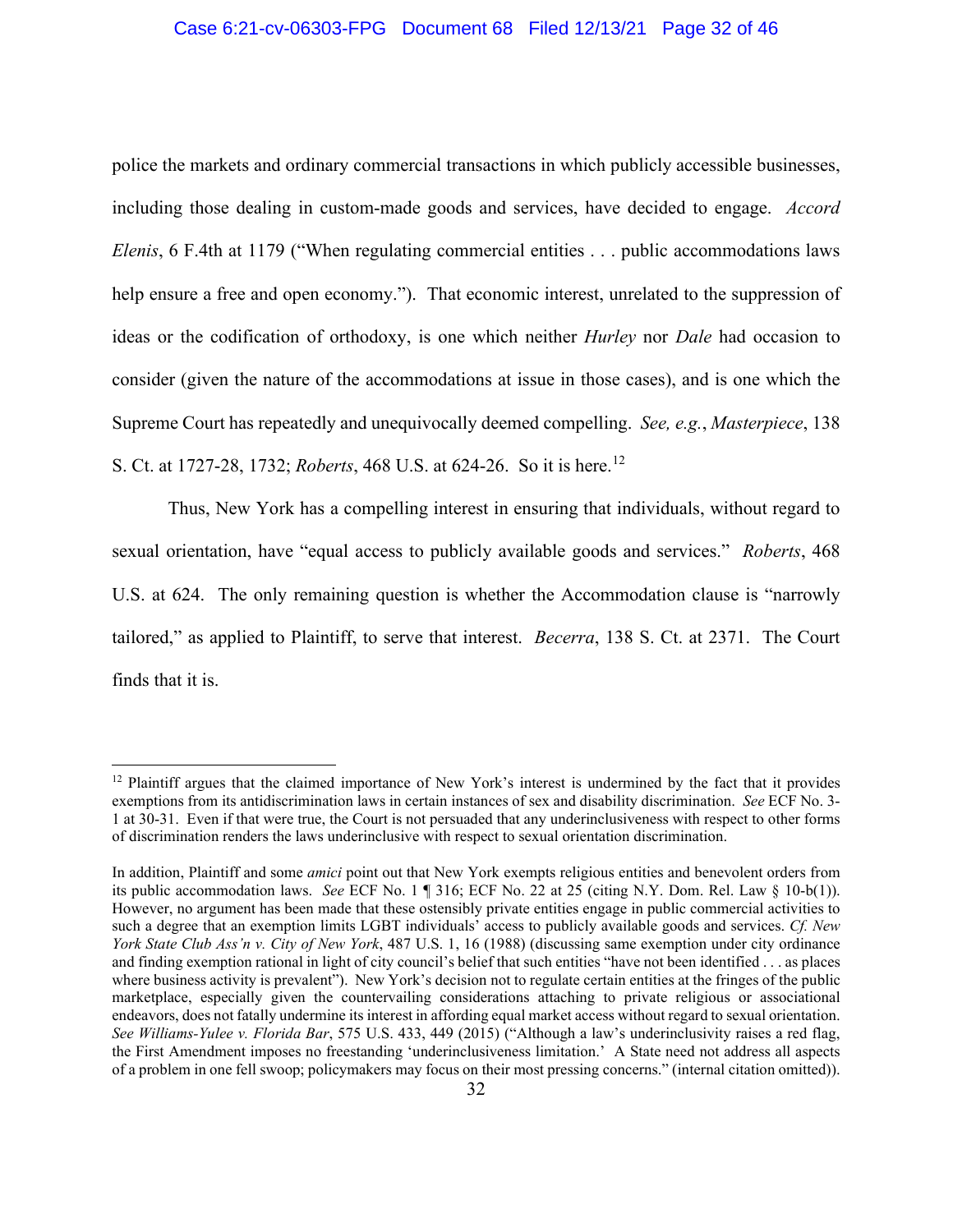### Case 6:21-cv-06303-FPG Document 68 Filed 12/13/21 Page 33 of 46

New York's public accommodation laws apply only to those businesses that choose to "provide services to the public" and are "open to all comers." *Cahill*, 89 N.Y.2d at 21 (defining "public accommodation"). As applied to the present case, there is a tight fit between the kinds of businesses regulated—those that, like Plaintiff's, provide their goods or services to the public and New York's interest—ensuring that businesses that provide goods or services to the public do not discriminate on the basis of sexual orientation. The laws are not intended to regulate issues of conscience or belief. *See Aaron*, 203 N.Y. at 357 ("[A] man's prejudices may be part of his most cherished possessions, which cannot be invaded except when displayed in the conduct of public affairs or quasi public enterprises."); *King*, 110 N.Y. at 428; *see also* 2002 N.Y. Sess. Laws ch. 2, § 1 ("[T]he legislature makes clear its action is not intended to promote any particular attitude, course of conduct or way of life."). To sharpen the distinction between public-facing businesses and other endeavors, the laws expressly exclude all "distinctly private" accommodations from regulation.[13](#page-32-0) N.Y. Exec. Law § 292(9); N.Y. Civ. Rights Law § 40; *see also U.S. Power Squadrons v. State Hum. Rts. Appeal Bd.*, 59 N.Y.2d 401, 412 (1983).

Nevertheless, Plaintiff asserts that the Accommodation clause is not the least restrictive means of achieving the State's interest. *See* ECF No. 3-1 at 31-32; *see also United States v. Playboy Ent. Grp., Inc.*, 529 U.S. 803, 813 (2000) ("If a less restrictive alternative would serve the

<span id="page-32-0"></span><sup>&</sup>lt;sup>13</sup> Because Plaintiff concedes that she serves the public at large and is a public accommodation, ECF No. 1  $\P$  151, 153, the Court need not delineate the precise scope of the "distinctly private" exemption. Still, it is worth noting that this exemption seems particularly well-suited to artists who must be selective in their clientele in order to express their desired message. *See Cahill*, 89 N.Y.2d at 22 ("The hallmark of a 'private' place within the meaning of the Human Rights Law is its selectivity or exclusivity."). Given the existence of that exemption, the Court is not convinced by Plaintiff's assertion that the Accommodation clause "condition[s] [her] ability to participate in the wedding industry and to create wedding photography promoting [opposite-sex marriage] . . . on the requirement that [she] also create wedding photography promoting [same-sex marriage]." ECF No. 1 ¶ 330.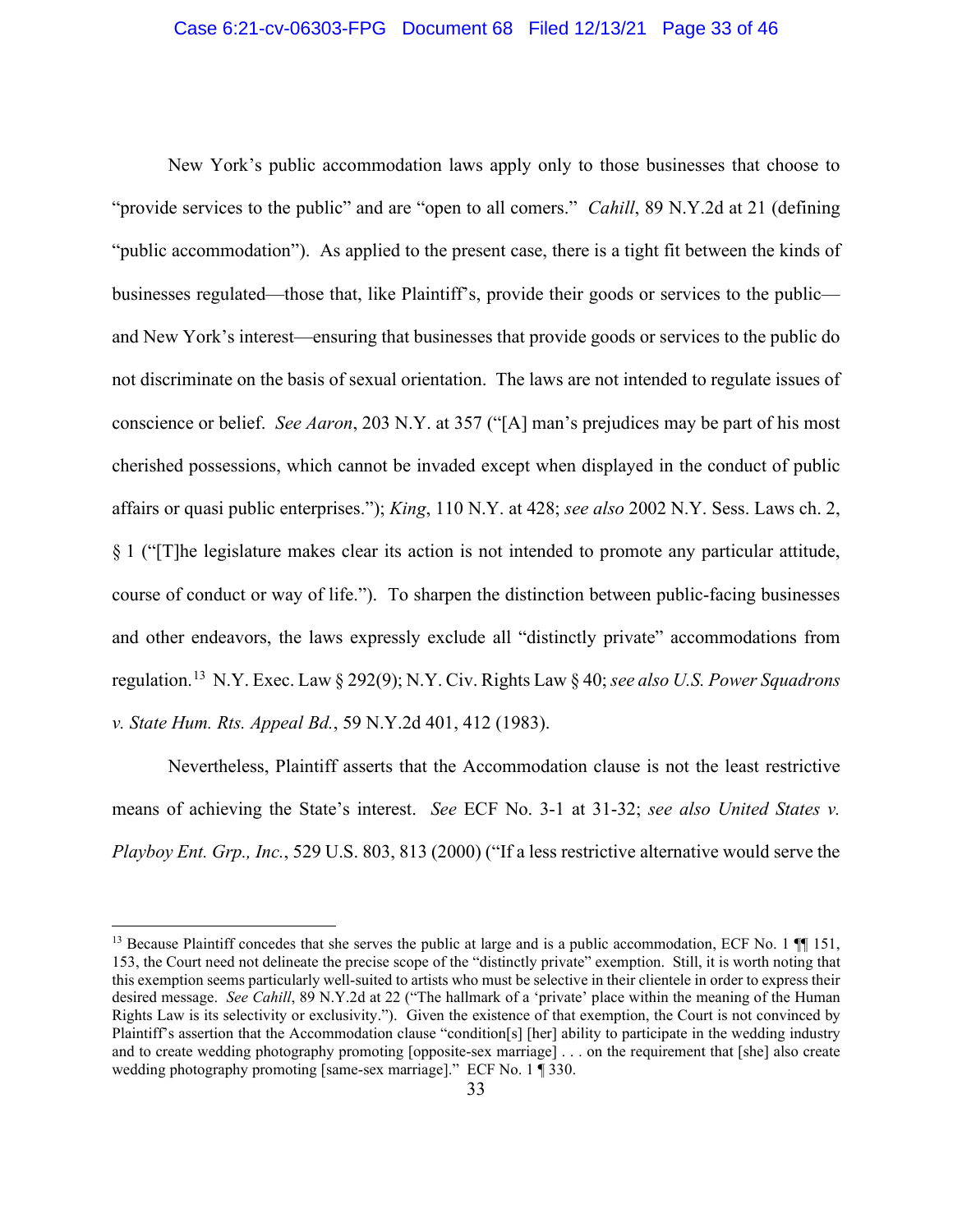## Case 6:21-cv-06303-FPG Document 68 Filed 12/13/21 Page 34 of 46

Government's purpose, the legislature must use that alternative."). Plaintiff notes that there are several ways in which New York could exempt her business from public accommodation law, and she asserts that such an exemption would not harm same-sex couples, as there are thousands of wedding photographers in New York that will photograph same-sex weddings. *See* ECF No. 1 ¶ 303; ECF No. 3-1 at 30, 32.

The Court is not persuaded. As Plaintiff concedes, an "expressive" service like hers is not fungible. *See* ECF No. 57 at 28. Her photographs are a product of her personal "artistic discretion," "technical proficiency," and "moral standards," and it is her "faith and eye for beauty" that "shape her photography—from first click to final edit." ECF No. 1 at 3; *id.* ¶¶ 54, 77, 80. While other photographers may operate in the same market, Plaintiff does not allege that they would deliver the *same* photographs she does. *Cf. Elenis*, 6 F.4th at 1180 ("LGBT consumers may be able to obtain wedding-website design services from other businesses; yet, LGBT consumers will never be able to obtain wedding-related services of the same quality and nature as those that Appellants offer."). To the contrary, the crux of Plaintiff's claims is that her photography is the product of her unique artistic style and vision. Thus, an exemption for Plaintiff's unique, nonfungible services would necessarily undermine, not serve, the State's purpose, as it would "relegate [same-sex couples] to an inferior market" than that enjoyed by the public at large. *Id.* The Court concurs with the Tenth Circuit's observation: "It is not difficult to imagine the problems created where a wide range of custom-made services are available to a favored group of people, and a disfavored group is relegated to a narrower selection of generic services. Thus, unique goods and services are where public accommodation laws are most necessary to ensuring equal access." *Id.* at 1181.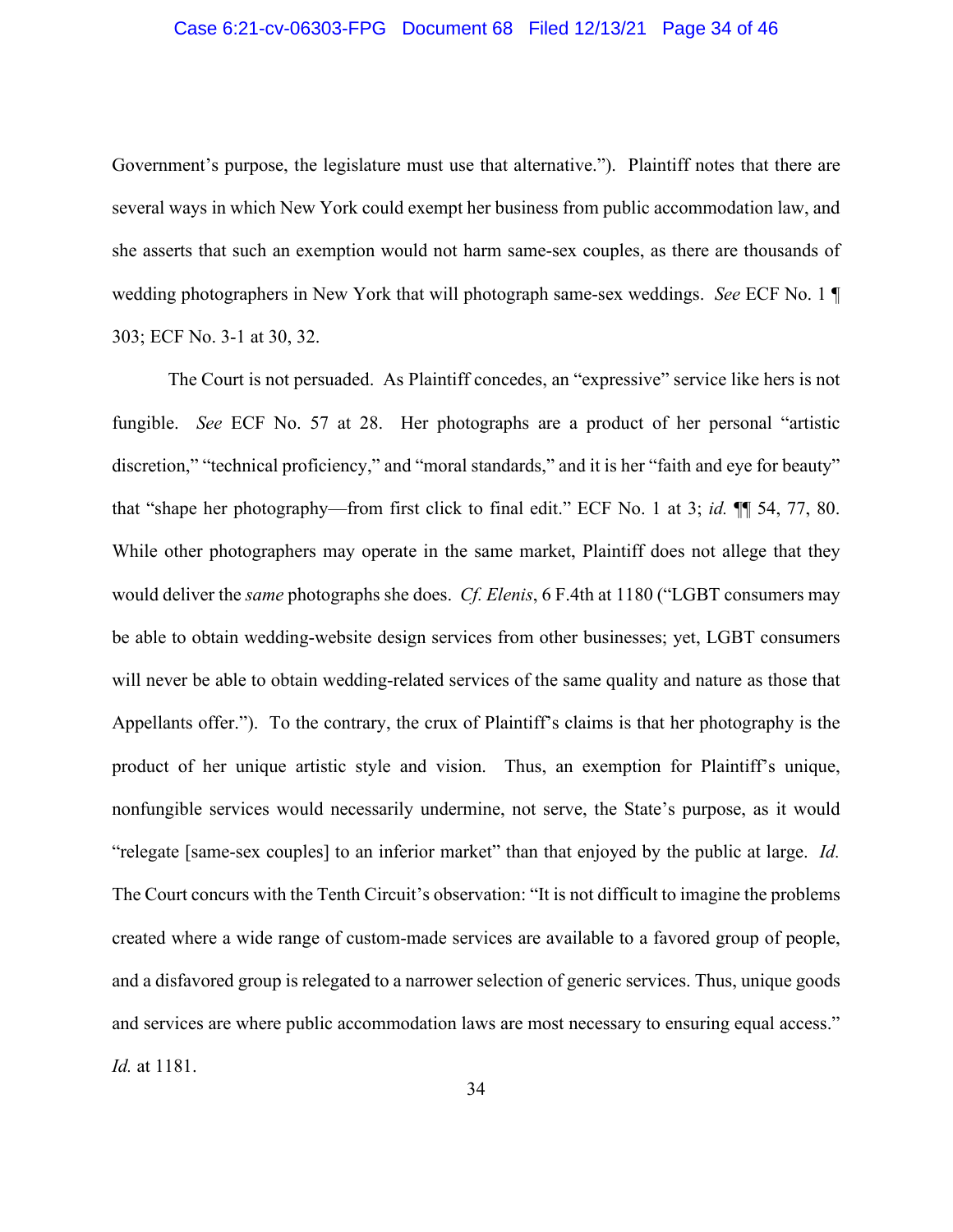## Case 6:21-cv-06303-FPG Document 68 Filed 12/13/21 Page 35 of 46

Accordingly, the Court concludes that New York has a compelling interest in ensuring that individuals, without regard to sexual orientation,  $14$  have equal access to publicly available goods and services, and that the Accommodation clause is narrowly tailored, as applied to Plaintiff, to serve that interest. As a result, even if the Accommodation clause compels speech or expressive association in a manner that implicates Plaintiff's free-speech and free-association interests, the provision survives strict scrutiny.

### **b. Denial/Unwelcome Clauses**

Plaintiff's free-speech challenge to the Denial and Unwelcome clauses does not require significant analysis. It is well-established that a state "may prohibit speech that promotes unlawful activity, including unlawful discrimination." *Elenis*, 6 F.4th at 1182; *see also Jews for Jesus, Inc. v. Jewish Cmty. Rels. Council of N.Y., Inc.*, 968 F.2d 286, 296 (2d Cir. 1992) (collecting cases for proposition that "the First Amendment provides no defense to persons who have used otherwise protected speech or expressive conduct to force or aid others to act in violation of a valid conductregulating statute"). In *Pittsburgh Press Co. v. Pittsburgh Comm'n on Hum. Rels.*, 413 U.S. 376 (1973), the Supreme Court held that "[a]ny First Amendment interest which might be served by

<span id="page-34-0"></span><sup>&</sup>lt;sup>14</sup> The analysis may well be different with respect to other protected classes. Over the years, "[p]ublic accommodations laws have  $\overline{[}$  broadened in scope to cover more groups" beyond "those groups that have been given heightened equal protection scrutiny under [Supreme Court precedent]." *Dale*, 530 U.S. at 656 n.2 (citing as examples characteristics "such as prior criminal record, prior psychiatric treatment, military status, personal appearance, source of income, place of residence, and political ideology"). Whether equal access to the public marketplace is a compelling interest as to those groups is a distinct question that will depend in part on the historical inequities and economic discrimination faced by those groups. The Court's opinion should not be understood to mean that public accommodation laws may compel a public accommodation's speech for the benefit of *any* group that is deemed to be a protected class under such laws. For this reason, the Court does not find salient the Eighth Circuit's fear of a slippery slope. *See Lucero*, 936 F.3d at 756 (expressing concern that, if "political affiliation or ideology" is deemed to be a protected characteristic, "a Democratic speechwriter [could be forced] to provide the same services to a Republican, or . . . a professional entertainer [could be required] to perform at rallies for both the Republican and Democratic candidates for the same office").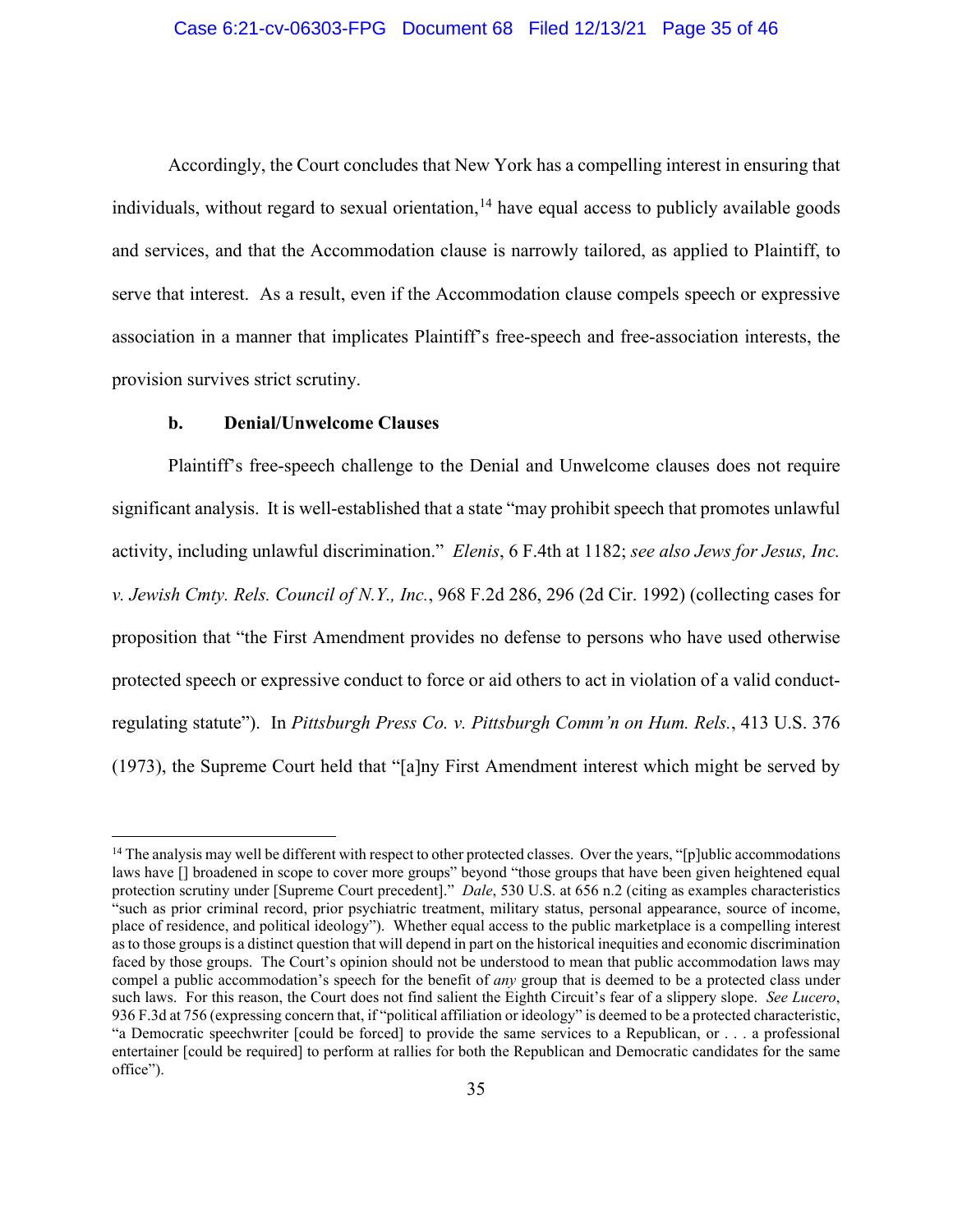## Case 6:21-cv-06303-FPG Document 68 Filed 12/13/21 Page 36 of 46

advertising an ordinary commercial proposal and which might arguably outweigh the governmental interest supporting the regulation is altogether absent when the commercial activity itself is illegal and the restriction on advertising is incidental to a valid limitation on economic activity." *Pittsburgh Press*, 413 U.S. at 389.

In this case, Plaintiff seeks to post a statement advertising the fact that she will not photograph same-sex weddings, and she wishes to make similar statements directly to prospective clients. *See* ECF No. 1 ¶¶ 246, 251. But it is unlawful for Plaintiff to discriminate on that basis, so New York may permissibly prohibit Plaintiff from advertising that "unlawful activity." *Elenis*, 6 F.4th at 1182; *see also Lucero*, 936 F.3d at 757 n.5. Plaintiff does not dispute this logic. *See*  ECF No. 57 at 19-20, 30 (discussing the "intertwinement" of her claims and agreeing that "Emilee's right to post depends on her right to control her photography"). Accordingly, the Denial and Unwelcome clauses are not unconstitutional to the extent they would prohibit Plaintiff from making the identified statements.

In light of the foregoing, Plaintiff has failed to state a viable free speech/free association claim on any of the theories she raises.[15](#page-35-0)

<span id="page-35-0"></span><sup>15</sup> In addition, Plaintiff attacks the Unwelcome clause as facially overbroad. *See* ECF No. 1 ¶ 333; ECF No. 57 at 33. In her view, that provision "could cover any critical statement related to protected classes on a public accommodation's website—statements like 'Israel commits murder' or 'Catholicism is wrong.'" ECF No. 57 at 33. The Court dismisses this claim. In her briefing, Plaintiff fails to undertake any meaningful statutory analysis of the clause to support her claimed interpretation. *See Adams v. Zenas Zelotes, Esq.*, 606 F.3d 34, 38 (2d Cir. 2010) ("[I]t is impossible to determine whether a statute reaches too far without first knowing what the statute covers."). It is not incumbent upon the Court to do so on her behalf. *See United States v. Zannino*, 895 F.2d 1, 17 (1st Cir. 1990) ("It is not enough merely to mention a possible argument in the most skeletal way, leaving the court to do counsel's work, create the ossature for the argument, and put flesh on its bones."). But the Court notes that, by its plain language, the clause does not target offensive speech *per se*, but only communications "to the effect that" the "patronage" of certain protected groups is unwelcome. N.Y. Exec. Law § 296(2)(a); *see also State Div. of Hum. Rts. on Complaint of Gladwin v. McHarris Gift Ctr.*, 419 N.Y.S.2d 405, 406 (4th Dep't 1979) (sale of novelty items that "demeaned persons of Polish extraction," although "offensive and in poor taste," were not communications to the effect that those of Polish origin were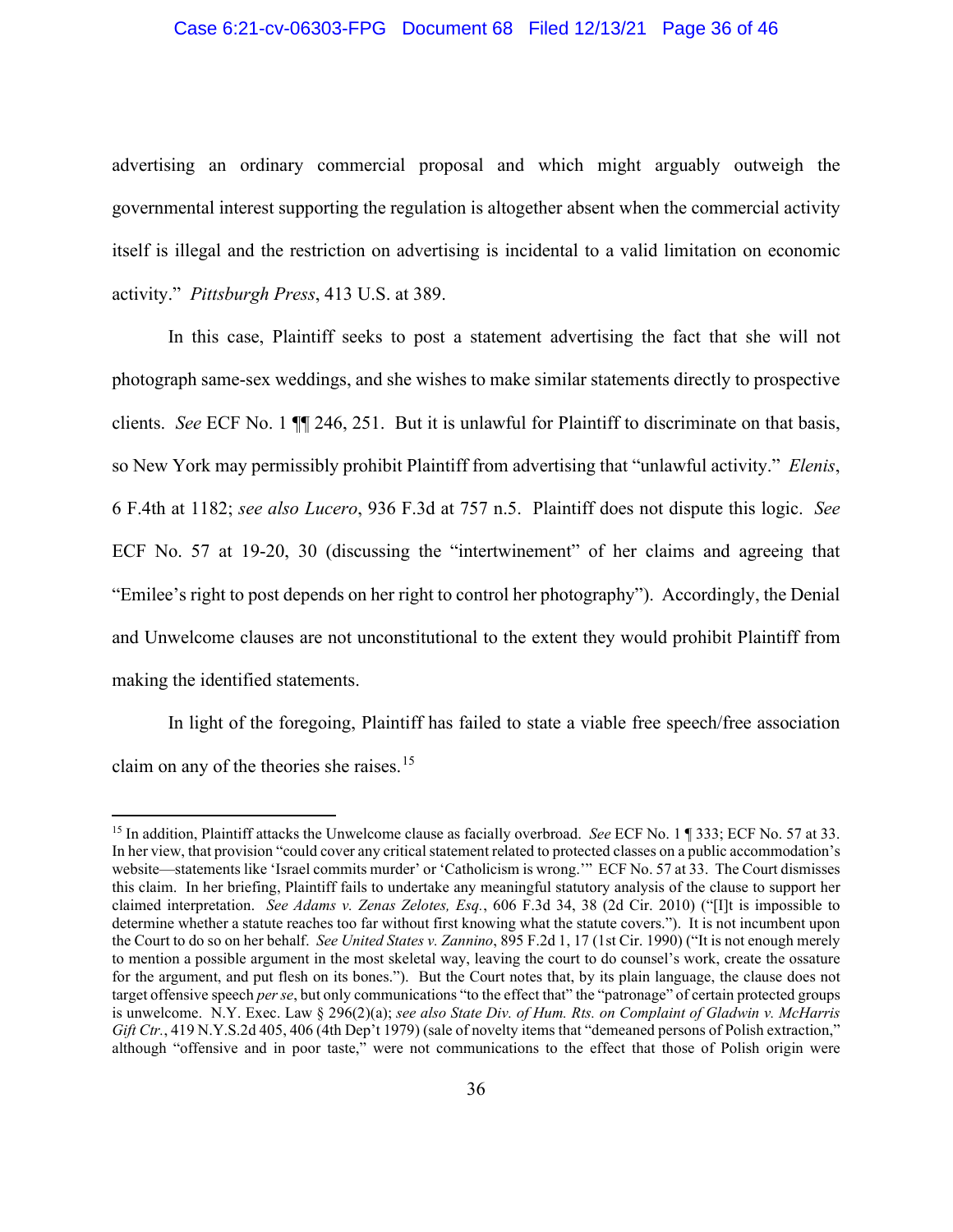# **IV. Free Exercise**

Plaintiff next asserts that New York's public accommodation laws violate her First Amendment right to free exercise of religion. Plaintiff maintains that she exercises her religion when she operates her business, takes photographs of weddings, and participates in wedding ceremonies. ECF No. 1 ¶ 342. She claims that, as applied to her, the laws "substantially burden [her] sincerely held religious beliefs by requiring [her] to either operate [her] expressive business in a way that violate[s] [her] religious beliefs or to close [her] business." *Id.* ¶ 343. The Court concludes, however, that the laws are neutral and generally applicable and survive rational basis review.

"[L]aws incidentally burdening religion are ordinarily not subject to strict scrutiny under the Free Exercise Clause so long as they are neutral and generally applicable." *Fulton v. City of Philadelphia*, 141 S. Ct. 1868, 1876 (2021); *see also Church of the Lukumi Babalu Aye, Inc. v. City of Hialeah*, 508 U.S. 520, 531 (1993) ("[A] law that is neutral and of general applicability need not be justified by a compelling governmental interest even if the law has the incidental effect of burdening a particular religious practice."). "Neutrality and general applicability are interrelated and . . . failure to satisfy one requirement is likely an indication that the other has not been satisfied." *Lukumi*, 508 U.S. at 531.

In terms of neutrality, the Supreme Court has been clear that the "[g]overnment fails to act

<sup>&</sup>quot;unwelcome" under the Human Rights Law), *aff'd*, 52 N.Y.2d 813 (1980). Furthermore, Plaintiff does not dispute that the clause is plainly legitimate as applied to advertisements or communications intended to deter persons in protected classes from patronizing the accommodation. *See Pittsburgh Press Co.*, 413 U.S. at 389. Plaintiff's conclusory claim that the Unwelcome clause may "deter protected speech to some unknown extent" is insufficient to "justify invalidating [the provision] on its face and so prohibiting [the] State from enforcing [it] against conduct that is admittedly within [the State's] power to proscribe." *Broadrick v. Oklahoma*, 413 U.S. 601, 615 (1973); *accord Elenis*, 6 F.4th at 1189.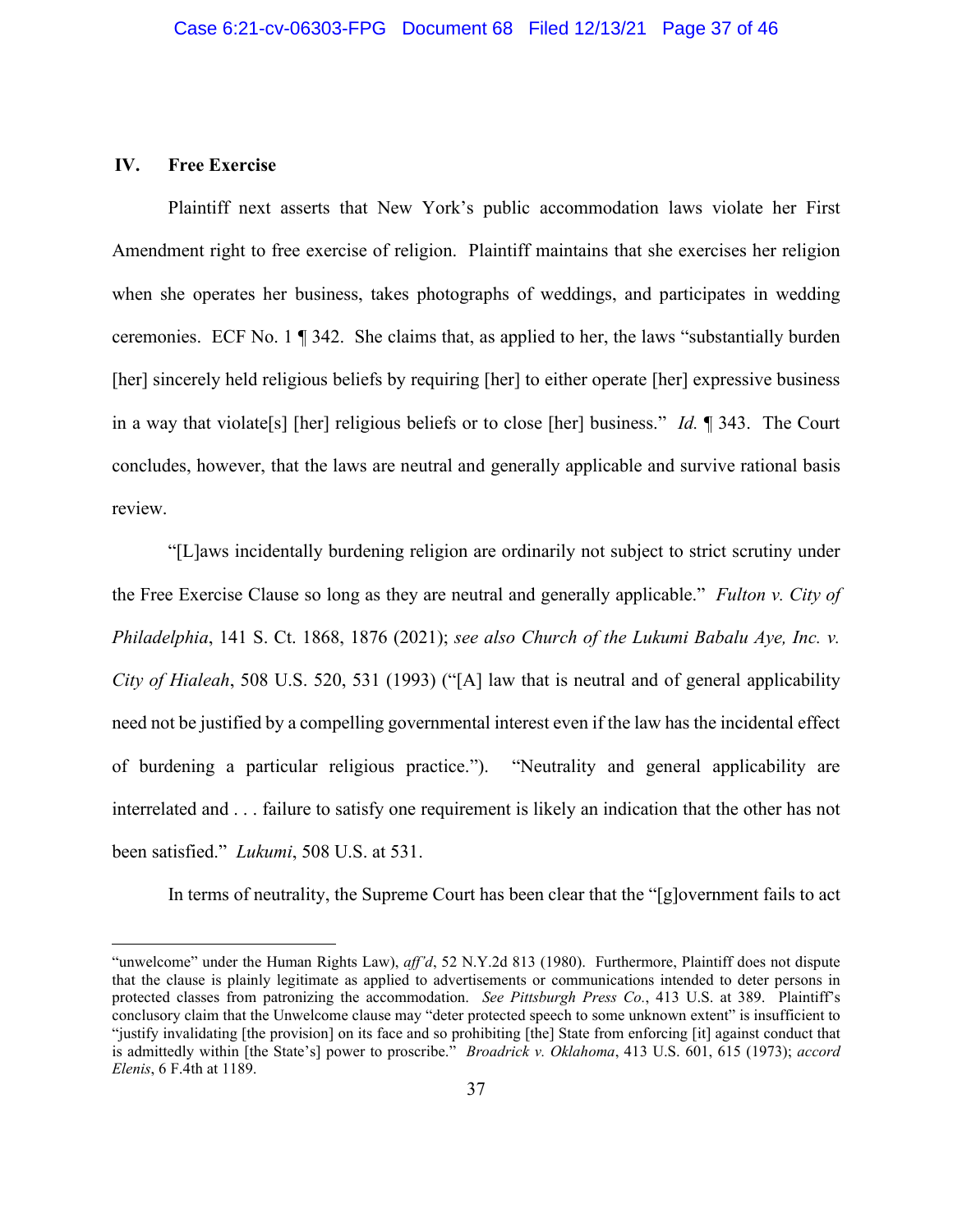## Case 6:21-cv-06303-FPG Document 68 Filed 12/13/21 Page 38 of 46

neutrally when it proceeds in a manner intolerant of religious beliefs or restricts practices *because of their religious nature*." *Fulton*, 141 S. Ct. at 1877 (emphasis added). In other words, "if the object of a law is to infringe upon or restrict practices *because of their religious motivation*, the law is not neutral." *Lukumi*, 508 U.S. at 533 (emphasis added). "Factors relevant to the assessment of governmental neutrality include 'the historical background of the decision under challenge, the specific series of events leading to the enactment or official policy in question, and the legislative or administrative history, including contemporaneous statements made by members of the decisionmaking body.'" *Masterpiece*, 138 S. Ct. at 1731 (quoting *Lukumi*, 508 U.S. at 540).

New York's public accommodation laws are neutral. By only bringing an as-applied challenge, Plaintiff virtually concedes that the laws are facially neutral. *See* ECF No. 1 ¶ 343. She raises no non-conclusory factual allegations that the laws were enacted with any kind of religious (or anti-religious) motivation. And while Plaintiff attempts to assert that the State "punishes" and "manifests hostility towards" religiously motivated objectors, *id.* ¶¶ 292, 293, she does not marshal sufficient factual allegations to make that assertion plausible. The indicia cited—*e.g.*, administrative decisions in which DHR found that public accommodations had not denied service for discriminatory reasons, *id.* ¶ 291; the State's position that religious motivations do not exempt public accommodations from public accommodation laws, *id.* ¶¶ 288, 289, 295; and a tweet by James in which she expresses disagreement with the *Masterpiece* decision, *id.* ¶ 296—do not support Plaintiff's assertion and are unlike the sort of hostile conduct that might support a claim. *See, e.g.*, *Masterpiece*, 138 S. Ct. at 1729-30 (commission's treatment of public accommodation evinced "clear and impermissible hostility toward [] sincere religious beliefs," where one commissioner implied that "religious beliefs and persons are less than fully welcome in Colorado's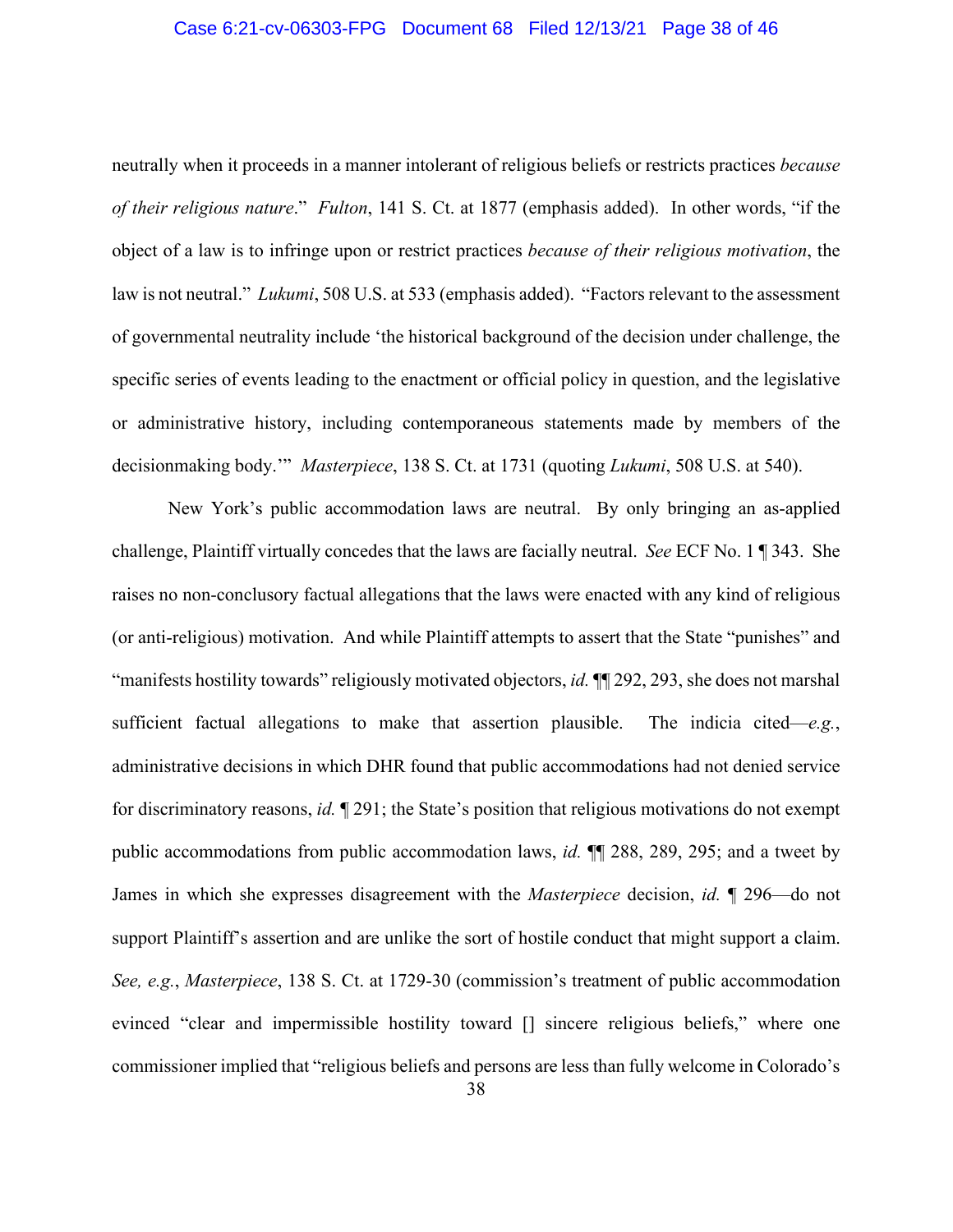## Case 6:21-cv-06303-FPG Document 68 Filed 12/13/21 Page 39 of 46

business community," another commissioner compared the accommodation's views on same-sex marriage to slavery and the holocaust, and the commission departed from its earlier rationales concerning "conscience-based objections").

The mere fact that a state enforces its public accommodation laws notwithstanding the religious motivations of the accommodation does not evince impermissible hostility. *See id.* at 1727 ("[Religious and philosophical objections] do not allow business owners and other actors in the economy and in society to deny protected persons equal access to goods and services under a neutral and generally applicable public accommodations law."); *Newdow v. Peterson*, 753 F.3d 105, 109 (2d Cir. 2014) ("[T]he Free Exercise Clause does not normally inhibit enforcement of otherwise valid laws of general application that incidentally burden religious conduct." (internal quotation marks omitted)).

Plaintiff focuses her attention more on the argument that New York's public accommodation laws are not generally applicable. "The principle that government, in pursuit of legitimate interests, cannot in a selective manner impose burdens only on conduct motivated by religious belief is essential to the protection of the rights guaranteed by the Free Exercise Clause." *Lukumi*, 508 U.S. at 543. Accordingly, a law is not generally applicable "if it prohibits religious conduct while permitting secular conduct that undermines the government's asserted interests in a similar way." *Fulton*, 141 S. Ct. at 1877. "[W]hether two activities are comparable for purposes of the Free Exercise Clause must be judged against the asserted government interest that justifies the regulation at issue." *Tandon v. Newsom*, 141 S. Ct. 1294, 1296 (2021) (per curiam). As is relevant here, a law is also not generally applicable "if it invites the government to consider the particular reasons for a person's conduct by providing a mechanism for individual exemptions."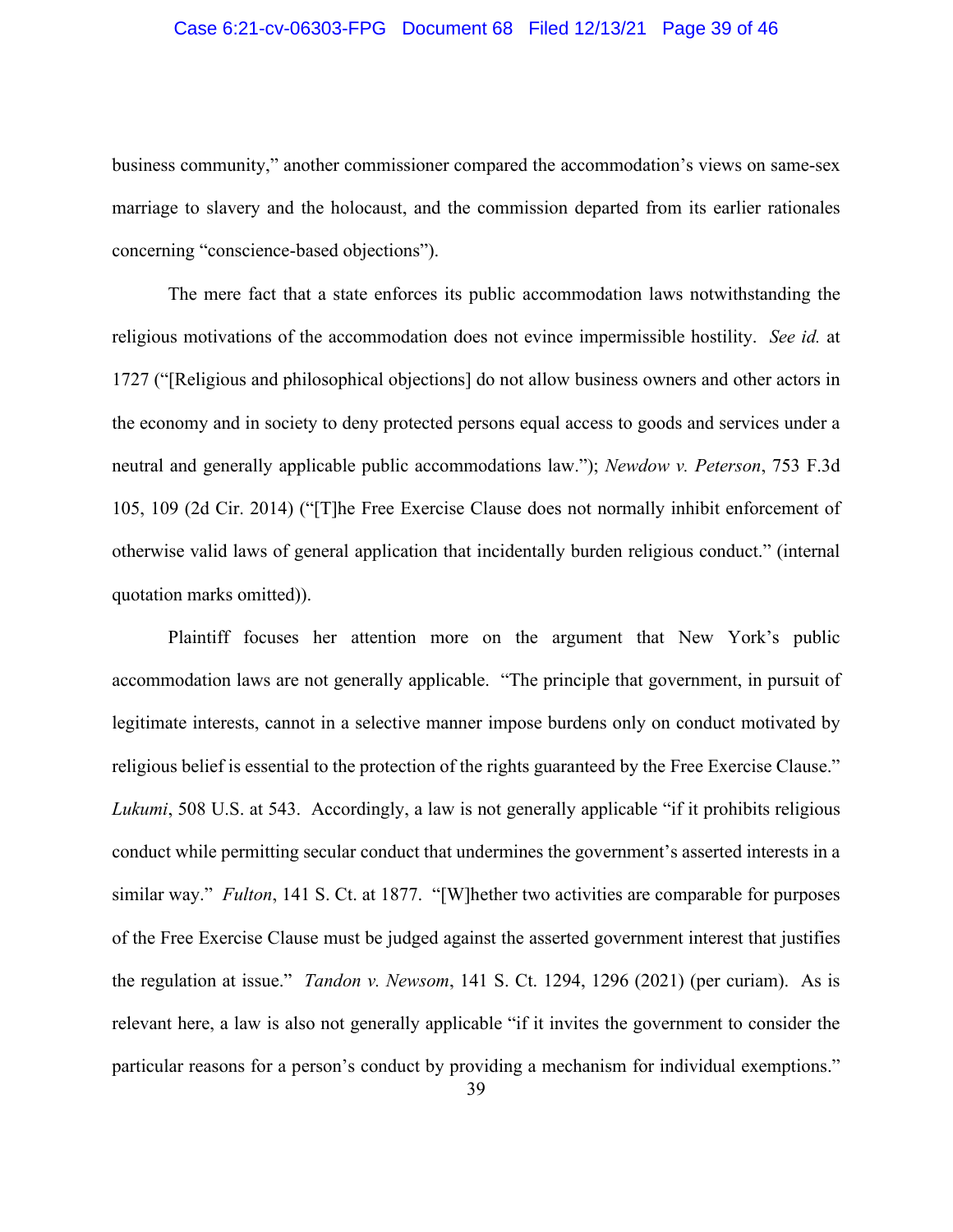## Case 6:21-cv-06303-FPG Document 68 Filed 12/13/21 Page 40 of 46

*Fulton*, 141 S. Ct. at 1877 (internal quotation marks and brackets omitted). "[W]here the State has in place a system of individual exemptions, it may not refuse to extend that system to cases of 'religious hardship' without compelling reason." *Id.*

For example, in *Lukumi*, the City of Hialeah enacted several ordinances that prohibited religious sacrifice of animals but exempted secular slaughterhouses, kosher slaughterhouses, hunting, fishing, extermination of pests, and euthanasia of animals. *Lukumi*, 508 U.S. at 526-28, 536, 543-44. The Supreme Court concluded that this scheme was not neutral because "few if any killings of animals [were] prohibited other than Santeria sacrifice," and that it was not generally applicable because it burdened "only . . . conduct motivated by religious belief." *Id.* at 545. Applying strict scrutiny, the court concluded that the laws were unconstitutional.

That is not, however, the case here. New York's public accommodation laws prohibit sexual orientation discrimination and equally burden *both* discriminatory conduct motivated by religious belief *and* discriminatory conduct motivated by secular considerations. In other words, New York does not permit discrimination against same-sex couples for secular purposes but prohibit discrimination against same-sex couples for religious purposes. Indeed, Plaintiff has not pled a single example of New York "*ever* permitting sexual orientation discrimination [for] *any* reason—secular or religious." ECF No. 27-1 at 21.

Plaintiff identifies several exemptions from the Human Rights Law and argues that these exemptions make the laws not generally applicable. *See* ECF No. 1 ¶¶ 314-16. Most of these exemptions are not relevant, as they apply to discrimination in employment and housing. But, as Defendants correctly observe, "Plaintiff is not asking for an exemption in providing employment or housing, only in offering wedding photography." ECF No. 27-1 at 21. For the same reason,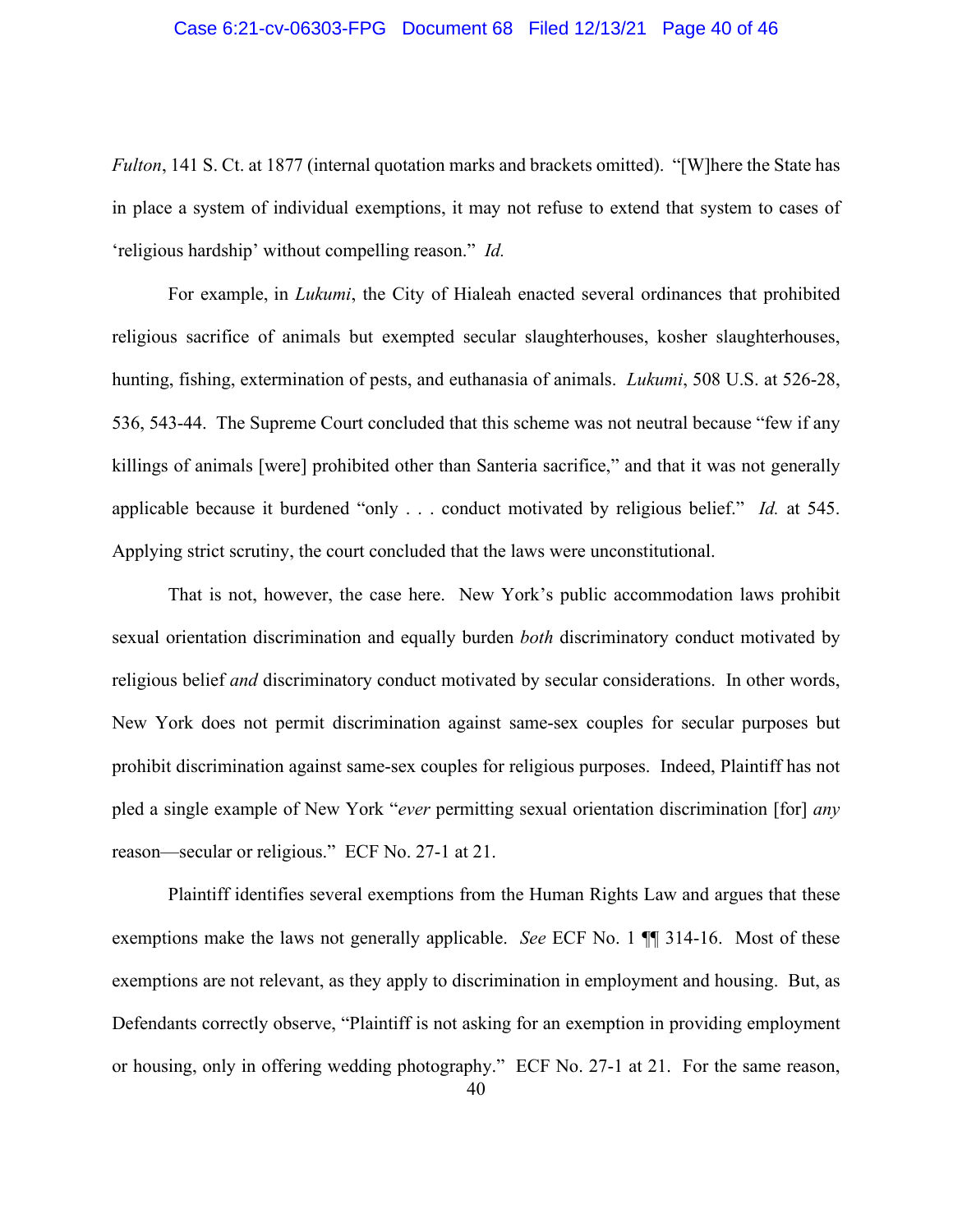### Case 6:21-cv-06303-FPG Document 68 Filed 12/13/21 Page 41 of 46

Section 296(2)(b), which excuses only *sex* discrimination by public accommodations based on "bona fide considerations of public policy," is not relevant.<sup>[16](#page-40-0)</sup>

The only relevant exemption Plaintiff identifies is New York Domestic Relations Law § 10-b, which exempts religious entities and benevolent orders from being required to provide services for "the solemnization or celebration of a marriage." ECF No. 1 ¶ 316. Plaintiff fails to plausibly allege that this exemption undermines the State's interest in providing equal access to the public marketplace. *See* note 11 *supra*; *see also Fulton*, 141 S. Ct. at 187. In any case, the Supreme Court has long given special solicitude to exemptions like Section 10-b, and they do not render antidiscrimination laws not generally applicable. *See, e.g.*, *Hosanna-Tabor Evangelical Lutheran Church & Sch. v. EEOC*, 132 S. Ct. 694, 705-06 (2012) (holding that the First Amendment precludes the application of employment discrimination laws to disputes between religious organizations and their ministers); *Hobbie v. Unemp't Appeals Comm'n of Fla.*, 480 U.S. 136, 144-45 (1987) (observing that the United States Supreme Court "has long recognized that the government may (and sometimes must) accommodate religious practices" and listing examples); *Corp. of the Presiding Bishop of the Church of Jesus Christ of Latter-day Saints v. Amos,* 483 U.S. 327, 329-30 (1987) (upholding religious exemption to Title VII of the Civil Rights Act of 1964 against an Establishment Clause challenge). As the Supreme Court recently explained in *Masterpiece*, such exemptions must be limited to religious organizations lest, as is relevant here,

<span id="page-40-0"></span><sup>16</sup> In *Bostock v. Clayton County, Georgia*, 140 S. Ct. 1731 (2020), the Supreme Court held that sexual orientation discrimination is a form of sex discrimination under Title VII of the Civil Rights Act of 1964. *See Bostock*, 140 S. Ct. at 1743 ("For an employer to discriminate against employees for being homosexual . . . the employer must intentionally discriminate against individual men and women in part because of sex."). That may be true as a general matter, but because the Human Rights Law treats sex and sexual orientation discrimination as distinct categories, the Court does not read Section 296(2)(b) to excuse sexual orientation discrimination based on "bona fide considerations of public policy." N.Y. Exec. Law  $\S$  296(2)(b).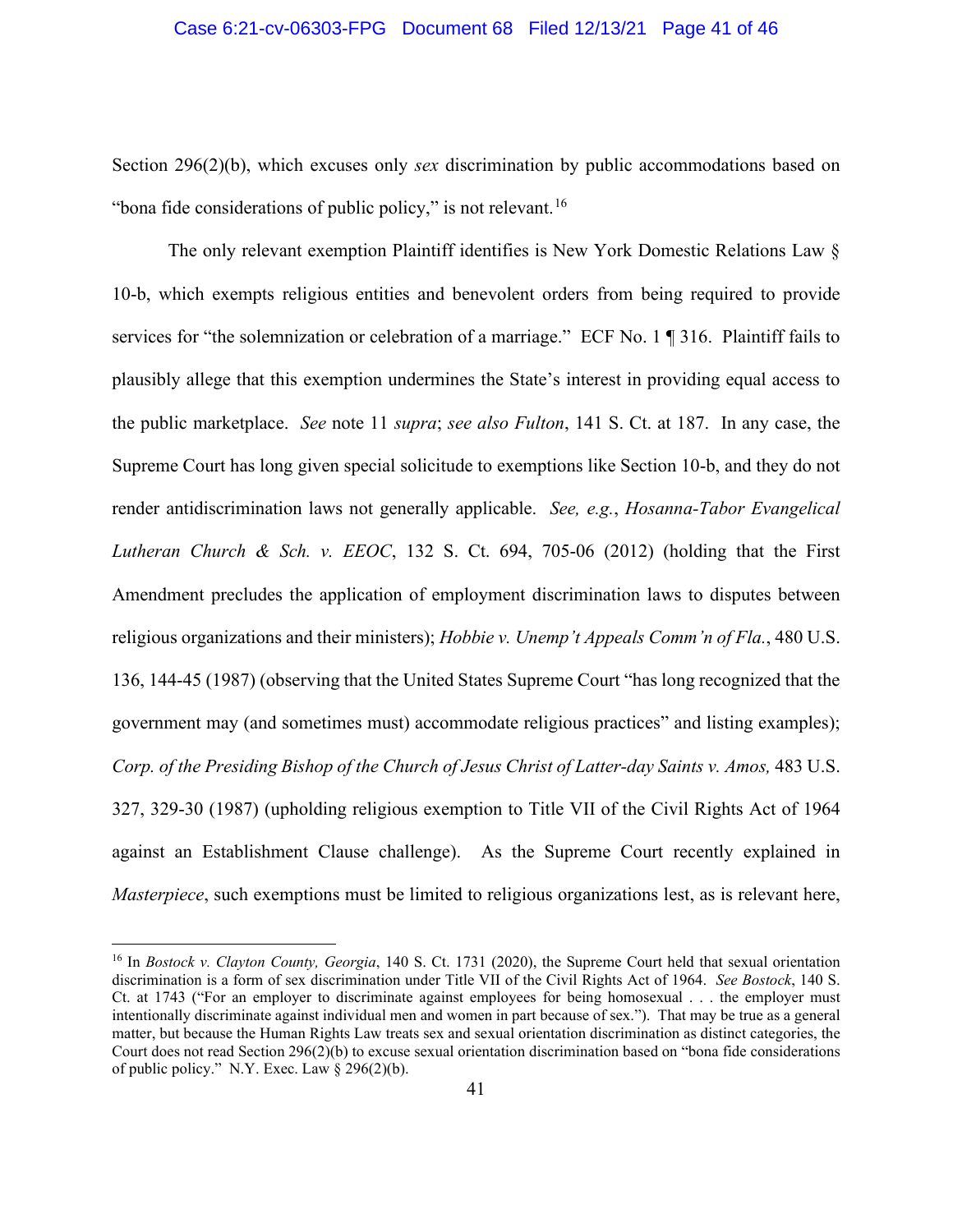## Case 6:21-cv-06303-FPG Document 68 Filed 12/13/21 Page 42 of 46

"a long list of persons who provide goods and services for marriages and weddings might refuse to do so for gay persons, thus resulting in a community-wide stigma inconsistent with the history and dynamics of civil rights laws." *Masterpiece*, 138 S. Ct. at 1727.

Accordingly, Plaintiff has failed to plausibly allege that New York's public accommodation laws are either not neutral or not generally applicable. As a result, rational basis, not strict scrutiny, applies. *See Cent. Rabbinical Congress of U.S. & Canada v. N.Y.C. Dep't of Health & Mental Hygiene*, 763 F.3d 183, 193 (2d Cir. 2014). The laws easily pass muster under that standard.[17](#page-41-0) *See Masterpiece*, 138 S. Ct. at 1727. Furthermore, as explained above, the laws would survive even strict scrutiny and therefore do not offend the Free Exercise Clause of the First Amendment.

### **V. Establishment Clause**

Plaintiff asserts that New York's public accommodation laws force her to "participate in religious exercises contrary to [her] sincere religious beliefs." ECF No. 1 ¶ 356; ECF No. 56 at 7- 8 (arguing that "New York's laws also force [Plaintiff] to participate in and attend sacred ceremonies she objects to"). In her view, equal access under public accommodation law requires her to "celebrate the wedding," "follow<sup>[]</sup> the officiant's instructions," "sing," and pray at samesex weddings to the same extent she does so at opposite-sex weddings. ECF No. 3-1 at 28. "It is an elemental First Amendment principle that government may not coerce its citizens to support or

<span id="page-41-0"></span><sup>&</sup>lt;sup>17</sup> Plaintiff cannot succeed under a "hybrid rights" theory, ECF No. 1 ¶ 348, because the Second Circuit does not recognize such claims. *See Leebaert v. Harrington*, 332 F.3d 134, 144 (2d Cir. 2003) ("We too can think of no good reason for the standard of review to vary simply with the number of constitutional rights that the plaintiff asserts have been violated. [T]herefore, at least until the Supreme Court holds that legal standards under the Free Exercise Clause vary depending on whether other constitutional rights are implicated, we will not use a stricter legal standard to evaluate hybrid claims." (internal quotation marks omitted)).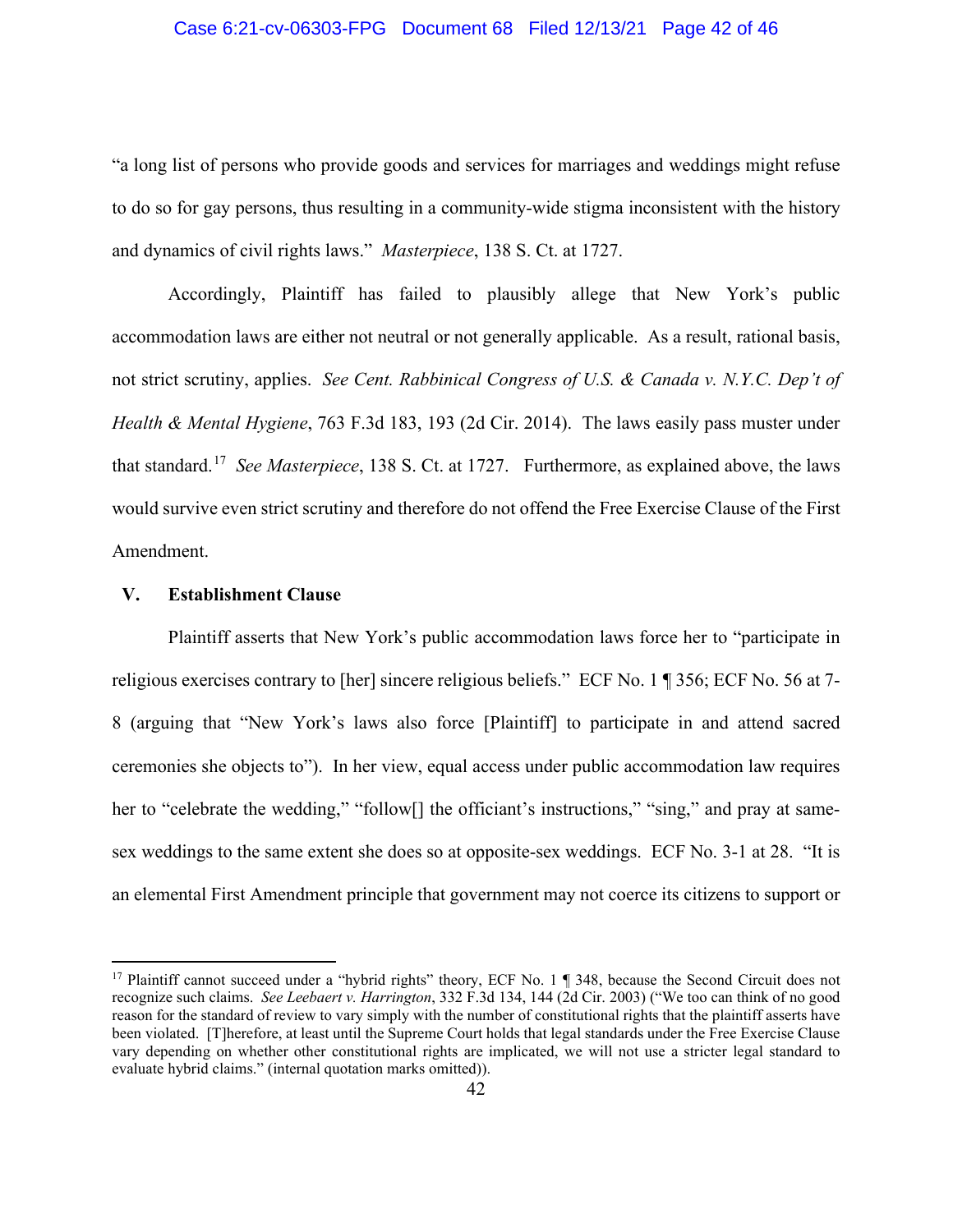### Case 6:21-cv-06303-FPG Document 68 Filed 12/13/21 Page 43 of 46

participate in any religion or its exercise." *Town of Greece, N.Y. v. Galloway*, 572 U.S. 565, 586 (2014) (internal quotation marks omitted). That principle has no application here. Insofar as those activities are not services that Plaintiff is hired to provide, the laws would not compel Plaintiff to participate in any religious exercises at same-sex weddings just because she *chooses* to actively and religiously participate in them when she photographs opposite-sex weddings. *See* note 9, *supra*. The religious activities occurring at a wedding, whether for a same-sex couple or an opposite-sex couple, are directed at the couple, the friends, the family, and any other invitees in attendance. They are not directed at the caterer, the florist, or the photographer. *See Galloway*, 572 U.S. at 587 (legislative prayer did not coerce religious participation, where, *inter alia*, the "principal audience for [the] invocations" was not "the public" but "lawmakers themselves"). The Court respects Plaintiff's sincere religious objections to even her presence at a same-sex wedding, but that is not enough to make out a claim. *Cf. id.* at 589 ("Offense . . . does not equate to coercion. Adults often encounter speech they find disagreeable; and an Establishment Clause violation is not made out any time a person experiences a sense of affront from the expression of contrary religious views  $\dots$ .").

Therefore, this claim must be dismissed.

## **VI. Vagueness/Due Process**

Plaintiff has also raised a claim alleging violation of the Due Process Clause of the Fourteenth Amendment. ECF No. 1 ¶ 360. She alleges that the Unwelcome clause is facially vague and grants officials "unbridled discretion." ECF No. 57 at 33. Her theory is that because the Unwelcome clause fails to define words like "unwelcome" or "objectionable," Defendants can employ its language "in a way that discriminates against content, viewpoints, and actions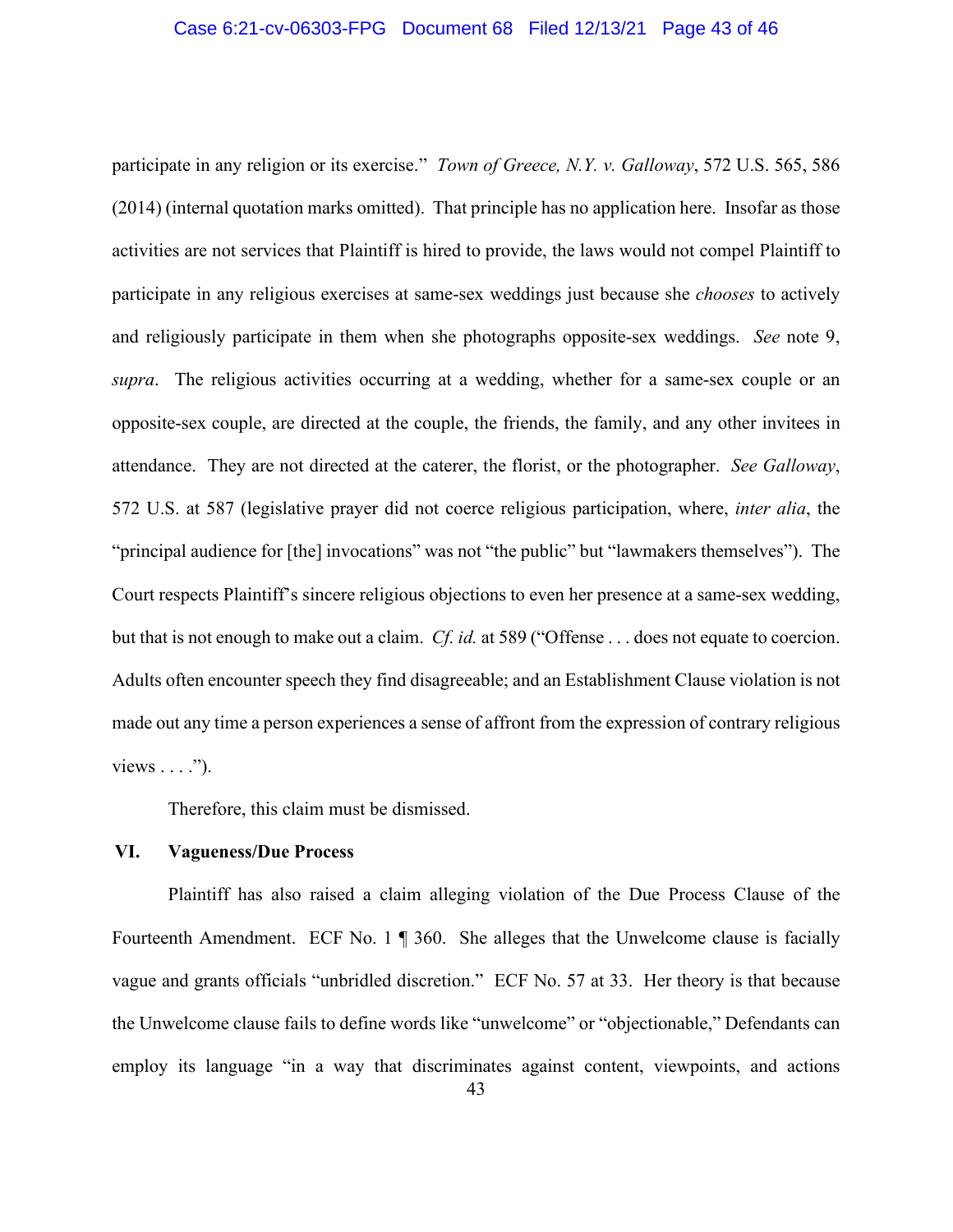Defendants disfavor." ECF No. 1 ¶ 364; ECF No. 57 at 33-34.

"[A] plaintiff who engages in some conduct that is clearly proscribed cannot complain of the vagueness of the law as applied to the conduct of others." *Holder v. Humanitarian Law Project*, 561 U.S. 1, 18-19 (2010). Thus, "[w]e consider whether a statute is vague as applied to the particular facts at issue." *Id.* As discussed above, the Unwelcome clause is constitutional as applied to Plaintiff's proposed statements/advertisements: it is unlawful for Plaintiff to discriminate on the basis of sexual orientation, so New York may permissibly prohibit Plaintiff from advertising that "unlawful activity." *Elenis*, 6 F.4th at 1182; *see also Lucero*, 936 F.3d at 757 n.5. Since her as-applied challenge fails, she cannot raise a facial vagueness challenge. *See Holder*, 561 U.S. at 18-19; *Expressions Hair Design v. Schneiderman*, 137 S. Ct. 1144, 1151-52 (2017); *accord Elenis*, 6 F.4th at 1190. And even if that alone were not enough to bar her claim, Plaintiff engages in no meaningful statutory analysis to show that this clause could be interpreted or wielded by enforcement officials in the manner she claims. *Compare* ECF No. 57 at 33, *with*  note 14, *supra*, *and McHarris Gift Ctr.*, 419 N.Y.S.2d at 406. This claim is dismissed.

### **VII.** *Sua Sponte* **Dismissal of Claims against Wetmore**

Although Wetmore has not moved to dismiss Plaintiff's claims on the merits, the reasons justifying dismissal of the claims against the State apply equally to him. The Court "has the power to dismiss a complaint sua sponte for failure to state a claim on which relief can be granted," so long as it gives "the plaintiff an opportunity to be heard." *Thomas v. Scully*, 943 F.2d 259, 260 (2d Cir. 1991). Plaintiff has had an opportunity to be heard on the legal viability of her claims in conjunction with the State's motion to dismiss. *See Ali v. Ramos*, No. 16-CV-1994, 2018 WL 1353210, at \*1 n.1 (S.D.N.Y. Mar. 14, 2018). Accordingly, the Court *sua sponte* dismisses all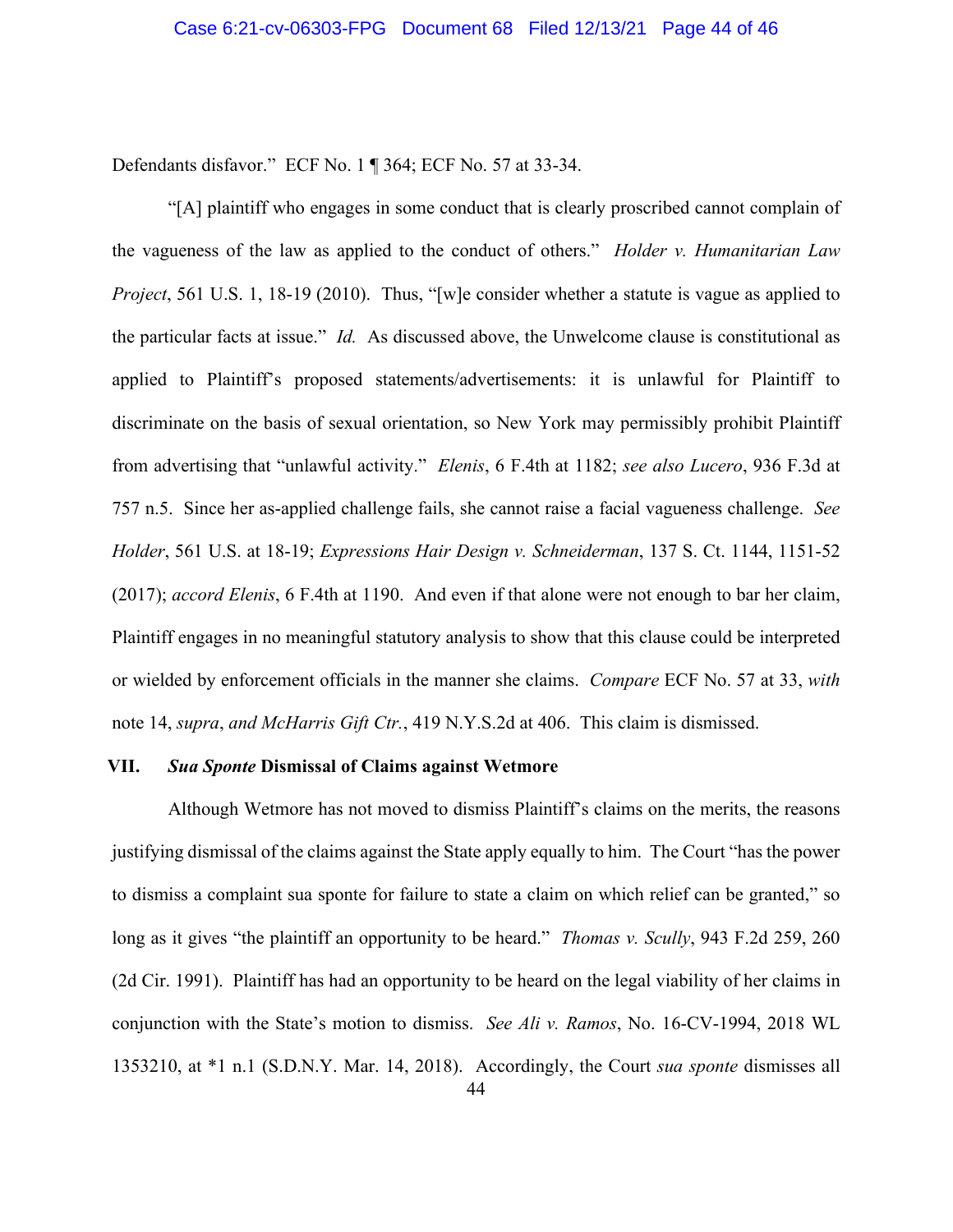claims against Wetmore for the reasons discussed above.

## **VIII. Leave to Amend**

Finally, the Court dismisses all claims with prejudice and will not give Plaintiff leave to amend. The defects in Plaintiff's claims are primarily ones of law, not of fact. In that circumstance, a court may deny leave to amend. *See Ruffolo v. Oppenheimer & Co.*, 987 F.2d 129, 131 (2d Cir. 1993) ("Where it appears that granting leave to amend is unlikely to be productive . . . it is not an abuse of discretion to deny leave to amend."). And as to any claims that suffer from a pleading deficiency, Plaintiff does not seek leave to amend, and so the Court need not provide it. *See Ritchie Cap. Mgmt., L.L.C. v. Gen. Elec. Cap. Corp.*, 821 F.3d 349, 351-52 (2d Cir. 2016). Therefore, the Court dismisses all claims with prejudice and enters judgment in Defendants' favor.